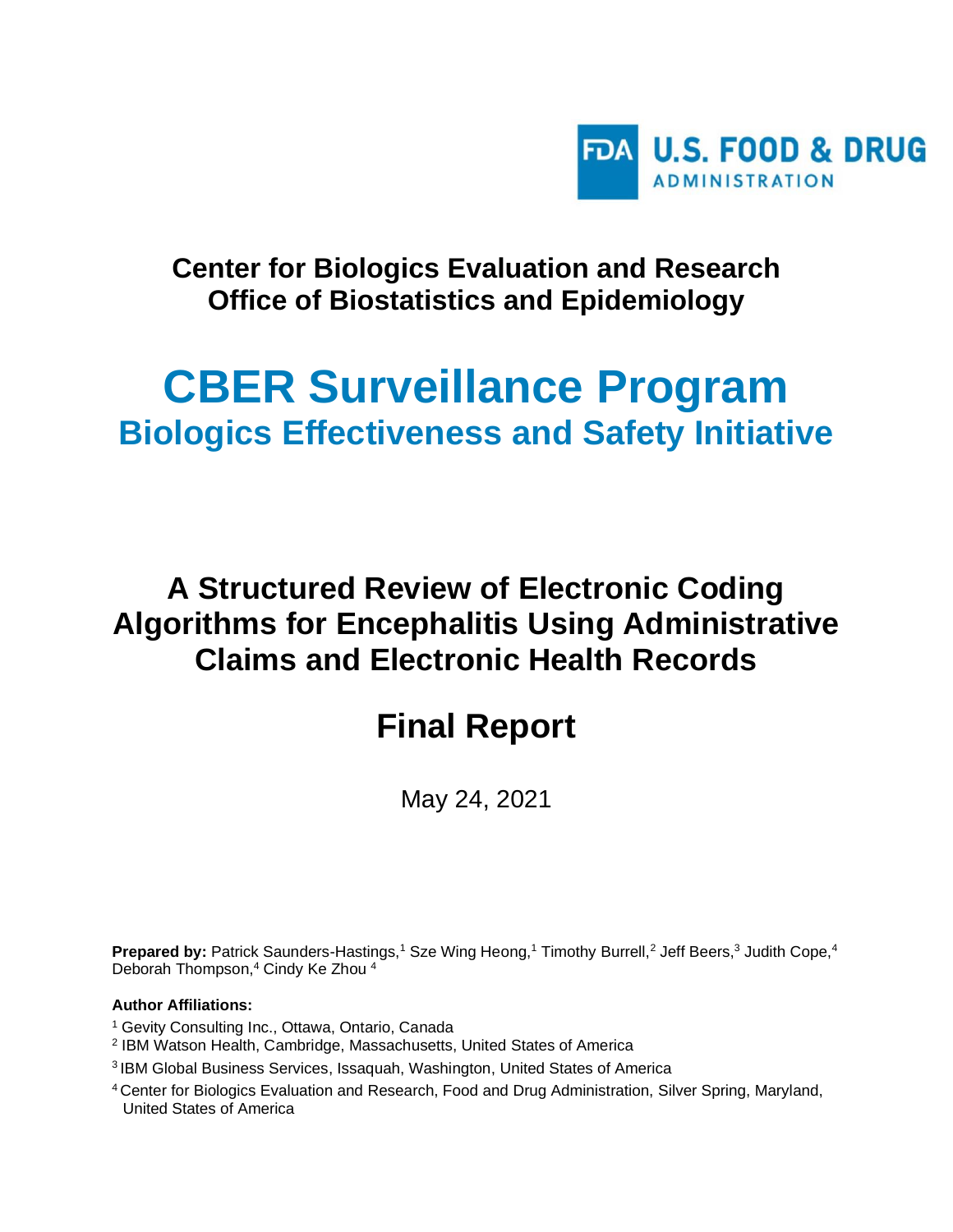*This page is intentionally left blank*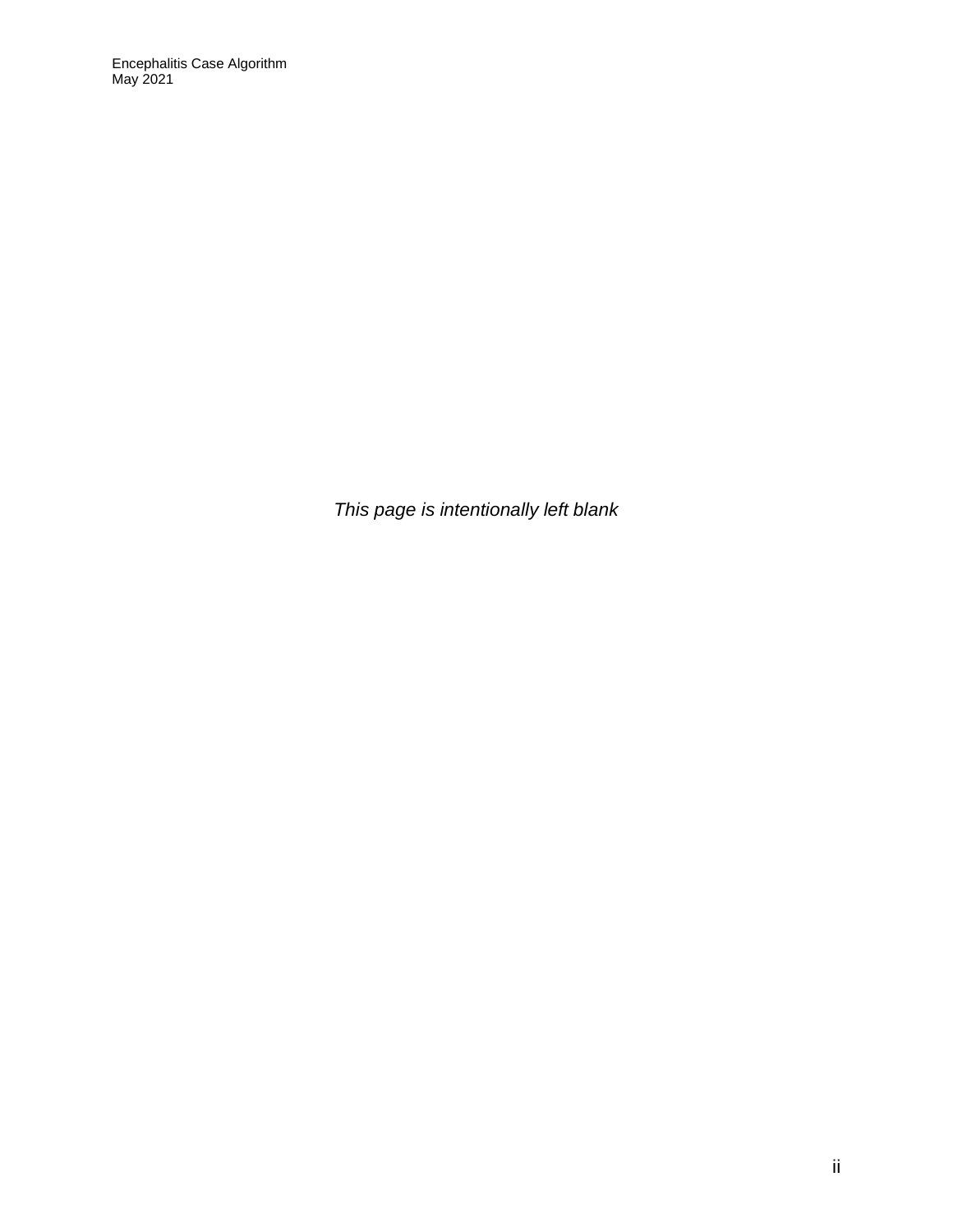## **Table of Contents**

| A                                                                               |
|---------------------------------------------------------------------------------|
| B                                                                               |
| C                                                                               |
| C <sub>1</sub>                                                                  |
| C <sub>2</sub><br>2.a<br>2.h<br>2.c                                             |
| D                                                                               |
| Е                                                                               |
| F                                                                               |
| G                                                                               |
| G <sub>1</sub>                                                                  |
| G <sub>2</sub>                                                                  |
| H                                                                               |
| L                                                                               |
| J                                                                               |
|                                                                                 |
|                                                                                 |
| Appendix C. Counts of Patients with Specific Codes Proposed for the Algorithm37 |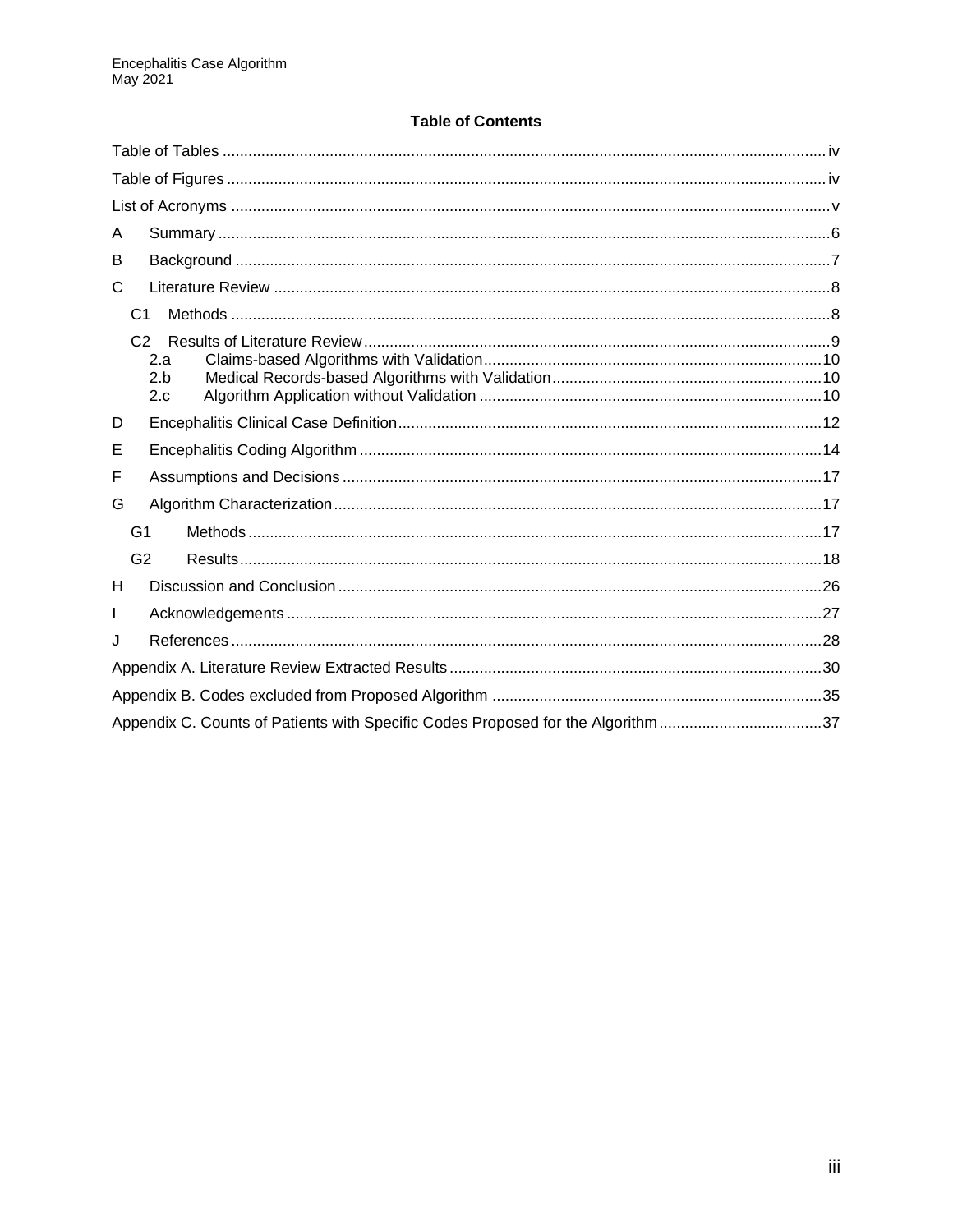## **Table of Tables**

<span id="page-3-0"></span>

| Table 5. Counts and proportions of patients experiencing encephalitis, <sup>a</sup> defined by ICD-9-CM and ICD-10- |  |
|---------------------------------------------------------------------------------------------------------------------|--|

## **Table of Figures**

<span id="page-3-1"></span>

| Figure 1. Proportion of patients with encephalitis code per 100,000 enrolled, by year (2014–2018)19                                                                                                                    |
|------------------------------------------------------------------------------------------------------------------------------------------------------------------------------------------------------------------------|
| Figure 2. Patients with at least one diagnosis code for encephalitis defined by ICD-9-CM codes, January                                                                                                                |
| Figure 3. Patients with at least one diagnosis code for encephalitis defined by ICD-10-CM codes, October                                                                                                               |
| Figure 4. Patients with at least one diagnosis code for encephalitis (ICD-9-CM or ICD-10-CM), January 1,                                                                                                               |
| Figure 5. Proportion of patients (1–85+)* with at least one diagnosis code for encephalitis (ICD-9-CM or<br>ICD-10-CM) per 100,000 enrolled population, by age and gender (January 1, 2014–December 31, 2018).<br>. 23 |
| Figure 6. Proportion of patients (1–85+)* with at least one diagnosis for encephalitis (ICD-9-CM or ICD-<br>10-CM) per 100,000 enrolled population, by age and year (January 1, 2014–December 31, 2018)24              |
| Figure 7. Proportion of patients with at least one diagnosis for encephalitis (ICD-9-CM or ICD-10-CM),                                                                                                                 |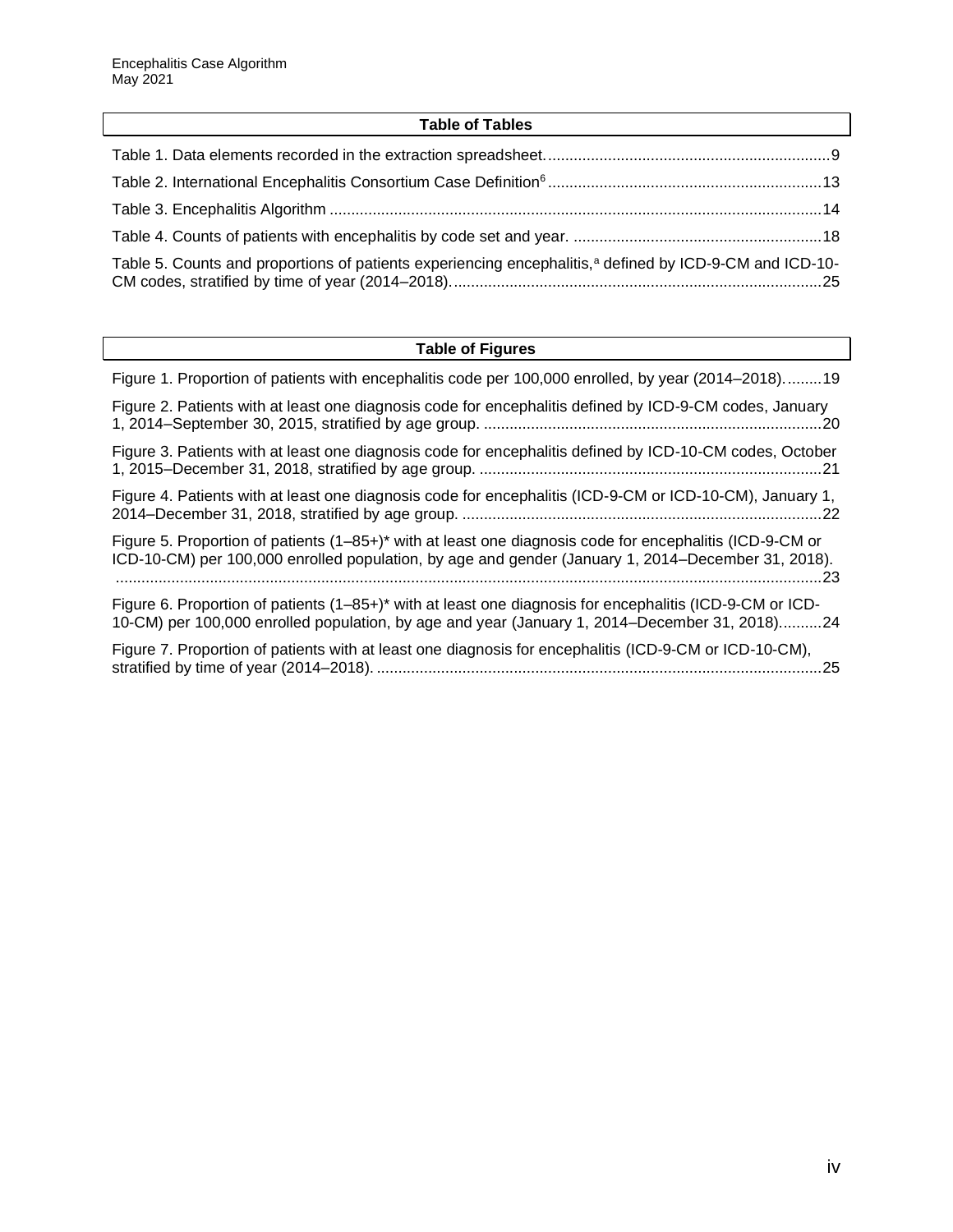# **List of Acronyms**

<span id="page-4-0"></span>

| ADEM         | Acute Disseminated Encephalitis, Myelitis and Encephalomyelitis                   |
|--------------|-----------------------------------------------------------------------------------|
| <b>BEST</b>  | <b>Biologics Effectiveness and Safety</b>                                         |
| <b>CBER</b>  | Center for Biologics Evaluation and Research                                      |
| СI           | Confidence Interval                                                               |
| <b>CMS</b>   | <b>Centers for Medicare and Medicaid Services</b>                                 |
| CPT          | <b>Current Procedural Terminology</b>                                             |
| <b>EHR</b>   | <b>Electronic Health Record</b>                                                   |
| FDA          | Food and Drug Administration                                                      |
| GEM          | <b>General Equivalence Mapping</b>                                                |
| <b>HCPCS</b> | Healthcare Common Procedure Coding System                                         |
| ICD-9-CM     | International Classification of Diseases, Ninth Revision, Clinical Modification   |
| ICD-10-AM    | International Classification of Diseases, Tenth Revision, Australian Modification |
| ICD-10-CM    | International Classification of Diseases, Tenth Revision, Clinical Modification   |
| LAIV         | Live Attenuated Influenza Vaccine                                                 |
| LOINC        | Logical Observation Identifiers Names and Codes                                   |
| <b>MeSH</b>  | <b>Medical Subject Headings</b>                                                   |
| <b>NDC</b>   | <b>National Drug Code</b>                                                         |
| NPV          | Negative Predictive Value                                                         |
| <b>PICO</b>  | Population, Intervention, Comparator, Outcome                                     |
| PPV.         | <b>Positive Predictive Value</b>                                                  |
| <b>SMEs</b>  | <b>Subject Matter Experts</b>                                                     |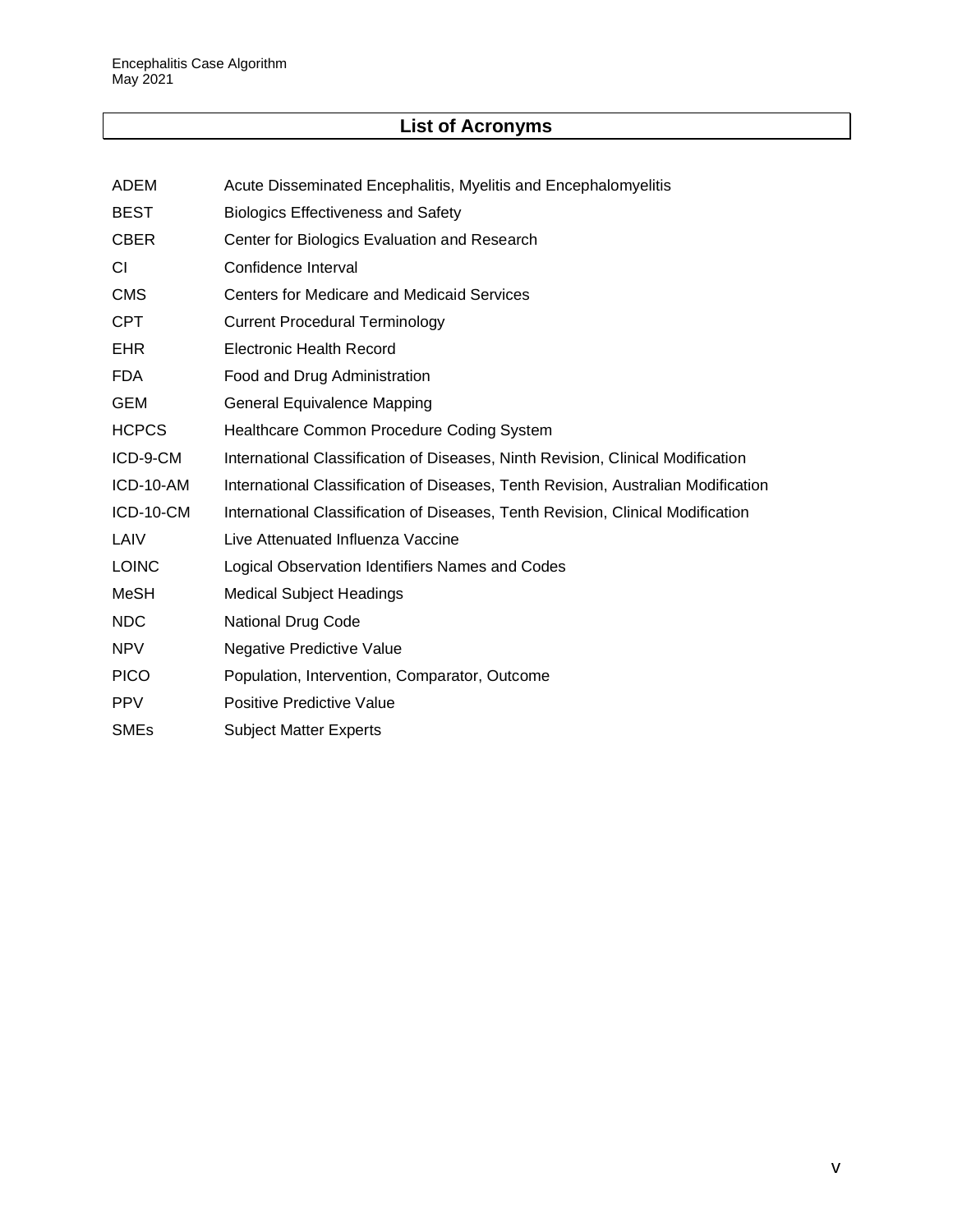## <span id="page-5-0"></span>**A Summary**

The United States (U.S). Food and Drug Administration (FDA) Biologics Effectiveness and Safety (BEST) Initiative conducted a literature review (through July 10, 2020) to identify validated coding algorithms for ascertaining cases of encephalitis in large administrative healthcare databases. The studies selected for this targeted review used billing codes in claims or electronic health record (EHR) databases to derive encephalitis coding algorithms. Five studies reported on the use of a claims- or EHR-based outcome definition (hereafter referred to as an "algorithm") and included performance measures (positive predictive value [PPV], sensitivity, or specificity). [1-5](#page-27-1) Overall, previously published validated algorithms for encephalitis generally had poor performance with low PPV for identifying cases of encephalitis.<sup>[1-5](#page-27-1)</sup> A summary of key findings from the structured literature review are described below.

A U.S. study used International Classification of Diseases, Ninth Revision, Clinical Modification (ICM-9- CM) hospitalization codes in the primary diagnostic position to identify patients with meningitis and encephalitis covered by the Tennessee Medicaid program.<sup>[5](#page-27-2)</sup> Their claims-based algorithm resulted in a PPV of [5](#page-27-2)0.0% (95% confidence interval [CI] 23.7–76.3%).<sup>5</sup> A U.S. EHR-based study reported on the accuracy of ICD-9-CM codes in identifying patients with encephalitis, finding that only 19.6% of patients with an encephalitis discharge code met the International Encephalitis Consortium definition.<sup>[4](#page-27-3)</sup> An EHRbased study conducted in Australia used International Classification of Diseases, Tenth Revision, Australian Modification (ICD-10-AM) codes to identify encephalitis cases in children under the age of 14 years.<sup>[2](#page-27-4)</sup> The resulting PPV was 14% with a sensitivity of 64% and specificity of 9%.<sup>2</sup> The study also alluded to a trade-off between sensitivity and both specificity and PPV, because excluding certain codes from the algorithm decreased sensitivity but increased specificity and PPV.[2](#page-27-4) Another Australian, EHRbased validation study examined patients hospitalized with an encephalitis diagnosis in the primary position, reporting that fewer than 50% had clinical features or laboratory and neuroimaging results consistent with encephalitis.<sup>[3](#page-27-5)</sup> Finally, an EHR-based validation study from Denmark aimed to identify autoimmune encephalitis in children under the age of 18 years; authors reported a PPV of 8% (95% CI 3- 15%).[1](#page-27-1) Additional algorithms from other studies were identified in the literature review but were not subject to validation. The complete lists of codes used in each study are provided in **Appendix A**.

Findings from this review were leveraged to develop a comprehensive algorithm, which was refined further via consultation with clinical subject matter experts (SMEs) from IBM (TB, JB), FDA Center for Biologics Evaluation and Research (CBER) (JC, DT), and Acumen. The algorithm developed and proposed below incorporated findings from all the publications identified to build a preliminary algorithm based on the best available evidence and refined after consultation with clinical SMEs. The proposed algorithm uses both ICD-9-CM and International Classification of Diseases, Tenth Revision, Clinical Modification (ICD-10-CM) codes. Codes were mapped from ICD-9-CM to ICD-10-CM via forward– backward mapping, using General Equivalence Mappings (GEMs) for reference.<sup>i</sup> Encephalitis-related codes were included regardless of their specific etiology, and the algorithm includes encephalitis diagnoses related to biologic exposures and external agents such as viral, bacterial, fungal, and protozoan pathogens. The algorithm can be tailored based on specific research questions.

As an initial step in assessing the feasibility of using the algorithm to identify encephalitis, the algorithm was applied in the IBM MarketScan® Research Databases (Commercial and Medicare Supplemental), a large collection of commercially insured individuals in the U.S., to assess the feasibility of its use. Statistics describing the frequency and proportions of codes included in the algorithm were generated and the results are reported below.

<sup>&</sup>lt;sup>i i</sup> Additional information about GEMs and the methodology for forward and backward mapping can be found at Centers for Medicaid and Medicare Services. (2017). 2018 ICD-10-CM and GEMs. Available at https://www.cms.gov/Medicare/Coding/ICD10/2018-ICD-10-CM-and-GEMs. Researchers used the following website to map ICD-9-CM codes to ICD-10-CM[: https://www.icd10data.com.](https://www.icd10data.com/)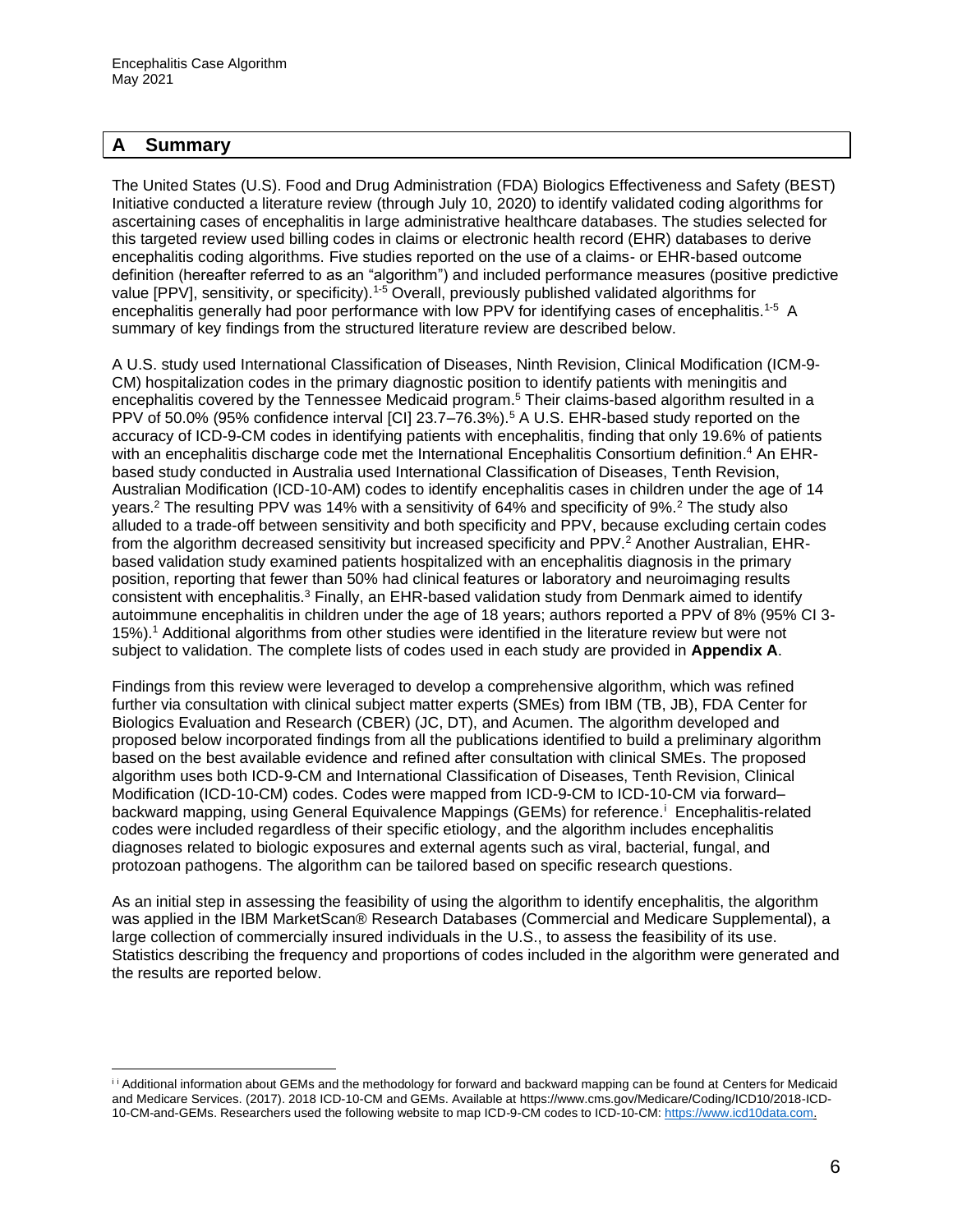## <span id="page-6-0"></span>**B Background**

Among other responsibilities, FDA is mandated to protect the public health by ensuring the safety and efficacy of drugs, biologics, and medical devices.<sup>ii</sup> In support of this mandate, the FDA Center for Biologics Evaluation and Research (CBER) has a mission to conduct policy and regulatory reviews of biologics and related products, including blood products, vaccines, allergenics, tissues, and cellular and gene therapies. CBER assesses the risks and benefits of new biologic products, as well as previously approved products that have been proposed for new indications. The CBER process emphasizes the pursuit of the maximum public benefit while minimizing risks to the public for each biologic product. The BEST Initiative is a program initiated by CBER with the objective to assess the safety and effectiveness of biologic products using large datasets of administrative healthcare data.

Encephalitis is characterized as inflammation of the brain that can cause neurologic dysfunction, disability, and death.<sup>[6,](#page-27-6)[7](#page-27-7)</sup> Symptoms can be nonspecific and range from differing levels of consciousness, personality changes, seizures, fever, limbic and respiratory symptoms, movement disorder, and acute flaccid paralysis.[6,](#page-27-6)[8](#page-27-8) Recovery from encephalitis varies widely depending on the etiology of the illness, with some patients making a full (neurological) recovery while others may suffer from long-term learning disabilities, speech and hearing impairment, and neurological complications and deficits, with some cases resulting in death.<sup>[8](#page-27-8)</sup> According to the International Encephalitis Consortium, encephalitis is associated with significant morbidity and mortality world-wide.<sup>[6](#page-27-6)</sup> In the U.S., the overall rate of hospitalization for encephalitis was estimated to be 7.3 per 100,000 population, with an average length of stay of 11.2 days and a mortality of 5.6% among those hospitalized.<sup>[9](#page-27-9)</sup>

Encephalitis has a complex etiology, with over 100 different identified pathogens — including viral, bacterial, fungal, and protozoan pathogens — and immune-mediated conditions (i.e., driven by immune response, including autoimmune diseases or in response to vaccination) acting as potential causes.<sup>[7,](#page-27-7)[8](#page-27-8)</sup> Unfortunately, the cause of the disease is found in fewer than 50% of cases, meaning that most encephalitis cases have an unknown or unspecified cause.<sup>[7,](#page-27-7)[8](#page-27-8)</sup> Vaccines have been created to prevent the illness from some known pathogens — such as yellow fever, rabies, and tick-borne encephalitis — which have led to a decrease in incidence.<sup>[8,](#page-27-8)[10](#page-27-10)</sup>

Studies have examined possible associations between vaccine exposure and encephalitis, including encephalitis as an adverse event following influenza and adenovirus vaccine exposure.<sup>[11,](#page-27-11)[12](#page-27-12)</sup> The objective of this review was to assess and understand the validity of electronic coding algorithms using billing codes for identifying cases of encephalitis from administrative claims and EHR using billing codes, enabling CBER and other researchers to assess encephalitis risk in the context of exposure to biologics. These methods draw on a variety of coding standards, including International Classification of Diseases (ICD), Healthcare Common Procedure Coding System (HCPCS), Current Procedural Terminology (CPT), National Drug Code (NDC), and Logical Observation Identifiers Names and Codes (LOINC). As the intent of this study was to develop an encephalitis algorithm that was exposure-agnostic, codes were included regardless of their specific etiology.<sup>[7](#page-27-7)</sup>

A structured literature review of coding algorithms for identifying potential cases of encephalitis using administrative claims- and EHR-based codes was conducted, leveraging findings from U.S. and international studies to inform the development of an algorithm. The draft algorithm was then reviewed by clinical SMEs (TB, JB, JC, DT), and testing in the IBM MarketScan® Research Databases (Commercial and Medicare Supplemental), a large collection of U.S. administrative insurance claims data accessed via the Treatment Pathways online analytic platform.

**Section C** summarizes the literature review methodology and findings; **Section D** provides clinical case definitions for encephalitis, which could be of value in further assessing the performance of the proposed algorithms via chart review validation studies; **Sections E** and **F** present the algorithm and its associated assumptions and decisions, respectively; **Section G** presents the results of an initial application of the

ii U.S. Food and Drug Administration. What We Do. March 28, 2018.<https://www.fda.gov/aboutfda/whatwedo/>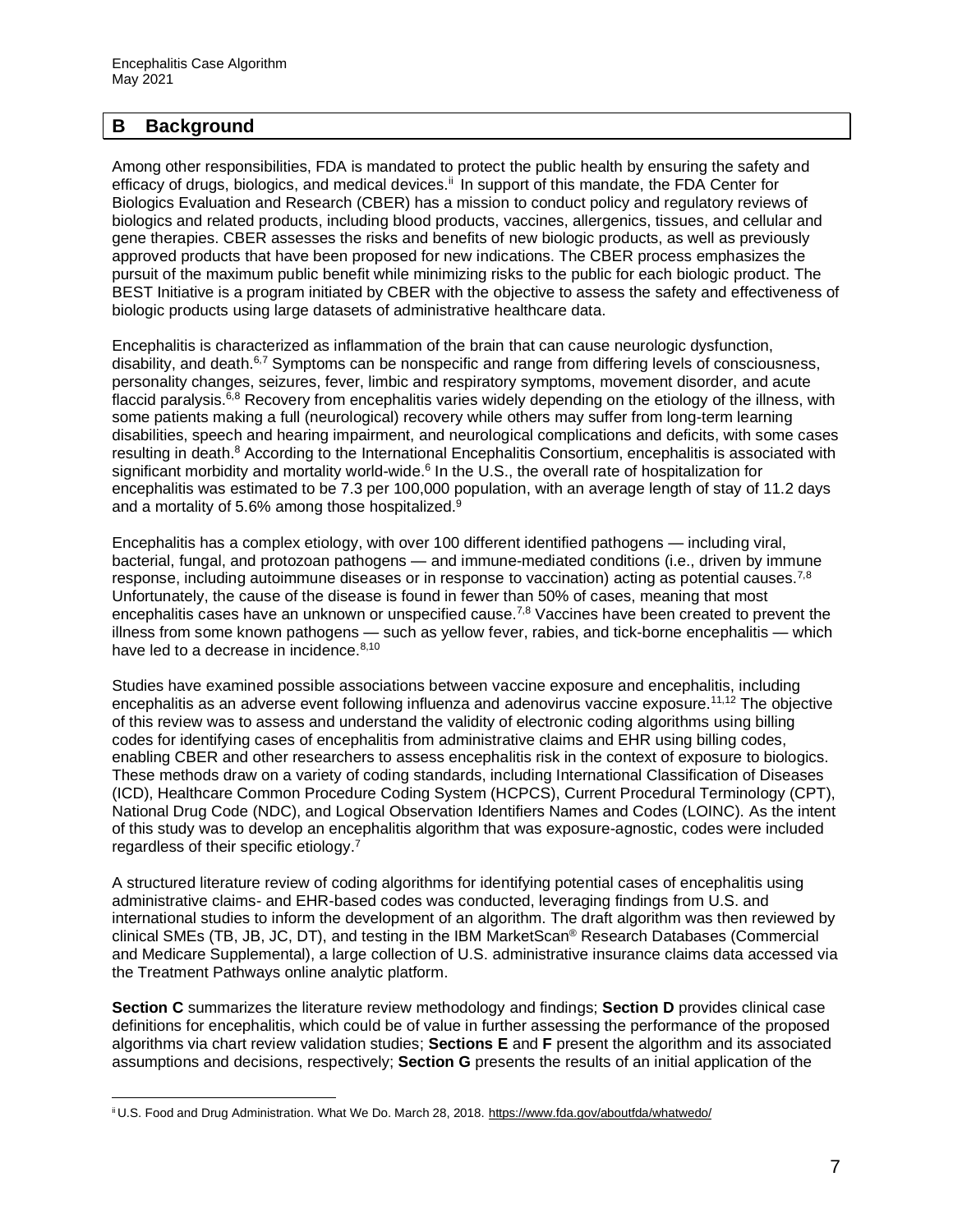algorithms to characterize the population with encephalitis in a claims database; and **Section H** provides discussion and concluding thoughts.

## <span id="page-7-0"></span>**C Literature Review**

# <span id="page-7-1"></span>*C1 Methods*

A literature review search strategy was developed for the BEST Initiative, based on the Population, Intervention, Comparator, Outcome (PICO) framework. The PICO framework used can be summarized as follows:

- **Population:** *any population group (human)*
- **Intervention:** *any intervention or no intervention*
- **Comparator:** *any comparator, placebo*
- **Outcome:** *Encephalitis*

The setting for eligible studies was any clinically observable environment that led an individual to seek care.

The literature review process started with a comprehensive search of existing publications available in the CBER<sup>iii</sup> and Center for Drug Evaluation and Research Sentinel<sup>iv</sup> databases (no studies were found). A review of the academic literature was then conducted using a structured search method. The search was conducted on July 10, 2020, and no publication date restrictions were applied. Only publications available in English were included for review. PubMed and Google Scholar were used to identify relevant resources. The search strategy, which is not case-sensitive, is summarized below:

- **Search 1** (PubMed): encephalitis "algorithm" **retrieved 146 articles**
- **Search 2** (PubMed): (encephalitis[Title/Abstract]) AND (validation[Title/Abstract]) **retrieved 123 results**
- **Search 3** (PubMed): (encephalitis[Title]) AND (icd[Title/Abstract]) **retrieved 23 results**
- **Search 4** (PubMed): ((encephalitis[Title/Abstract]) AND (hospitalizations[Title/Abstract]) AND (diagnosis[Title/Abstract]) – **retrieved 21 results**
- **Search 5** (Google Scholar): encephalitis algorithm icd **retrieved 1970 results**

Further searches were then conducted to focus on specific causes of encephalitis:

- **Search 6** (Google Scholar): encephalitis caused by "vaccine" icd **retrieved 2710 results**
- **Search 7** (Google Scholar): encephalitis "vaccination" icd **retrieved 2360 results**
- **Search 8** (PubMed): "autoimmune" encephalitis algorithm **retrieved 35 results**

A snowballing technique was also used, wherein the reference lists of relevant studies were scanned for additional publications of potential relevance.

Publications that met the above search criteria were screened. In total,12 papers were reviewed in full text. A Microsoft® Excel spreadsheet was developed to extract relevant data. The data elements collected are provided in **[Table 1.](#page-8-1)**

A relevance ranking was assigned based on the judgement of the reviewer and the available information on study location ("Country"), the algorithm specifications ("Algorithm"), and the measures of validity and

iii U.S. Food and Drug Administration. Science & Research (Biologics). Last updated March 28, 2019.

<https://www.fda.gov/BiologicsBloodVaccines/ScienceResearch/default.htm>

iv Sentinel. Publications and Presentations[. https://www.sentinelinitiative.org/communications/publications](https://www.sentinelinitiative.org/communications/publications)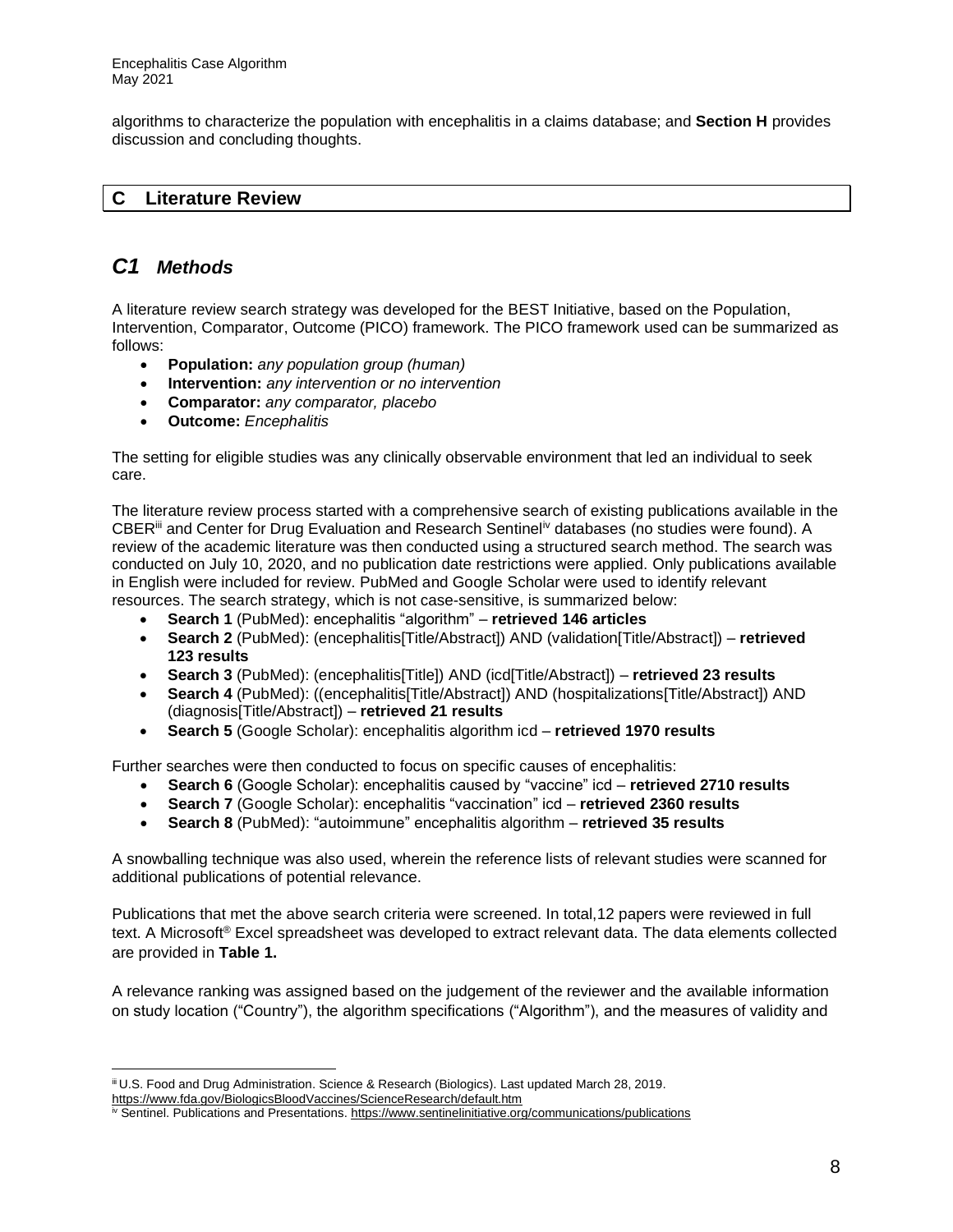diagnostic accuracy (e.g., PPV and Negative Predictive Value [NPV]). Relevance rankings were assigned based on the following criteria:

- *Ranking 1*: U.S. validation study (i.e., reporting measures of validity and diagnostic accuracy)
- *Ranking 2*: U.S. study that reported a claims-based definition but no independent validation OR a non-U.S. based validation study
- **Ranking 3:** Non-U.S. study that reported a claims-based definition but no independent validation

<span id="page-8-1"></span>*Table 1. Data elements recorded in the extraction spreadsheet.*

| Data Element                           |
|----------------------------------------|
| Author                                 |
| <b>Publication Year</b>                |
| Article Relevance (Ranking 1-3)        |
| <b>Full Citation</b>                   |
| Country of Study                       |
| Data Source                            |
| Years Included                         |
| <b>Population Eligibility Criteria</b> |
| <b>Validation Method</b>               |
| <b>Disease Definition</b>              |
| Algorithm Incidence Rules              |
| ICD-9/ICD-9-CM Codes                   |
| ICD-10/ICD-10-CM Codes                 |
| <b>Other Codes</b>                     |
| PPV % (95% Confidence Interval         |
| [CI])                                  |
| NPV % (95% CI)                         |
| <b>Other Performance Measures</b>      |
| Comments                               |

Abbreviations: ICD-9, International Classification of Diseases, Ninth Revision; ICD-10, International Classification of Diseases, Tenth Revision; PPV, Positive predictive value; NPV, Negative predictive value; 95% CI, 95% confidence interval

## <span id="page-8-0"></span>*C2 Results of Literature Review*

Following title and abstract screening and full-text review, 11 publications were identified as being particularly relevant (additional details and complete lists of included codes are provided for each study in Appendix A).<sup>[1-5,](#page-27-1)[9,](#page-27-9)[11,](#page-27-11)[13-16](#page-27-13)</sup> Each publication reported either measures of diagnostic accuracy associated with claims-based algorithms (i.e., encephalitis codes derived from administrative insurance claims databases) or EHR-based algorithms (i.e., encephalitis codes derived from admission or discharge medical records). Additional publications identified cases of encephalitis using administrative claims or EHR data but did not validate their codes. Of the 11 publications, five studies were from the U.S., two studies were from Australia, and there was one study each from Canada, England, Norway, and Denmark. Publication dates for these studies ranged from 2003 to 2019. Across the selected studies, diagnosis codes were the primary code sets used to identify encephalitis.

Of the 11 papers, five included validation and measures of performance such as positive predictive value (PPV), sensitivity, and specificity (none included NPV). [1-5](#page-27-1) Across these studies, diagnostic performance measures for encephalitis algorithms were consistently poor with low PPV. We summarized the literature below by the data source from which each coding algorithm was derived (i.e., insurance claims or EHRs), validation with medical charts (i.e., yes or no), and the location of the study (i.e., U.S. or international).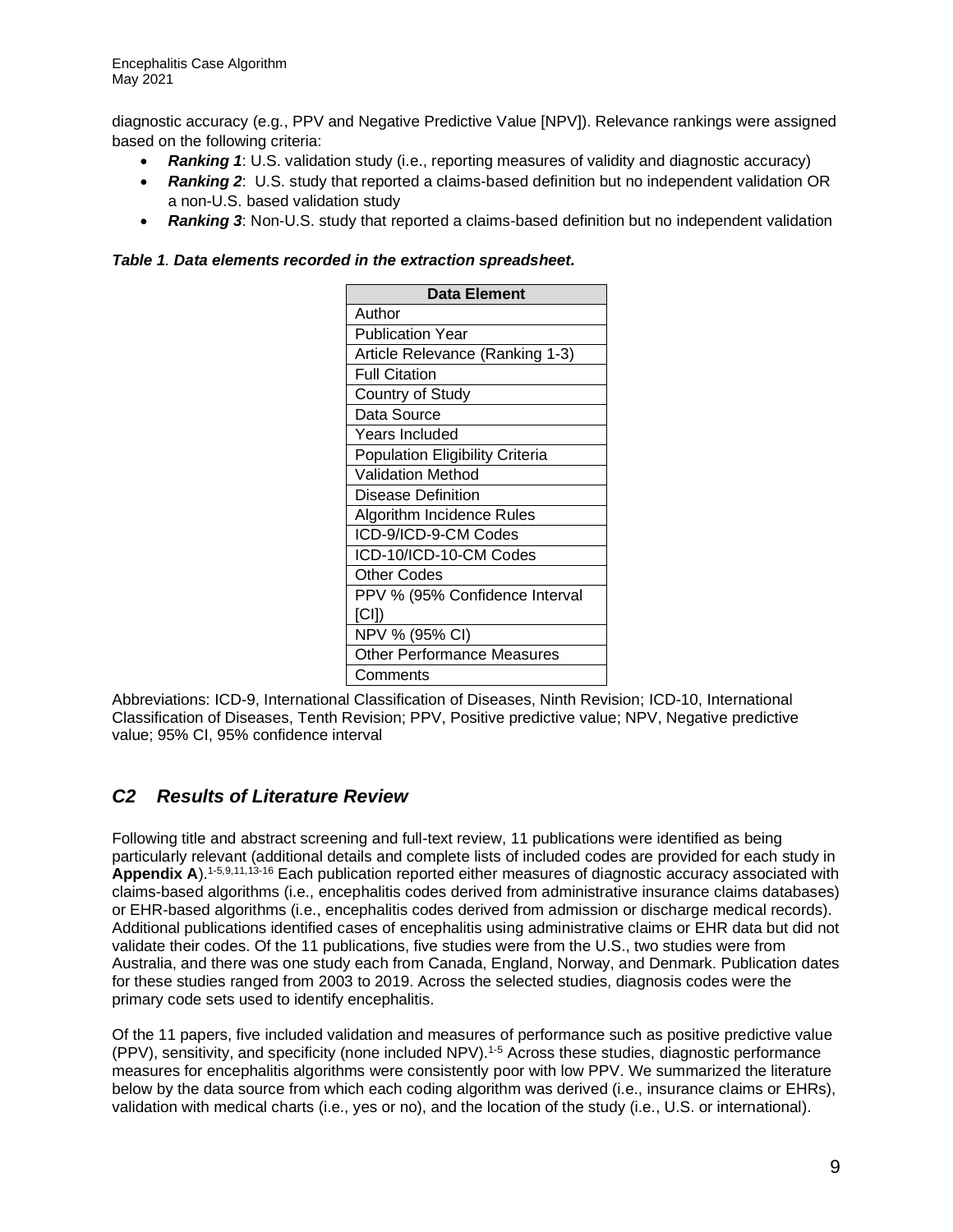## <span id="page-9-0"></span>**2.a Claims-based Algorithms with Validation**

In a U.S. validation study, Wiese and colleagues sought to validate discharge codes related to serious infections — including meningitis and encephalitis — in patients covered by the Tennessee Medicaid program.[5](#page-27-2) The study was restricted to those over 50 years old with at least 180 days of enrollment in the Medicaid program, no life-threatening conditions that could increase risk for infection, at least one pharmacy prescription filled, and at least one encounter with ICD-9-CM coding for meningitis or encephalitis. Using ICD-9-CM codes in the primary diagnosis position, a PPV of 50.0% (95% confidence interval  $\text{[CII]}$  23.7–76.3%) was reported.<sup>[5](#page-27-2)</sup> However, it is important to note that the algorithm and validation were for both meningitis and encephalitis, so the performance of the algorithm is likely to differ from one algorithm considering encephalitis alone.

## <span id="page-9-1"></span>**2.b Medical Records-based Algorithms with Validation**

One U.S. study and three international studies that validated EHR-based algorithms for encephalitis were found. [1-4](#page-27-1) A U.S. study by Samannodi and colleagues conducted a retrospective study to determine the accuracy of ICD-9-CM codes in identifying patients with encephalitis[.](#page-27-3)<sup>4</sup> They identified all adults with a discharge code of encephalitis using code families 323 (encephalitis myelitis and encephalomyelitis), 062 (mosquito-borne viral encephalitis), 046 (slow virus infection and prion diseases of central nervous system), and 066 (other arthropod-borne viral diseases)[.](#page-27-3)<sup>4</sup> It was determined that only 19.6% of patients with an encephalitis discharge code met the International Encephalitis Consortium definition.<sup>[4](#page-27-3)</sup>

In a validation study by Britton and colleagues, the authors sought to validate ICD-10-AM codes used for encephalitis surveillance in the pediatric population of Australia[.](#page-27-4)<sup>2</sup> Their population of interest consisted of children under 14 years of age hospitalized due to encephalopathy with symptoms, neuroimaging results, or cerebrospinal fluid screening test evidence consistent with encephalitis[.](#page-27-4)<sup>2</sup> A PPV of 14% with a sensitivity of 64% and specificity of 9% was reported (no 95% CI reported)[.](#page-27-4)<sup>2</sup> By excluding G93.4 (unspecified encephalopathy [including influenza]), B94.1 (sequelae of viral encephalitis) and B94.8 (sequelae of infectious and parasitic disease) from their proposed algorithm, the sensitivity was lowered to 12% but the specificity increased to 27% and PPV increased to 33% which points to a possible tradeoff between sensitivity and both specificity and PPV[.](#page-27-4)<sup>2</sup> Performance measures for encephalitis were not reported separately.

Another Australian study conducted by Huppatz and colleagues explored the diagnostic accuracy of an EHR-based encephalitis algorithm.<sup>[3](#page-27-5)</sup> The population of interest was patients aged 18 years or over who were hospitalized and received a primary discharge code of encephalitis.<sup>[3](#page-27-5)</sup> The following ICD-10-AM code families were used to identify patients: A32 (listeriosis), A85 (other viral encephalitis, not elsewhere classified), B00 (herpes viral [herpes simplex] infections), B01 (varicella [chickenpox]), B02 (zoster [herpes zoster]), G05 (encephalitis, myelitis and encephalomyelitis in diseases classified elsewhere), G04 (encephalitis, myelitis and encephalomyelitis), and A86 (unspecified viral encephalitis).[3](#page-27-5) The authors concluded that, of the cases identified, fewer than 50% had clinical features or laboratory and neuroimaging results consistent with encephalitis.<sup>[3](#page-27-5)</sup>

A third EHR-based validation study, conducted in 2019 by Boesen and colleagues, sought to validate ICD-10 codes related to pediatric autoimmune encephalitis in Denmark. [1](#page-27-1) Limiting their population to children under 18 years of age who received testing for autoimmune encephalitis, authors reported a PPV of 8% (95% CI 3-15%).[1](#page-27-1)

# <span id="page-9-2"></span>**2.c Algorithm Application without Validation**

Searches identified six additional publications that applied encephalitis coding algorithms without validation. Although no diagnostic performance measures were reported, these studies supported efforts to create a comprehensive list of encephalitis codes and to identify specific codes to identify encephalitis cases potentially associated with exposure to biologics.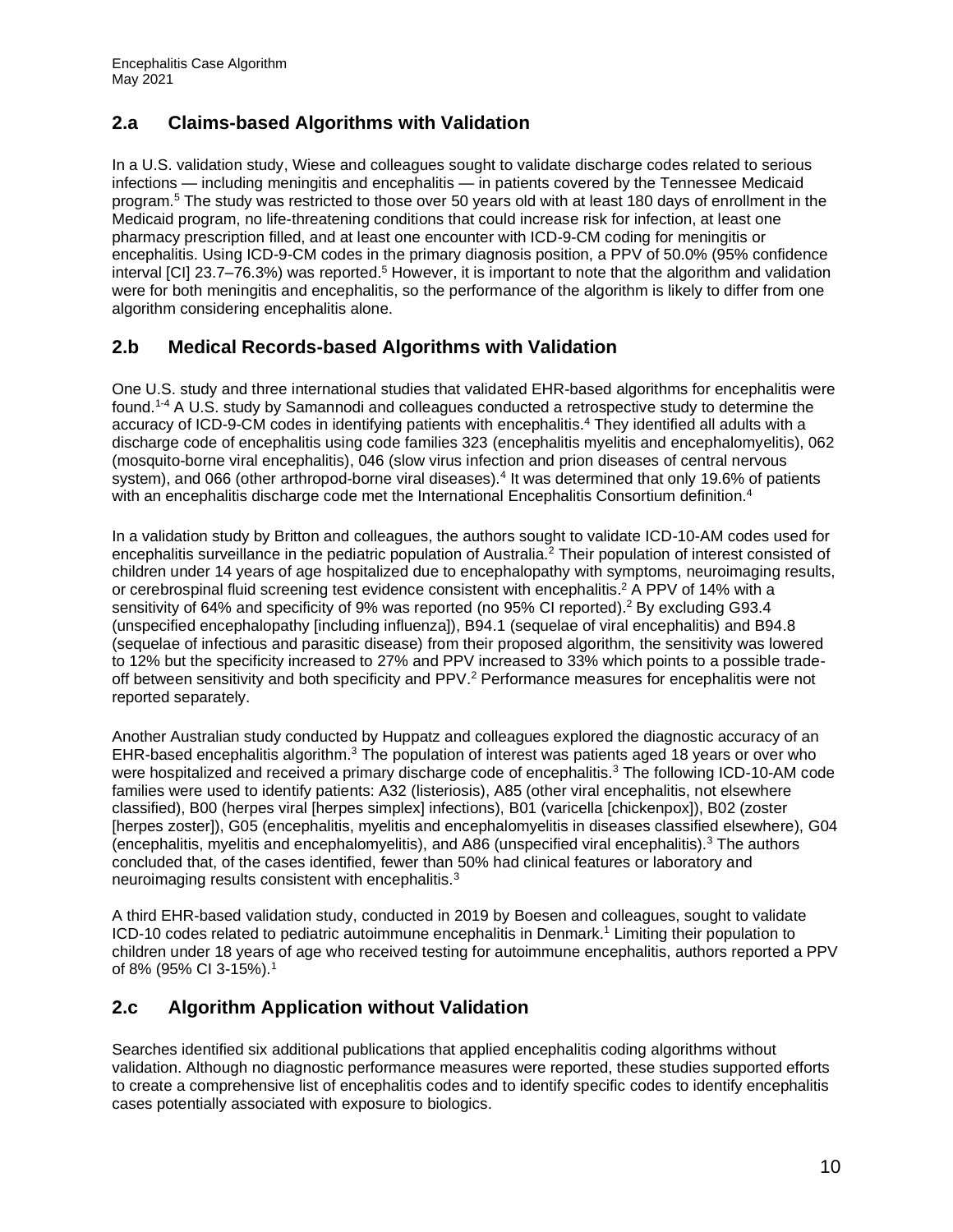In a U.S. study, George and colleagues used ICD-9-CM codes to identify the hospitalization rates and inpatient mortality for patients admitted into acute inpatient care.<sup>[9](#page-27-9)</sup> This study used several code families including 054 (herpes simplex), 048 (other enterovirus diseases of central nervous system), 052 (chickenpox), 058 (other human herpesvirus), 045 (acute poliomyelitis), 046 (slow virus infection and prion diseases of central nervous system), 049 (other non-arthropod-borne viral diseases of central nervous system), 056 (rubella), 062 (mosquito-borne viral encephalitis), 063 (tick-borne viral encephalitis), 071 (rabies), 072 (mumps), 323 (encephalitis myelitis and encephalomyelitis), 066 (other arthropod-borne viral diseases), 055 (measles), 130 (toxoplasmosis), 036 (meningococcal infection), 013 (tuberculosis of meninges and central nervous system), 090 (congenital syphilis), 094 (neurosyphilis), 136 (other and unspecified infectious and parasitic diseases), and 064 (viral encephalitis transmitted by other and unspecified arthropods). [9](#page-27-9)

Davison and colleagues identified viral encephalitis cases in England to evaluate the accuracy of current surveillance systems for the disease.<sup>[13](#page-27-13)</sup> Hospital admissions of interest for patients over the age of 18 years included diagnosis codes related to ICD-9 code families 062 (mosquito-borne viral encephalitis), 063 (tick-borne viral encephalitis), 064 (viral encephalitis transmitted by other and unspecified arthropods), 066 (other arthropod-borne viral diseases), 323 (encephalitis myelitis and encephalomyelitis), 054 (herpes simplex), 055 (measles), 072 (mumps), 056 (rubella), 049 (other nonarthropod-borne viral diseases of central nervous system), 312 (lymphocytic choriomeningitis virus), 049 (other non-arthropod-borne viral diseases of central nervous system) and ICD-10 code families A83 (mosquito-borne viral encephalitis), A84 (tick-borne viral encephalitis), A85 (other viral encephalitis, not elsewhere classified), B00 (herpes viral [herpes simplex] infections), B01 (varicella [chickenpox]), B02 (zoster [herpes zoster]), B05 (measles), B26 (mumps), B06 (rubella [German measles]), A87 (viral meningitis), A85 (other viral encephalitis, not elsewhere classified), A86 (unspecified viral encephalitis), and G05 (encephalitis, myelitis and encephalomyelitis in diseases classified elsewhere). [13](#page-27-13) Authors reported that, among both viral encephalitis cases and encephalitis-related deaths, data available from hospital episode statistics was underreported to the Office of National Statistics.<sup>[13](#page-27-13)</sup>

Three studies focused on encephalitis following immunization. A Norwegian, EHR-based study conducted by Ghaderi and colleagues investigated encephalitis cases after influenza vaccination.<sup>[12](#page-27-12)</sup> Hospitalizations related to encephalitis were identified among the Norwegian population registered in the Norwegian Patient Registry using ICD-10 codes related to hospitalization with the following code families: A86 (unspecified viral encephalitis), A87 (viral meningitis), A89 (unspecified viral infection of central nervous system), G03 (meningitis due to other and unspecified causes), and G04 (encephalitis, myelitis and encephalomyelitis).<sup>[12](#page-27-12)</sup> Choudhry and colleagues evaluated the safety of type 4 and type 7 adenovirus vaccinations in military recruits in the U.S.<sup>[11](#page-27-11)</sup> They compared military recruits between the age of 17 and 50 years who received the adenovirus vaccines with recruits that had the same other vaccine requirements as the exposed group, but did not receive the adenovirus vaccines, in the same training site.<sup>[11](#page-27-11)</sup> Using the ICD-9-CM code group 323 (encephalitis myelitis and encephalomyelitis) in the primary diagnostic code position, encephalitis cases related to immunizations were identified. Authors found one case of encephalitis possibly related to vaccine exposure.<sup>[11](#page-27-11)</sup> In another U.S. study, Millman and colleagues investigated hospitalizations related to exposure to live attenuated influenza vaccine (LAIV) in the pediatric population.<sup>[15](#page-27-14)</sup> The population of interest included children 2–18 years of age who received the LAIV and had a subsequent hospitalization. Hospitalizations related to encephalitis were identified using ICD-9-CM code group 323 (encephalitis myelitis and encephalomyelitis) in the primary diagnostic code position.

Finally, in a Canadian study Parpia and colleagues categorized a comprehensive list of ICD-10 encephalitis codes into etiology groups.<sup>[7](#page-27-7)</sup> Etiology groups included immune-mediated, other, unknown, viral, bacterial, amebic, fungal, and parasitic etiologies.[7](#page-27-7) The etiology groups most relevant for the algorithm proposed in this report comprised immune-mediated, other, and unknown etiologies, which included ICD-10 code families G04 (encephalitis, myelitis and encephalomyelitis), G36 (other acute disseminated demyelination), M32 (systemic lupus erythematosus), G05 (encephalitis, myelitis and encephalomyelitis in diseases classified elsewhere), G13 (systemic atrophies primarily affecting central nervous system in diseases classified elsewhere), and A86 (unspecified viral encephalitis[\).](#page-27-7)<sup>7</sup>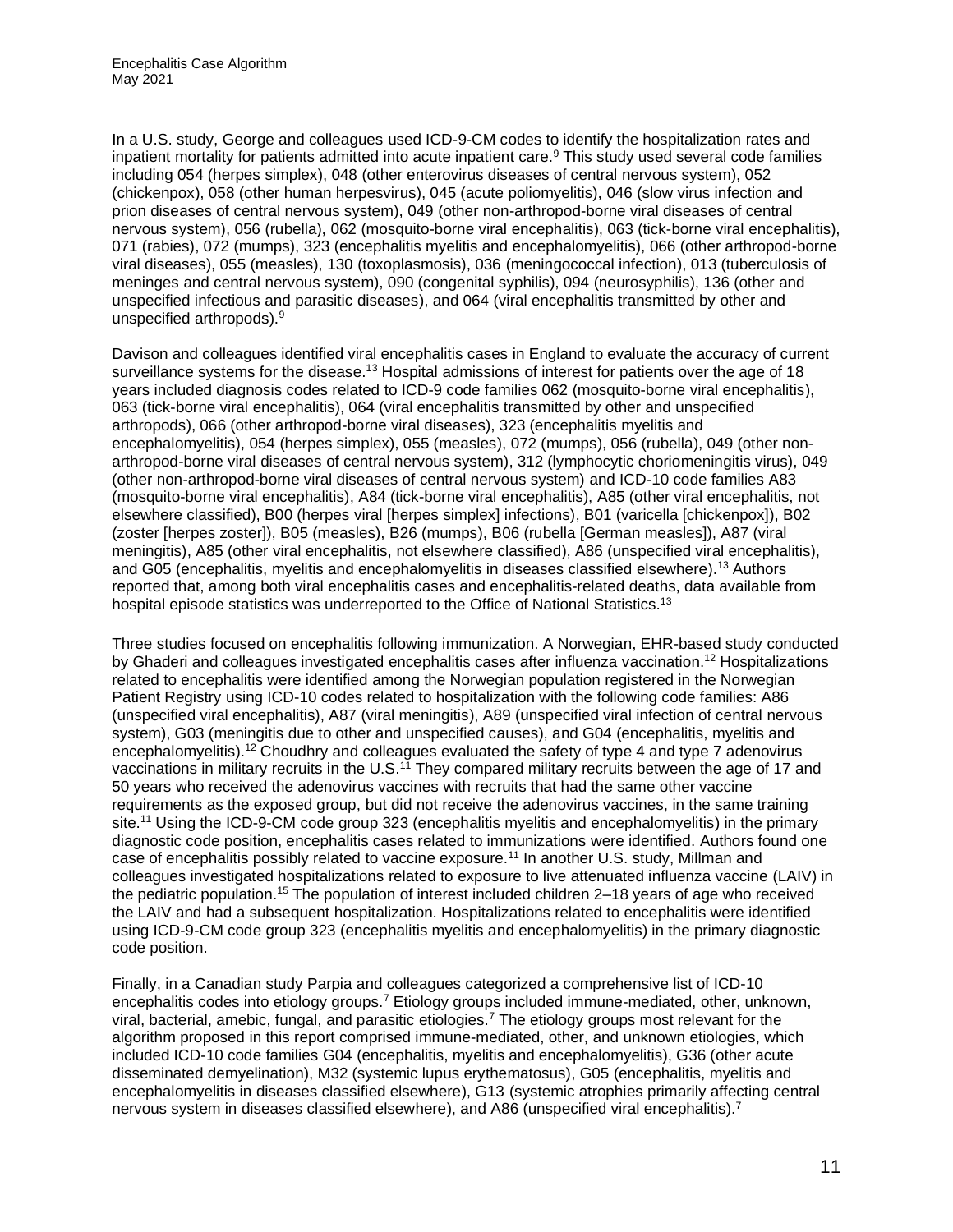# <span id="page-11-0"></span>**D Encephalitis Clinical Case Definition**

Two clinical case definitions, the Brighton Collaboration Encephalitis Working Group and International Encephalitis Consortium were noted in the literature review.<sup>[6,](#page-27-6)[17](#page-27-15)</sup> These definitions demonstrated notable similarities but differed in their complexity. The optimal case definition may depend on the priorities of a particular research or validation study and available data.

The Brighton Collaboration Encephalitis Working Group's encephalitis case definition was the most commonly identified. The Working Group proposed a case definition that could be applied to identify cases of encephalitis as an adverse event following immunization, which could be of particular relevance to assessing the performance of the proposed algorithm within the context of a particular biologic exposure.<sup>[17](#page-27-15)</sup> This encephalitis case definition is separated into three different levels of diagnostic certainty with Level 1 representing the highest level of diagnostic certainty and Level 3 representing the lowest.<sup>[17](#page-27-15)</sup> Levels 2 and 3 are distinguished by the number of indicators of central nervous system inflammation required (≥2 vs 1, respectively). The case definition is summarized below<sup>v</sup>:<sup>[17](#page-27-15)</sup>

- **Level 1** 
	- $\circ$  Demonstration of acute inflammation of central nervous system parenchyma ( $\pm$  meninges) by histopathology.
- **Level 2** 
	- $\circ$  Encephalopathy (e.g., depressed or altered level of consciousness, lethargy, or personality change lasting >24 h),

**AND INCLUDING ONE OR MORE** of the following:

- o Decreased or lack of response to environment, as defined by responses to loud noise or painful stimuli,
- o Decreased or absent eye contact,
- o Inconsistent or absent response to external stimuli,
- o Decreased arousability,
- o Seizure associated with loss of consciousness.

**OR** Focal or multifocal findings referable to the central nervous system, including **ONE OR MORE**  of the following:

- $\circ$  Focal cortical signs (including but not limited to aphasia, alexia, agraphia, cortical blindness),
- o Cranial nerve abnormalities,
- o Visual field defect(s),
- $\circ$  Presence of primitive reflexes (Babinski's sign, glabellar reflex, snout/sucking reflex),
- o Motor weakness (either diffuse or focal; more often focal),
- o Sensory abnormalities (either positive of negative; sensory level),
- $\circ$  Altered deep tendon reflexes (hypo- or hyperreflexia, reflex asymmetry),
- $\circ$  Cerebellar dysfunction, including ataxia, dysmetria, cerebellar nystagmus.

#### **AND (for both possibilities to reach Level 2) TWO OR MORE** of the following indicators of inflammation of the central nervous system:

- o Fever (temperature ≥38◦C),
- o Cerebrospinal fluid pleocytosis,
- o Electroencephalography findings consistent with encephalitis, or
- o Neuroimaging consistent with encephalitis.
- **Level 3** 
	- $\circ$  Encephalopathy e.g., depressed or altered level of consciousness, lethargy, or personality change lasting >24 h,

#### **AND INCLUDING ONE OR MORE** of the following:

- o Decreased or absent response to environment, as defined by response to loud noise or painful stimuli,
- o Decreased or absent eye contact,

V Definition is drawn verbatim from publication by Sejvar and colleagues.<sup>17</sup> It should be noted that these diagnostic criteria may not be applicable to children and infants who have not achieved the same level of development as older children and adults.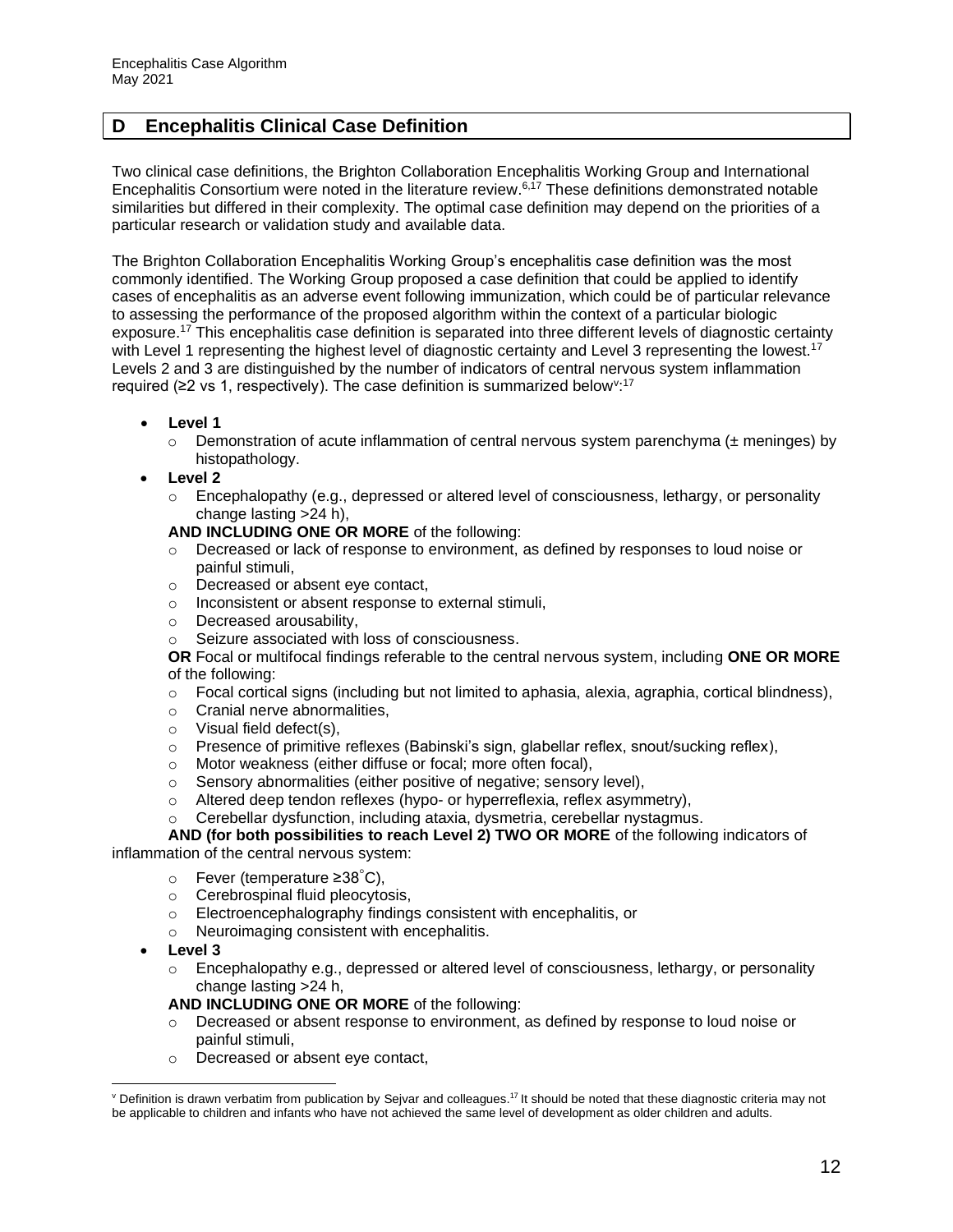- o Inconsistent or absent response to external stimuli,
- o Decreased arousability,
- o Seizure associated with loss of consciousness

**OR** Focal or multifocal findings referable to the central nervous system, including **ONE OR MORE** of the following:

- $\circ$  Focal cortical signs (including but not limited to aphasia, alexia, agraphia, cortical blindness),
- o Cranial nerve abnormality/abnormalities
- o Visual field defect(s),
- o Presence of primitive reflexes (Babinski's sign, glabellar reflex, snout/sucking reflex),
- o Motor weakness (either diffuse or focal; more often focal),
- o Sensory abnormalities (either positive or negative; sensory level),
- o Altered deep tendon reflexes (hypo- or hyperreflexia, reflex asymmetry), or
- $\circ$  Cerebellar dysfunction, including ataxia, dysmetria, cerebellar nystagmus.

**AND (for both possibilities to reach Level 3) ONE** of the following indicators of inflammation of the central nervous system**:**

- o Fever (temperature ≥38◦C),
- o Cerebrospinal fluid pleocytosis,
- o Electroencephalography findings consistent with encephalitis, or
- o Neuroimaging consistent with encephalitis.
- **Level 3A** 
	- $\circ$  Insufficient information available to distinguish case between acute encephalitis or ADEM; case unable to be definitively classified.
- **Exclusion criterion for Level 2 and 3**
	- o Other diagnosis for illness present.

In 2012, the International Encephalitis Consortium released a consensus document that proposed a standardized case definition for encephalitis.<sup>[6](#page-27-6)</sup> The Consortium suggested that the Brighton Collaboration Encephalitis Working Group definition may have limited applicability for infectious and autoimmune encephalitis, as well as unknown diagnostic accuracy for each level diagnostic certainty. In response, the Consortium sought to develop a more inclusive and simplified case definition.<sup>[6](#page-27-6)</sup> The resulting case definition (**[Table 2](#page-12-0)**) includes signs of encephalopathy as a major criterion with additional, "minor" criteria required to establish possible, probable, or confirmed encephalitis.

#### <span id="page-12-0"></span>*Table 2. International Encephalitis Consortium Case Definition[6](#page-27-6)*

| <b>Major Criteria (Required)</b>                                                                                                                                                                                 | Minor Criteria (2 Criteria=Possible Case, 3 or<br>More Criteria=Probable or Confirmed Case)                                                                                                                                                                                                                                                                                                                                                                                      |
|------------------------------------------------------------------------------------------------------------------------------------------------------------------------------------------------------------------|----------------------------------------------------------------------------------------------------------------------------------------------------------------------------------------------------------------------------------------------------------------------------------------------------------------------------------------------------------------------------------------------------------------------------------------------------------------------------------|
| Altered mental status lasting 24 hours or more<br>with no cause identified. Altered mental status<br>includes the following:<br>Decreased or altered level of<br>consciousness<br>Lethargy<br>Personality change | Fever of 38° C or 100.4° F 72 hours<br>$\sim$ 10 $\pm$<br>before or after hospitalization<br>Generalized or partial seizures not<br>۰<br>caused by existing seizure disorder<br>New focal neurologic findings<br>-<br>Central nervous system white blood cell<br>-<br>count equal to or more than 5/cubic mm<br>Neuroimaging suggesting new<br>۰<br>abnormality in brain parenchyma or of<br>encephalitis<br>Electroencephalography abnormalities<br>consistent for encephalitis |

Identification of the specific cause of the encephalitis (e.g. identifying the pathogen that caused it) is not required for the diagnosis[.](#page-27-6)<sup>6</sup> To be considered a confirmed case of encephalitis, at least one of the following criteria must also be met (in addition to the criteria specified in [Table 2](#page-12-0)):<sup>6</sup>

• Pathologic evidence of brain inflammation suggestive of encephalitis **OR**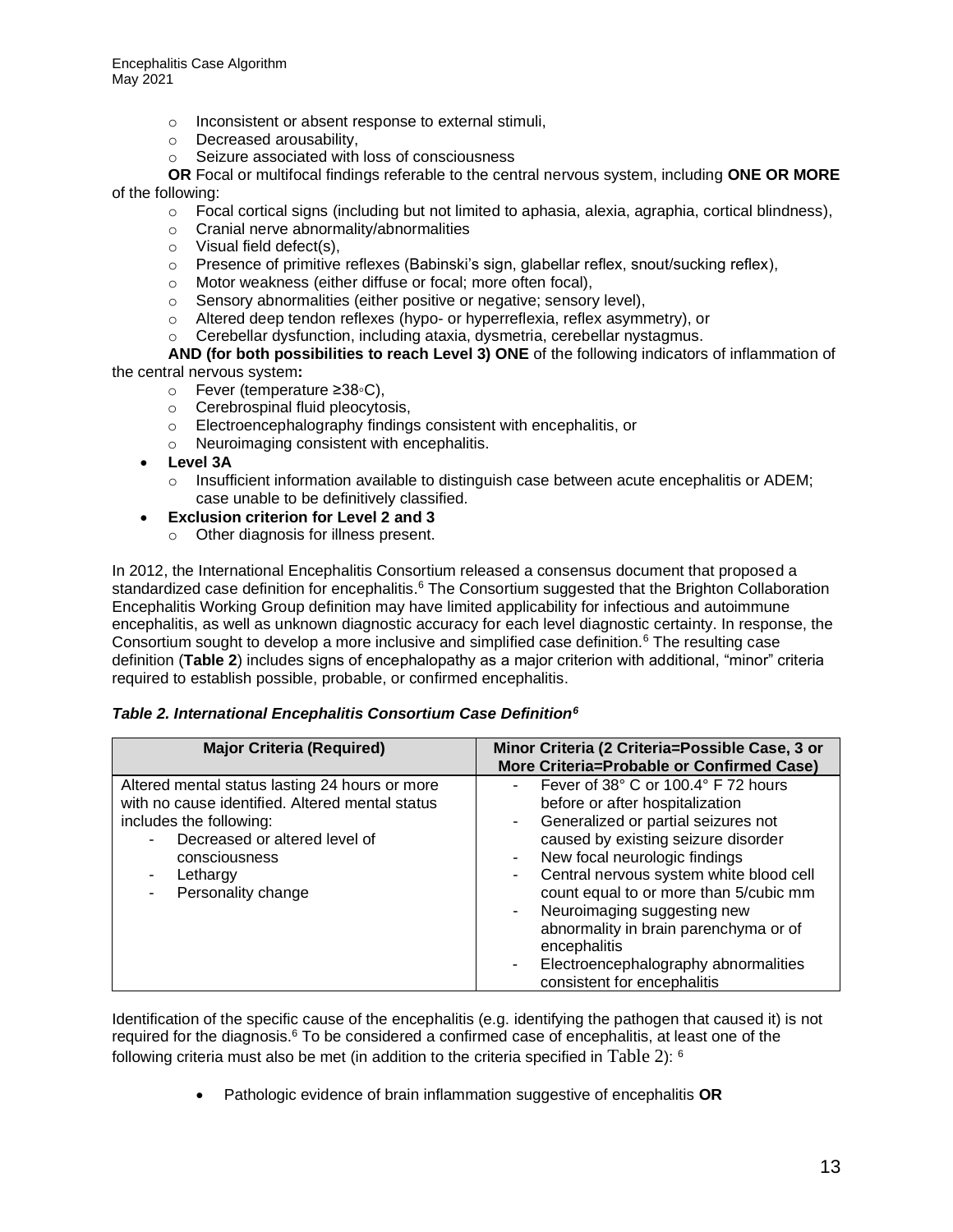- Pathologic, microbiologic, or serologic evidence for an acute infection related to a microorganism associated with encephalitis from a clinical specimen **OR**
- Autoimmune condition that is closely associated with encephalitis with laboratory evidence

# <span id="page-13-0"></span>**E Encephalitis Coding Algorithm**

The aim of this review was to develop an algorithm to identify cases of encephalitis that could be of potential interest following exposure to a biologic product. To form a comprehensive list of encephalitis codes for clinical consideration, all ICD codes for encephalitis were extracted from the articles identified in the literature review (**Appendix A**). To expand the draft code list and reflect current coding practice, ICD-10-CM diagnosis codes were generated from ICD-9-CM codes using forward-backward mapping via the Centers for Medicare and Medicaid Services (CMS) GEMs files. [18-21](#page-27-16) The expanded draft code list, which included ICD-9-CM and ICD-10-CM codes, was subsequently reviewed by clinical SMEs from IBM (TB, JB), FDA CBER (JC, DT), and Acumen.

The workgroup has sought an approach that is consistent with those reported in the published literature; this involved selecting the specific codes for encephalitis regardless of etiology, while excluding codes related to distinct conditions such as meningitis. This approach supports alignment and comparability with past studies and reflects current coding practices. However, this broad approach may impact the performance of the algorithm (i.e., potential decrease in specificity).

The proposed algorithm for identifying encephalitis using administrative claims codes is presented in **Table 3**. This algorithm takes a general approach to defining encephalitis and may be subject to refinements for specific research questions in the future. While not excluding codes based on etiology, the algorithm codes have been organized into Inclusion Categories in order to facilitate tailoring based on particular research questions or study priorities. These categories are organized as follows:

- Inclusion Category 1: Codes that could reasonable be associated with a biologic exposure
- Inclusion Category 1.5: Unspecified codes related to encephalitis
- Inclusion Category 2: Codes related to encephalitis due to other specified causes

Specific decisions and assumptions related to construction of the algorithm are summarized in **Section F**. Overall, the clinical SMEs recommended the inclusion of additional codes or exclusion of codes from the expanded draft code list based on clinical relevance and optimizing the balance between specificity and sensitivity. A list of excluded codes is provided in **Appendix B**. These codes were ultimately determined by the clinical SMEs to be too general and could potentially increase the risk of misclassification. As such, while they were not applied as exclusion criteria, they were left out of the algorithm options to identify cases of encephalitis. Meanwhile, annual counts of patients with individual diagnosis codes included in the algorithm are provided in **Appendix C**.

The proposed algorithm can be summarized as follows:

**INCLUDE: ANY** ("either–or" logic) of the codes listed in [Table 3](#page-13-1)**,** regardless of health care setting or coding position (only one code required).

| Code   | <b>Description</b>                                                                  | Code<br>Category | Code<br><b>Type</b> | <b>Inclusion</b><br>Category |
|--------|-------------------------------------------------------------------------------------|------------------|---------------------|------------------------------|
| 323.51 | Encephalitis and encephalomyelitis following immunization<br>procedures             | <b>DX</b>        | 9                   |                              |
| G04.02 | Postimmunization acute disseminated encephalitis, myelitis<br>and encephalomyelitis | DX               | 10                  |                              |
| 323.62 | Other postinfectious encephalitis and encephalomyelitis                             | DX               | 9                   | 1.5                          |
| 323.81 | Other causes of encephalitis and encephalomyelitis                                  | DX               | 9                   | 1.5                          |

### <span id="page-13-1"></span>*Table 3. Encephalitis Algorithm*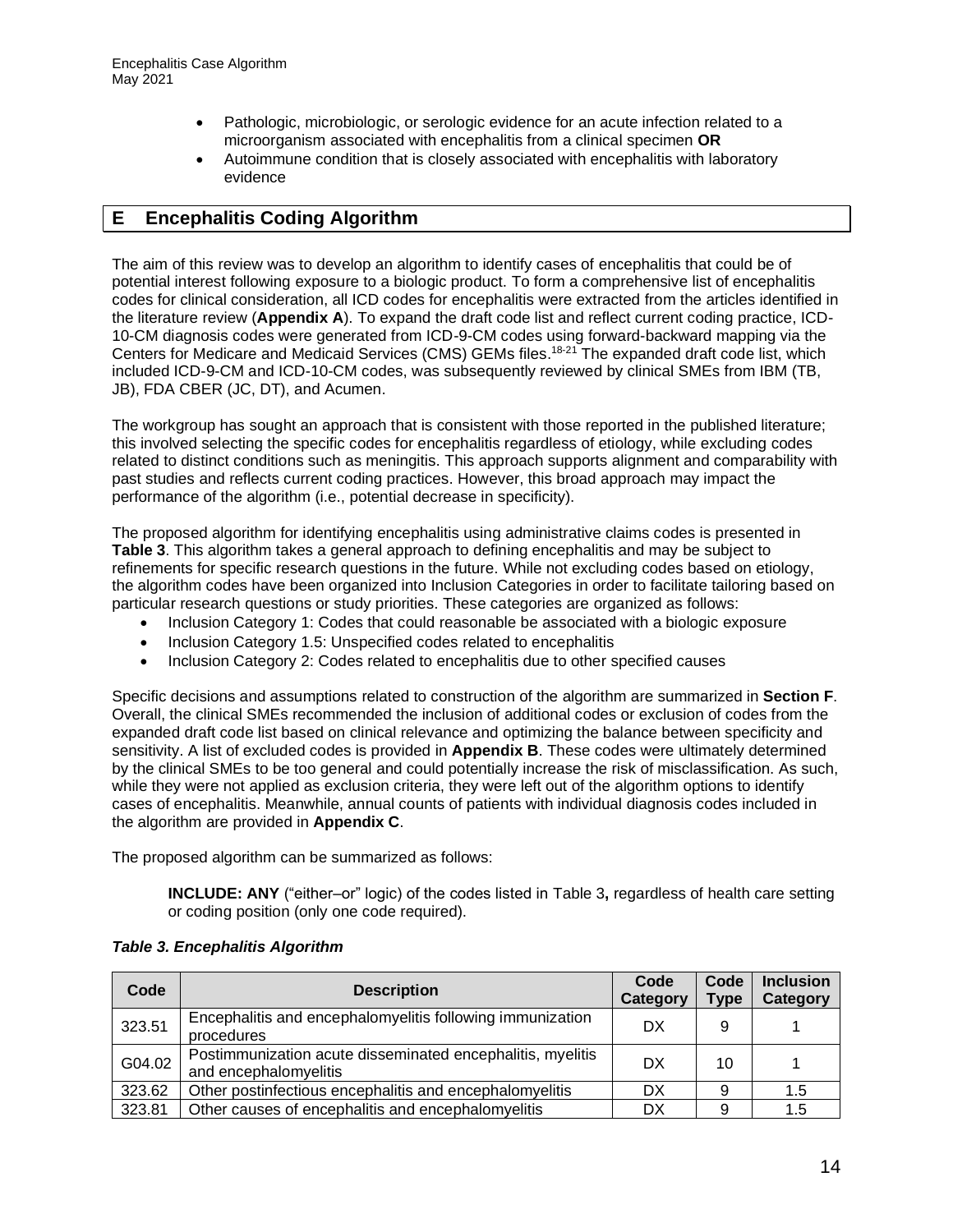| Code   | <b>Description</b>                                                                                                                                                                             | Code<br><b>Category</b> | Code<br><b>Type</b> | <b>Inclusion</b><br>Category |
|--------|------------------------------------------------------------------------------------------------------------------------------------------------------------------------------------------------|-------------------------|---------------------|------------------------------|
| 323.9  | Unspecified causes of encephalitis, myelitis, and<br>encephalomyelitis                                                                                                                         | <b>DX</b>               | 9                   | 1.5                          |
| G04.00 | Acute disseminated encephalitis and encephalomyelitis,<br>unspecified                                                                                                                          | <b>DX</b>               | 10                  | 1.5                          |
| G04.81 | Other encephalitis and encephalomyelitis                                                                                                                                                       | <b>DX</b>               | 10                  | 1.5                          |
| G04.90 | Encephalitis and encephalomyelitis, unspecified                                                                                                                                                | <b>DX</b>               | 10                  | 1.5                          |
| G05.3  | Encephalitis and encephalomyelitis in diseases classified<br>elsewhere                                                                                                                         | <b>DX</b>               | 10                  | 1.5                          |
| 013.60 | Tuberculous encephalitis or myelitis, unspecified                                                                                                                                              | <b>DX</b>               | 9                   | $\overline{2}$               |
| 013.61 | Tuberculous encephalitis or myelitis, bacteriological or<br>histological examination not done                                                                                                  | <b>DX</b>               | 9                   | $\overline{2}$               |
| 013.62 | Tuberculous encephalitis or myelitis, bacteriological or<br>histological examination unknown (at present)                                                                                      | <b>DX</b>               | 9                   | $\overline{2}$               |
| 013.63 | Tuberculous encephalitis or myelitis, tubercle bacilli found<br>(in sputum) by microscopy                                                                                                      | <b>DX</b>               | 9                   | $\overline{2}$               |
| 013.64 | Tuberculous encephalitis or myelitis, tubercle bacilli not<br>found (in sputum) by microscopy, but found by bacterial<br>culture                                                               | <b>DX</b>               | 9                   | $\overline{2}$               |
| 013.65 | Tuberculous encephalitis or myelitis, tubercle bacilli not<br>found by bacteriological examination, but tuberculosis<br>confirmed                                                              | <b>DX</b>               | 9                   | $\overline{2}$               |
| 013.66 | Tuberculous encephalitis or myelitis, tubercle bacilli not<br>found by bacteriological or histological examination, but<br>tuberculosis confirmed by other methods [inoculation of<br>animals] | <b>DX</b>               | 9                   | 2                            |
| 036.1  | Meningococcal encephalitis                                                                                                                                                                     | DX                      | 9                   | $\mathbf{2}$                 |
| 046.2  | Subacute sclerosing panencephalitis                                                                                                                                                            | $\overline{DX}$         | $\overline{9}$      | $\overline{2}$               |
| 052.0  | Postvaricella encephalitis                                                                                                                                                                     | <b>DX</b>               | 9                   | $\overline{2}$               |
| 054.3  | Herpetic meningoencephalitis                                                                                                                                                                   | <b>DX</b>               | $\overline{9}$      | $\overline{2}$               |
| 055.0  | Postmeasles encephalitis                                                                                                                                                                       | <b>DX</b>               | 9                   | $\overline{2}$               |
| 058.21 | Human herpesvirus 6 encephalitis                                                                                                                                                               | <b>DX</b>               | $\overline{9}$      | $\overline{2}$               |
| 058.29 | Other human herpesvirus encephalitis                                                                                                                                                           | <b>DX</b>               | 9                   | $\overline{2}$               |
| 062.0  | Japanese encephalitis                                                                                                                                                                          | <b>DX</b>               | 9                   | $\overline{2}$               |
| 062.1  | Western equine encephalitis                                                                                                                                                                    | <b>DX</b>               | 9                   | $\overline{2}$               |
| 062.2  | Eastern equine encephalitis                                                                                                                                                                    | DX                      | $\boldsymbol{9}$    | $\overline{2}$               |
| 062.3  | St. Louis encephalitis                                                                                                                                                                         | <b>DX</b>               | $\overline{9}$      | $\overline{2}$               |
| 062.4  | Australian encephalitis                                                                                                                                                                        | DX                      | 9                   | $\boldsymbol{2}$             |
| 062.5  | California virus encephalitis                                                                                                                                                                  | <b>DX</b>               | 9                   | $\overline{2}$               |
| 062.8  | Other specified mosquito-borne viral encephalitis                                                                                                                                              | <b>DX</b>               | $\boldsymbol{9}$    | $\overline{2}$               |
| 062.9  | Mosquito-borne viral encephalitis, unspecified                                                                                                                                                 | <b>DX</b>               | $\boldsymbol{9}$    | $\overline{2}$               |
| 063.0  | Russian spring-summer [taiga] encephalitis                                                                                                                                                     | <b>DX</b>               | 9                   | $\overline{2}$               |
| 063.1  | Louping ill                                                                                                                                                                                    | <b>DX</b>               | $\boldsymbol{9}$    | $\overline{2}$               |
| 063.2  | Central European encephalitis                                                                                                                                                                  | <b>DX</b>               | $\boldsymbol{9}$    | $\overline{2}$               |
| 063.8  | Other specified tick-borne viral encephalitis                                                                                                                                                  | <b>DX</b>               | $\boldsymbol{9}$    | $\overline{2}$               |
| 063.9  | Tick-borne viral encephalitis, unspecified                                                                                                                                                     | <b>DX</b>               | 9                   | $\overline{2}$               |
| 064    | Viral encephalitis transmitted by other and unspecified<br>arthropods                                                                                                                          | <b>DX</b>               | 9                   | 2                            |
| 066.41 | West Nile Fever with encephalitis                                                                                                                                                              | <b>DX</b>               | 9                   | $\overline{2}$               |
| 072.2  | Mumps encephalitis                                                                                                                                                                             | <b>DX</b>               | 9                   | $\overline{2}$               |
| 090.41 | Congenital syphilitic encephalitis                                                                                                                                                             | <b>DX</b>               | 9                   | $\overline{2}$               |
| 094.81 | Syphilitic encephalitis                                                                                                                                                                        | <b>DX</b>               | 9                   | $\overline{2}$               |
| 130.0  | Meningoencephalitis due to toxoplasmosis                                                                                                                                                       | <b>DX</b>               | 9                   | $\overline{2}$               |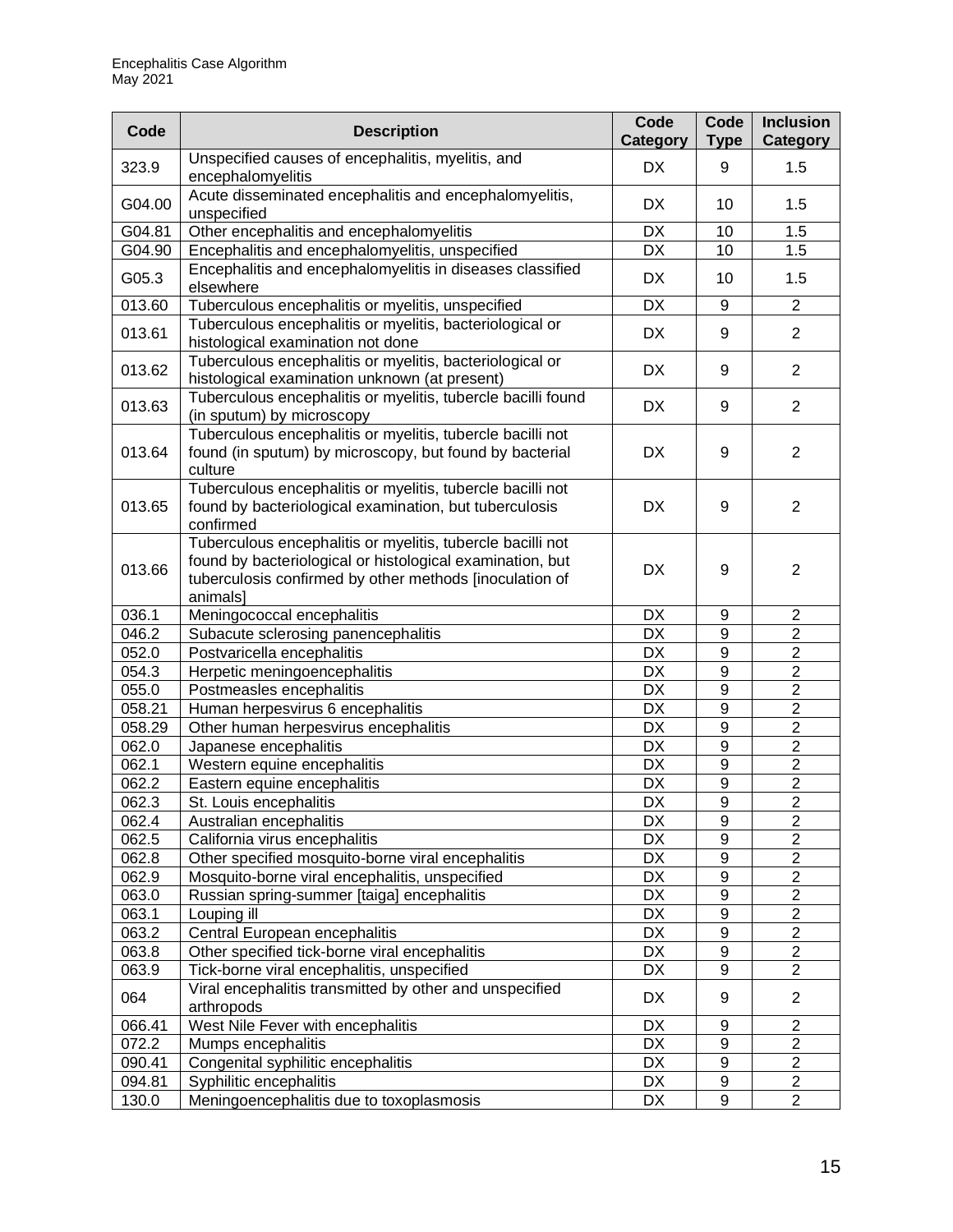| Code   | <b>Description</b>                                                                            | Code            | Code        | <b>Inclusion</b> |
|--------|-----------------------------------------------------------------------------------------------|-----------------|-------------|------------------|
|        |                                                                                               | <b>Category</b> | <b>Type</b> | Category         |
| 139.0  | Late effects of viral encephalitis                                                            | DX              | 9           | 2                |
| 323.01 | Encephalitis and encephalomyelitis in viral diseases<br>classified elsewhere                  | <b>DX</b>       | 9           | $\overline{2}$   |
| 323.1  | Encephalitis, myelitis, and encephalomyelitis in rickettsial<br>diseases classified elsewhere | <b>DX</b>       | 9           | $\overline{2}$   |
| 323.2  | Encephalitis, myelitis, and encephalomyelitis in protozoal<br>diseases classified elsewhere   | <b>DX</b>       | 9           | 2                |
| 323.41 | Other encephalitis and encephalomyelitis due to other<br>infections classified elsewhere      | DX              | 9           | 2                |
| 323.71 | Toxic encephalitis and encephalomyelitis                                                      | <b>DX</b>       | 9           | $\overline{2}$   |
| A17.82 | Tuberculous meningoencephalitis                                                               | <b>DX</b>       | 10          | $\overline{2}$   |
| A32.12 | Listerial meningoencephalitis                                                                 | <b>DX</b>       | 10          | $\overline{2}$   |
| A39.81 | Meningococcal encephalitis                                                                    | <b>DX</b>       | 10          | $\overline{2}$   |
| A50.42 | Late congenital syphilitic encephalitis                                                       | <b>DX</b>       | 10          | $\overline{2}$   |
| A52.14 | Late syphilitic encephalitis                                                                  | <b>DX</b>       | 10          | $\overline{2}$   |
| A81.1  | Subacute sclerosing panencephalitis                                                           | <b>DX</b>       | 10          | $\overline{2}$   |
| A83.0  | Japanese encephalitis                                                                         | <b>DX</b>       | 10          | $\overline{2}$   |
| A83.1  | Western equine encephalitis                                                                   | <b>DX</b>       | 10          | $\overline{2}$   |
| A83.2  | Eastern equine encephalitis                                                                   | <b>DX</b>       | 10          | $\overline{2}$   |
| A83.3  | St Louis encephalitis                                                                         | <b>DX</b>       | 10          | $\overline{2}$   |
| A83.4  | Australian encephalitis                                                                       | <b>DX</b>       | 10          | $\overline{2}$   |
| A83.5  | California encephalitis                                                                       | <b>DX</b>       | 10          | $\overline{2}$   |
| A83.6  | Rocio virus disease                                                                           | <b>DX</b>       | 10          | $\overline{2}$   |
| A83.8  | Other mosquito-borne viral encephalitis                                                       | <b>DX</b>       | 10          | $\overline{2}$   |
| A83.9  | Mosquito-borne viral encephalitis, unspecified                                                | <b>DX</b>       | 10          | $\overline{2}$   |
| A84.0  | Far Eastern tick-borne encephalitis [Russian spring-summer<br>encephalitis]                   |                 | 10          | $\overline{2}$   |
| A84.1  | Central European tick-borne encephalitis                                                      | <b>DX</b>       | 10          | $\overline{2}$   |
| A84.81 | Powassan virus disease                                                                        | <b>DX</b>       | 10          | $\overline{2}$   |
| A84.89 | Other tick-borne viral encephalitis                                                           | <b>DX</b>       | 10          | $\overline{2}$   |
| A84.9  | Tick-borne viral encephalitis, unspecified                                                    | <b>DX</b>       | 10          | $\overline{2}$   |
| A85.0  | Enteroviral encephalitis                                                                      | <b>DX</b>       | 10          | $\overline{2}$   |
| A85.1  | Adenoviral encephalitis                                                                       | <b>DX</b>       | 10          | $\overline{2}$   |
| A85.2  | Arthropod-borne viral encephalitis, unspecified                                               | <b>DX</b>       | 10          | $\overline{2}$   |
| A85.8  | Other specified viral encephalitis                                                            | DX              | 10          | $\overline{2}$   |
| A86    | Unspecified viral encephalitis                                                                | DX              | 10          | $\overline{2}$   |
| A92.31 | West Nile virus infection with encephalitis                                                   | DX              | 10          | $\overline{2}$   |
| B00.4  | Herpesviral encephalitis                                                                      | <b>DX</b>       | 10          | $\overline{2}$   |
| B01.11 | Varicella encephalitis and encephalomyelitis                                                  | <b>DX</b>       | 10          | $\overline{2}$   |
| B02.0  | Zoster encephalitis                                                                           | <b>DX</b>       | 10          | $\overline{2}$   |
| B05.0  | Measles complicated by encephalitis                                                           | <b>DX</b>       | 10          | $\overline{2}$   |
| B06.01 | Rubella encephalitis                                                                          | DX              | 10          | $\overline{2}$   |
| B10.01 | Human herpesvirus 6 encephalitis                                                              | <b>DX</b>       | 10          | $\overline{2}$   |
| B10.09 | Other human herpesvirus encephalitis                                                          | DX              | 10          | $\overline{2}$   |
| B26.2  | Mumps encephalitis                                                                            | <b>DX</b>       | 10          | $\overline{2}$   |
| B58.2  | Toxoplasma meningoencephalitis                                                                | DX              | 10          | $\overline{2}$   |
| B94.1  | Sequelae of viral encephalitis                                                                | <b>DX</b>       | 10          | $\overline{2}$   |
|        | Postinfectious acute disseminated encephalitis and                                            |                 |             |                  |
| G04.01 | encephalomyelitis (postinfectious ADEM)                                                       | <b>DX</b>       | 10          | $\overline{2}$   |
| G04.2  | Bacterial meningoencephalitis and meningomyelitis, not<br>elsewhere classified                | <b>DX</b>       | 10          | $\overline{2}$   |

Abbreviation: DX, ICD-CM diagnosis.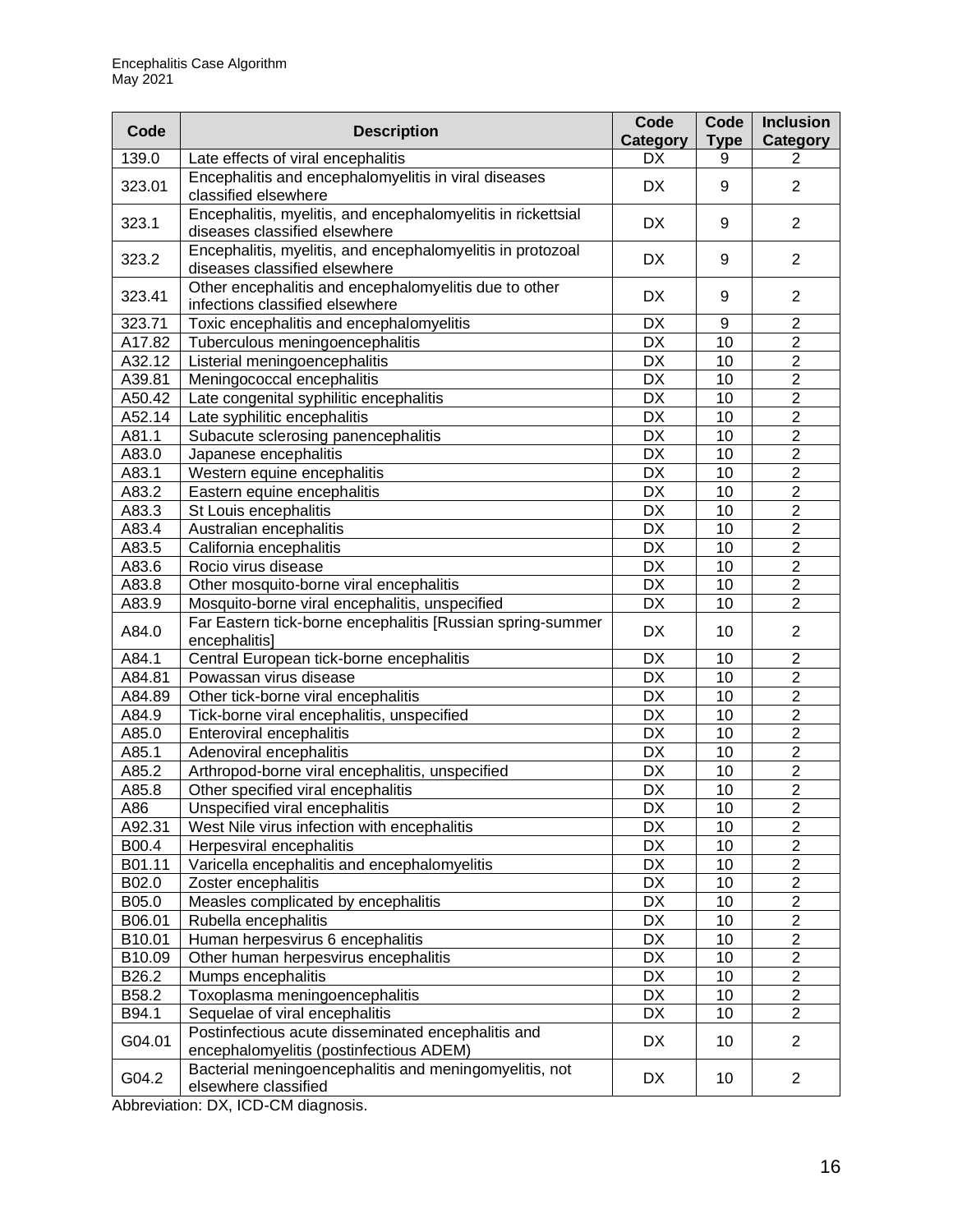## <span id="page-16-0"></span>**F Assumptions and Decisions**

The algorithm presented above in **Section E** was reviewed internally and by CBER stakeholders and partners. The decisions and assumptions made related to algorithm construction are summarized below. Some of these decisions and assumptions may be modified for future research questions.

- The algorithm includes codes regardless of encephalitis etiology. Users may tailor the algorithm further based on their specific research question.
- Based on the judgement of clinical experts, codes for encephalopathy and myelitis were excluded from the proposed algorithm, as they were deemed to be distinct from encephalitis.
- As informed by published literature and agreement by clinical SMEs, a decision was made to exclude procedural (CPT) and prescription (NDC, HCPCS) code standards, as they were unlikely to improve algorithm performance. Thus, the proposed algorithm is restricted to ICD diagnosis codes only.
- The appropriate risk window for associating a biologic exposure with encephalitis is likely to depend on the research question and study priorities and should be specified at the study planning stage.
- The proposed algorithm allows for the codes to be in any diagnosis code position (primary, secondary, unspecified) to ensure that the algorithm does not improperly exclude encephalitis cases.
- Findings of algorithm application should be interpreted with caution given the poor measures of diagnostic performance reported in the literature.
- The possible exclusion of ICD-10-CM G04.01 (postinfectious acute disseminated encephalitis and encephalomyelitis [postinfectious ADEM]) and G04.02 (post-immunization acute disseminated encephalitis, myelitis and encephalomyelitis [ADEM]) in the proposed algorithm was discussed, as the Vaccine Compensation Program considers ADEM to be distinct from encephalitis. These codes were retained given the symptoms and synonyms associated with the codes.

# <span id="page-16-1"></span>**G Algorithm Characterization**

## <span id="page-16-2"></span>*G1 Methods*

To characterize the population with encephalitis among a commercially insured cohort in the U.S., the workgroup used the IBM MarketScan Research Databases (Commercial, Medicare Supplemental), accessed via the Treatment Pathways online analytic platform<sup>vi</sup>, to query and analyze the ICD-CM codes for encephalitis (Inclusion Categories 1, 1.5, and 2 in **[Table 3](#page-13-1)**). To gather the broadest range of cases to support a descriptive analysis, the analyses presented herein did not require exposure to a biologic product and did not restrict based on coding position. It is recommended that the proposed algorithm undergo a validation study prior to use and future analytical studies should tailor the algorithm specifications according to the study question of interest.

The figures presented below have been drawn from the study period of January 1, 2014–December 31, 2018. For all analyses, ICD-9-CM codes were queried for January 1, 2014–September 30, 2015, and ICD-10-CM codes were queried for October 1, 2015–December 31, 2018. This was done due to the U.S. transition from ICD-9-CM to ICD-10-CM on October 1, 2015, and a desire to exclude codes that were reported in error.

vi IBM MarketScan Research. Insight for Better Healthcare. <https://marketscan.truvenhealth.com/marketscanportal/Portal.aspx>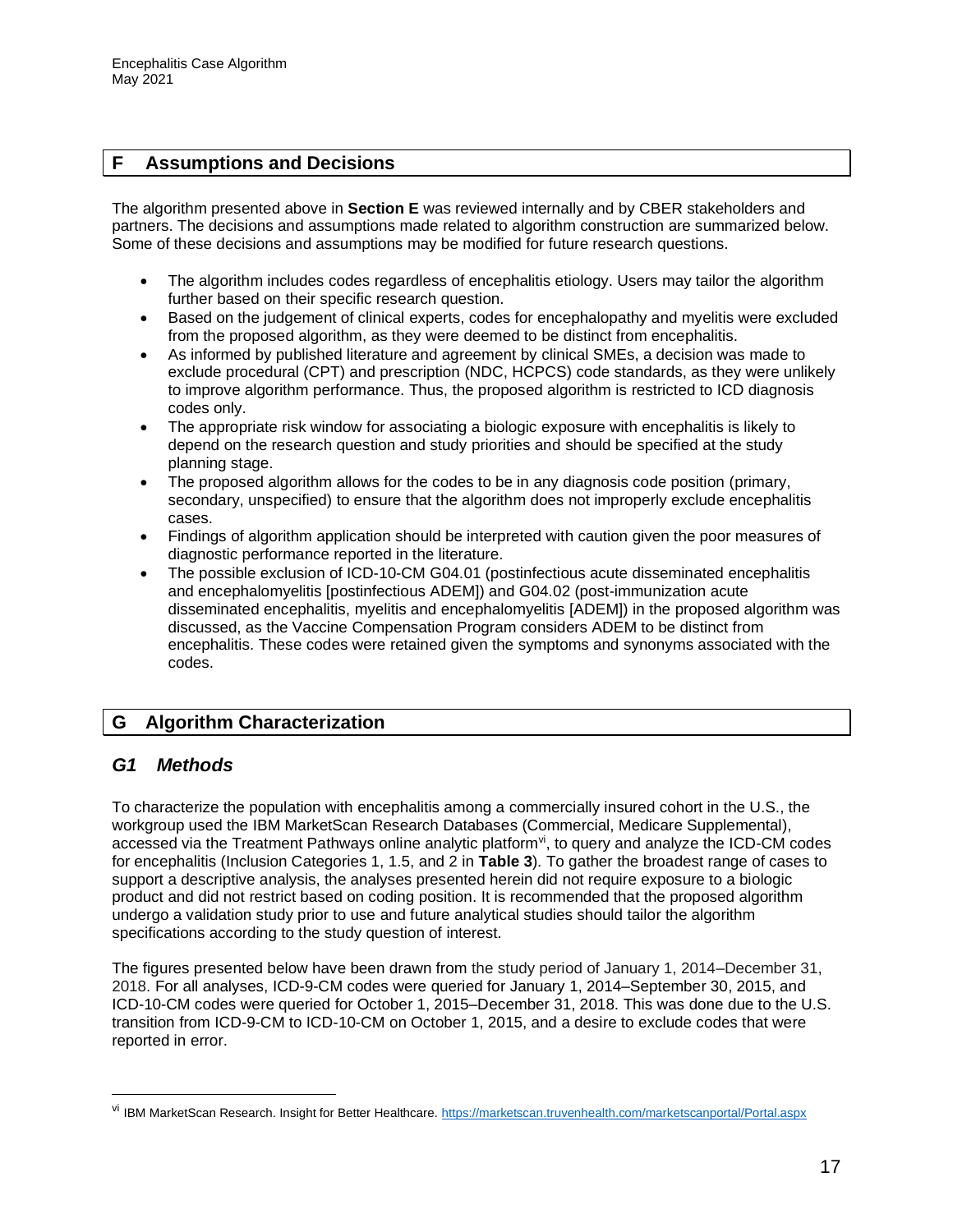Counts of individual patients that had a diagnosis code related to encephalitis within a given calendar year, rather than counts of cases, were presented. As such, counts relate to the first diagnosed encephalitis event for an individual during a given surveillance period (e.g., January 1–December 31, 2014), and individuals could only be counted once per surveillance period. Since we did not estimate the incidence of encephalitis in the study population, no washout period was applied.

Individuals had to be continuously enrolled in any enrollment category to be included in the analysis for a particular year. For example, patients had to be continuously enrolled from January 1 to December 31, 2014, to be included in the 2014 dataset. Age is calculated in Treatment Pathways as if each individual was born on July 1 of their given year of birth. Out of concern that the minimum continuous enrollment requirement could impact the inclusion of infants (i.e., those under one year old), this population group was not included in the two charts that depict the proportions of individuals with encephalitis by age. Infants under one year of age were not excluded from queries of the absolute number of patients receiving an encephalitis diagnosis.

Age- and gender-specific data on MarketScan Research Databases enrollment and counts of individuals receiving a diagnostic code for encephalitis were extracted. Code-specific queries and results described in **Section E** are summarized in **Appendix C**. In addition to the code-specific queries, the authors executed queries that aggregated all ICD-9-CM codes, all ICD-10-CM codes, and all codes (ICD-9-CM and ICD-10-CM) for encephalitis.

# <span id="page-17-0"></span>*G2 Results*

**[Table 4](#page-17-1)** provides a summary of aggregate counts for ICD-9-CM and ICD-10-CM codes, suggesting that approximately 19.3–22.9 individuals per 100,000 individuals enrolled in the MarketScan Research Databases received a relevant diagnosis code for encephalitis each year. Among the cohort of 46,153,898 patients that were continuously enrolled for at least one calendar year between January 1, 2014, and December 31, 2018, 22,125 individuals (0.05% of the cohort) had at least one relevant ICD-9- CM or ICD-10-CM diagnosis code for encephalitis.

| <b>Code/ Description</b>                                                                    | Year       |                |            |            |            |  |  |
|---------------------------------------------------------------------------------------------|------------|----------------|------------|------------|------------|--|--|
|                                                                                             | 2014       | $2015^{\circ}$ | 2016       | 2017       | 2018       |  |  |
| ICD-9-CM                                                                                    | 6,062      | 4,005          |            |            |            |  |  |
| ICD-10-CM                                                                                   |            | 1,547          | 4,162      | 3,844      | 3,757      |  |  |
| ICD-9-CM OR ICD-10-CM                                                                       | 6,062      | 5,073          | 4,162      | 3,844      | 3,757      |  |  |
| MarketScan Research<br>Databases Enrollment <sup>b</sup>                                    | 28,407,959 | 22,117,235     | 21,616,291 | 19,563,847 | 19,371,891 |  |  |
| Proportion of Patients with<br>Encephalitis per 100,000<br>Enrolled Population <sup>c</sup> | 21.3       | 22.9           | 19.3       | 19.6       | 19.4       |  |  |

<span id="page-17-1"></span>*Table 4. Counts of patients with encephalitis by code set and year.*

Abbreviations: ICD-9-CM, International Classification of Diseases, Ninth Revision, Clinical Modification; ICD-10-CM, International Classification of Diseases, Tenth Revision, Clinical Modification.

a In 2015, queries combining ICD-9-CM and ICD-10-CM codes returned lower patient counts than when codes were queried individually. This is because of cases in which both ICD-9-CM and ICD-10-CM codes were reported for the same individual, in the January–September and October–December timeframe, respectively.

b Individuals included in this row are those who were enrolled for the full calendar year (January 1–December 31) for 2014, 2015, 2016, 2017, and 2018, respectively.

<sup>c</sup> Proportions were calculated using the counts in the "ICD-9-CM OR ICD-10-CM" row.

Counts of patients with individual diagnosis codes associated with encephalitis were also queried and are presented in **Appendix C**. The resulting counts suggest that the majority of the aggregate counts are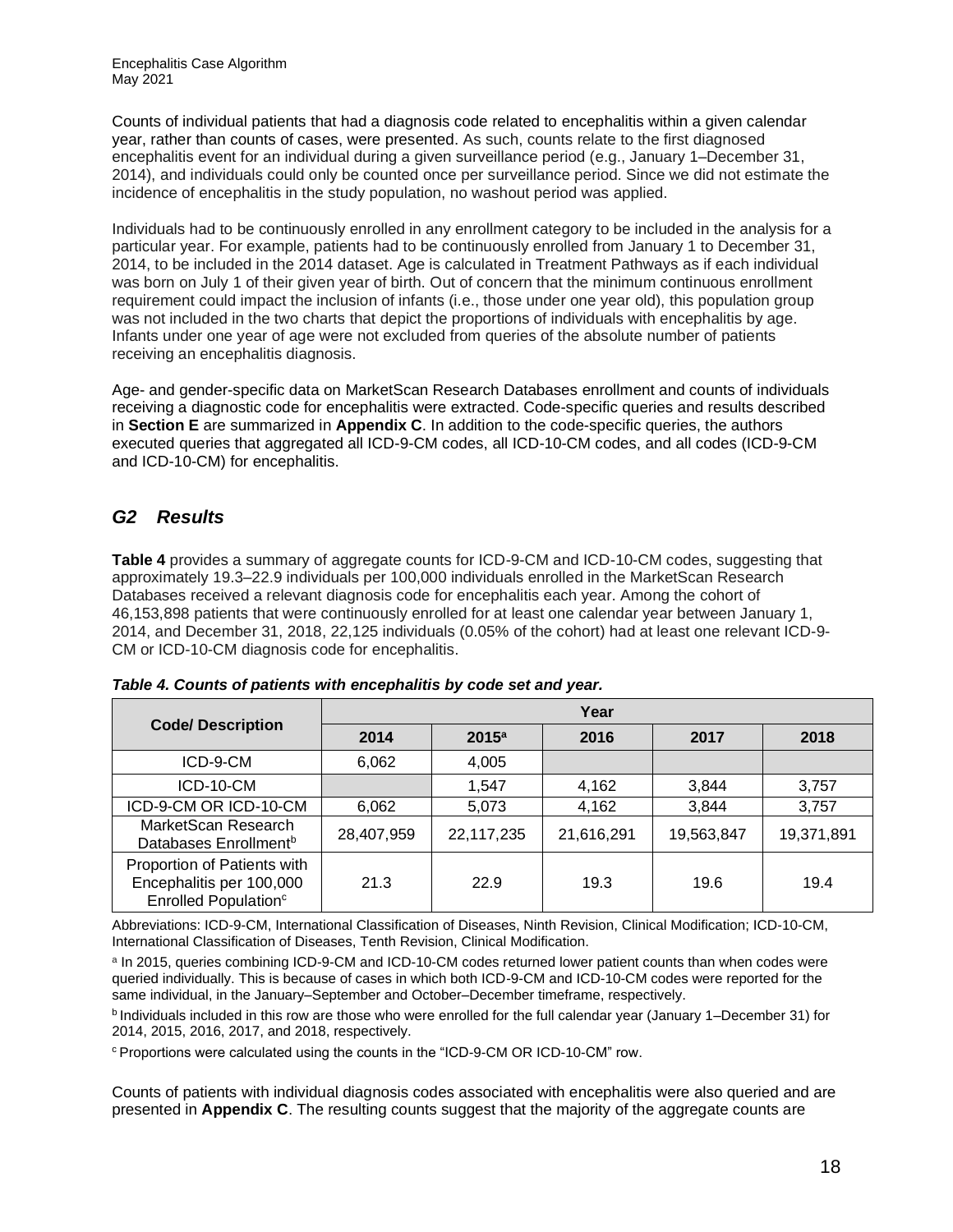represented by codes for unspecified or other encephalitis: ICD-9-CM code 323.9 (unspecified causes of encephalitis, myelitis, and encephalomyelitis) and ICD-10-CM codes G04.81 (other encephalitis and encephalomyelitis) and G04.90 (encephalitis and encephalomyelitis, unspecified), which were reported in 31.8%, 10.4%, and 28.3% of the population receiving any encephalitis diagnosis code between 2014 and 2018, respectively.

The workgroup assessed whether the 2015 transition to ICD-10-CM and any associated changes in coding practices resulted in notable shifts in the frequency of encephalitis cases of interest. **[Figure 1](#page-18-0)** illustrates the proportion of the enrolled population with a relevant encephalitis diagnosis and suggests that the transition did not result in a substantial change to the proportion of individuals receiving an encephalitis diagnosis (a difference of 3.6 cases per 100,000 enrolled population was observed between years with the highest and lowest frequency). This may be due to the rarity of the condition masking changes associated with the transition, wherein the utilization of ICD-10-CM codes, which can account for specific etiologic factors, may have resulted in the identification of more relevant encephalitis cases. However, it is difficult to infer trends with confidence given the short time period and small absolute change across years.



<span id="page-18-0"></span>*Figure 1. Proportion of patients with encephalitis code per 100,000 enrolled, by year (2014–2018).* Note: In 2015, a patient could receive both an ICD-9-CM and an ICD-10-CM diagnosis, in the January– September and October–December timeframe, respectively.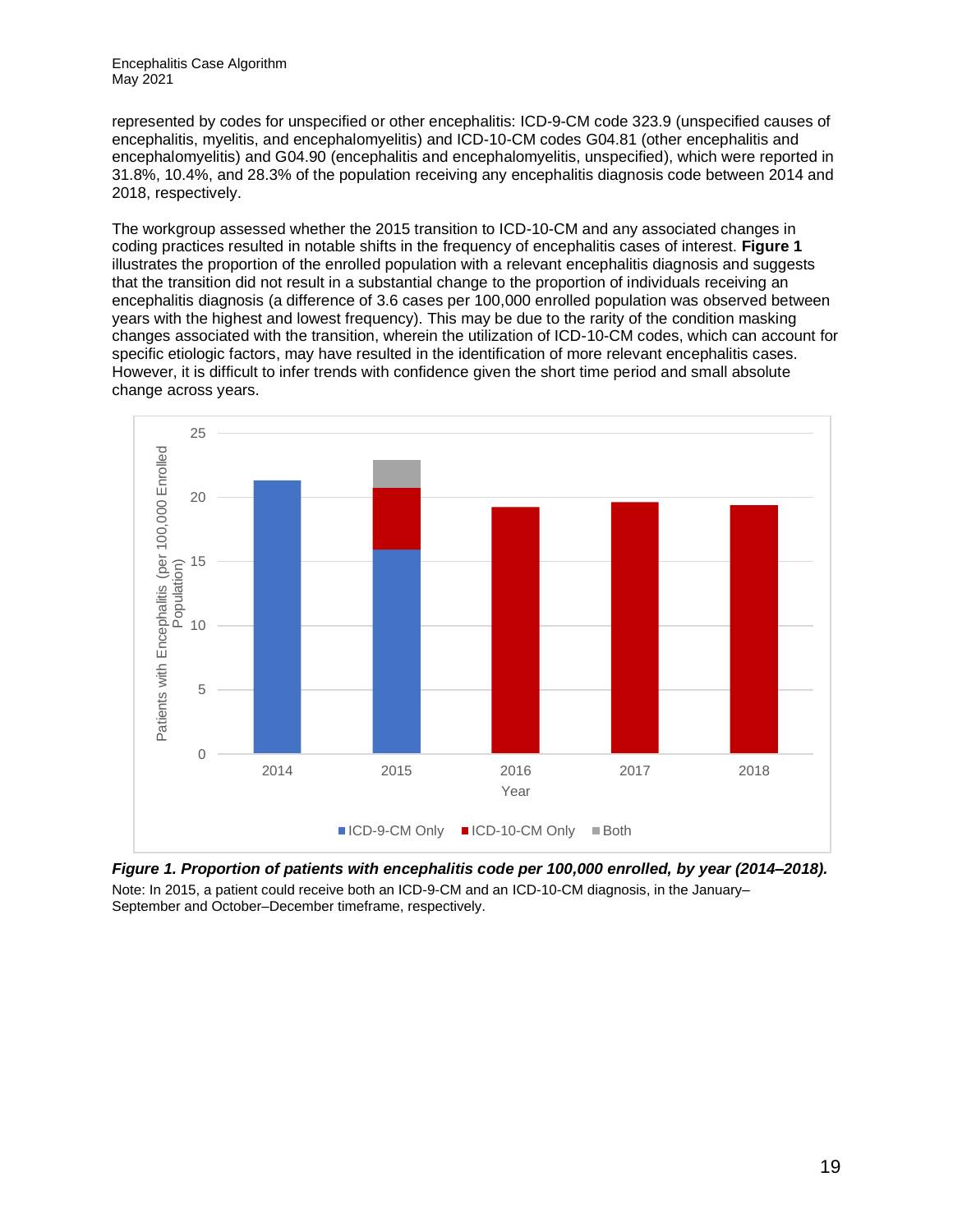**[Figure 2](#page-19-0)** presents counts of patients with a relevant ICD-9-CM encephalitis code listed in **[Table 3](#page-13-1)** and stratified by age group. Counts were calculated for the timeframe of January 1, 2014, to September 30, 2015, among the cohort of 33,216,843 patients who were continuously enrolled for at least one calendar year between January 1, 2014 and December 31, 2015. There were 9,981 individuals (0.03%) with at least one ICD-9-CM code for encephalitis between January 1, 2014, and September 30, 2015, with an average age (calculated at the first event) of 46 years.



<span id="page-19-0"></span>*Figure 2. Patients with at least one diagnosis code for encephalitis defined by ICD-9-CM codes, January 1, 2014–September 30, 2015, stratified by age group.*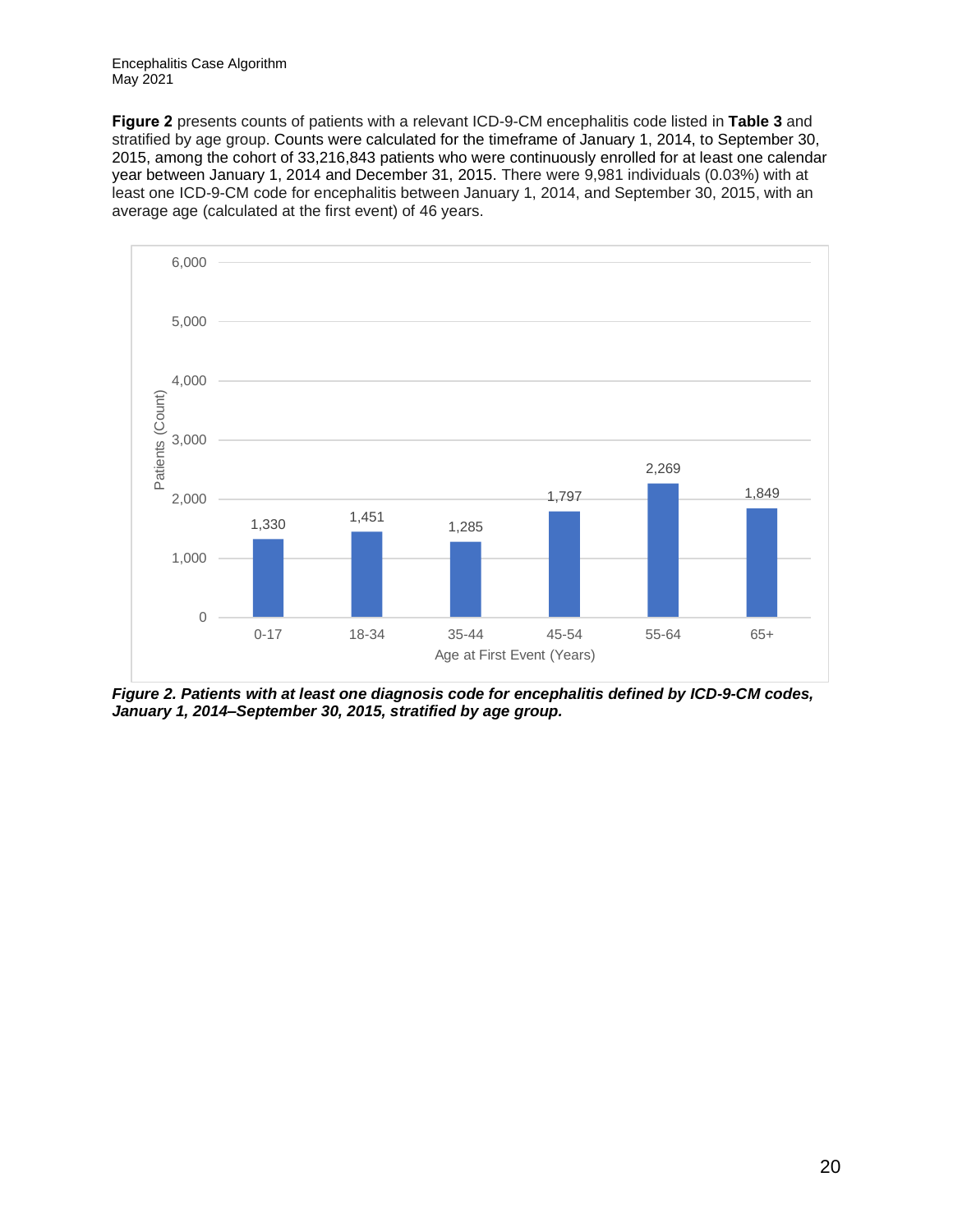**[Figure 3](#page-20-0)** presents counts of patients with a pertinent ICD-10-CM encephalitis code listed in **[Table 3](#page-13-1)** and stratified by age group. Counts were based on a cohort of 35,337,738 individuals who were enrolled in a participating commercial insurance plan for at least one calendar year between 2015 and 2018 (i.e., January 1–December 31 for at least one of 2015, 2016, 2017, or 2018). Among 12,929 individuals (0.04%) with at least one ICD-10-CM code for encephalitis between October 1, 2015, and December 31, 2018, the average age at first event was 44 years. It should be noted that the higher absolute age-specific counts presented in **[Figure 3](#page-20-0)** (relative to **[Figure 2](#page-19-0)**) could be attributed to the longer time period included in this figure.



<span id="page-20-0"></span>*Figure 3. Patients with at least one diagnosis code for encephalitis defined by ICD-10-CM codes, October 1, 2015–December 31, 2018, stratified by age group.*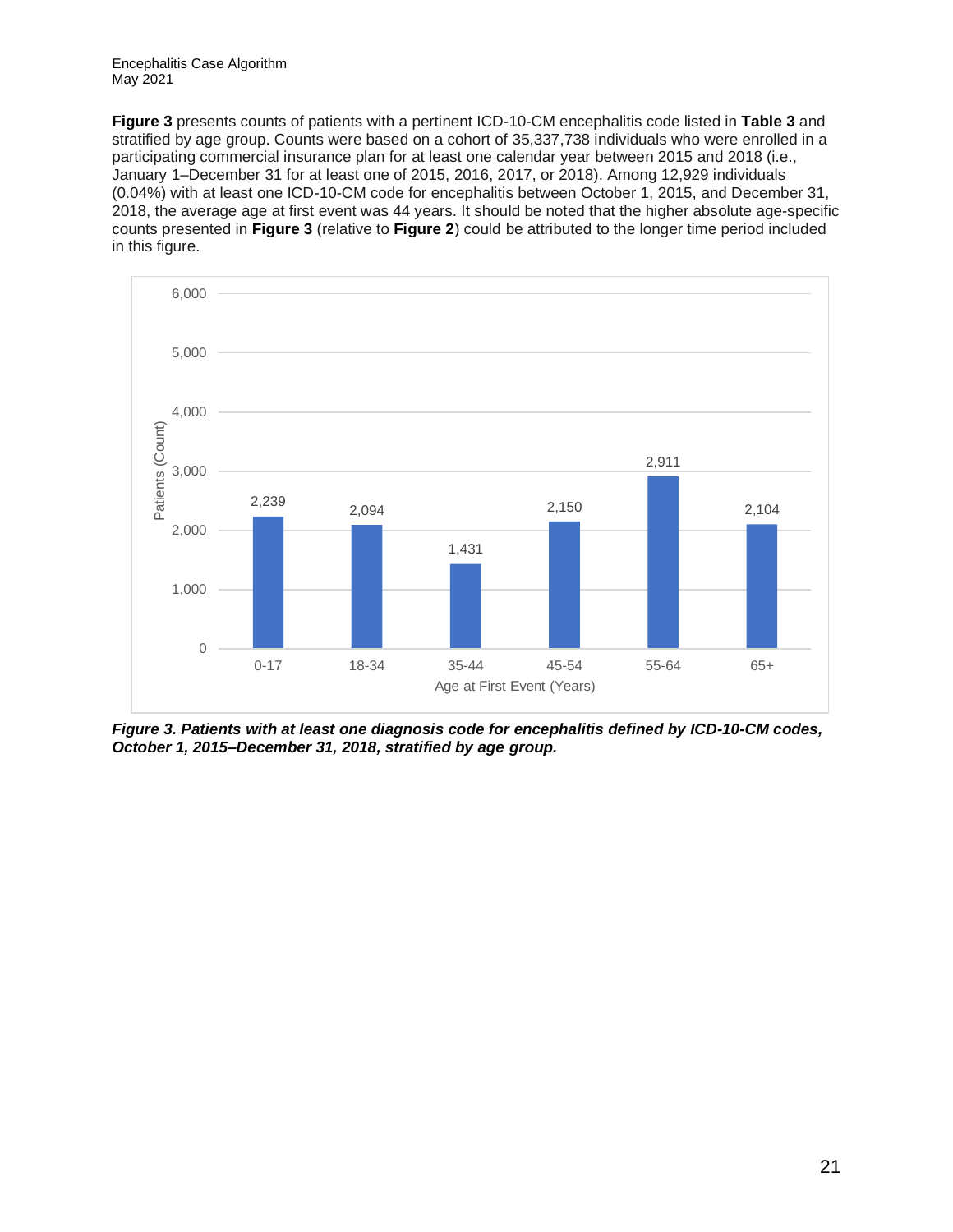**[Figure 4](#page-21-0)** presents counts of patients with either an ICD-9-CM or ICD-10-CM code for encephalitis among a cohort of 46,153,898 individuals who were continuously enrolled for at least one calendar year between 2014 and 2018. Among 22,125 individuals (0.05%) who received a diagnosis code for encephalitis between January 1, 2014, and December 31, 2018, the average age at the first event was 45 years.



<span id="page-21-0"></span>*Figure 4. Patients with at least one diagnosis code for encephalitis (ICD-9-CM or ICD-10-CM), January 1, 2014–December 31, 2018, stratified by age group.*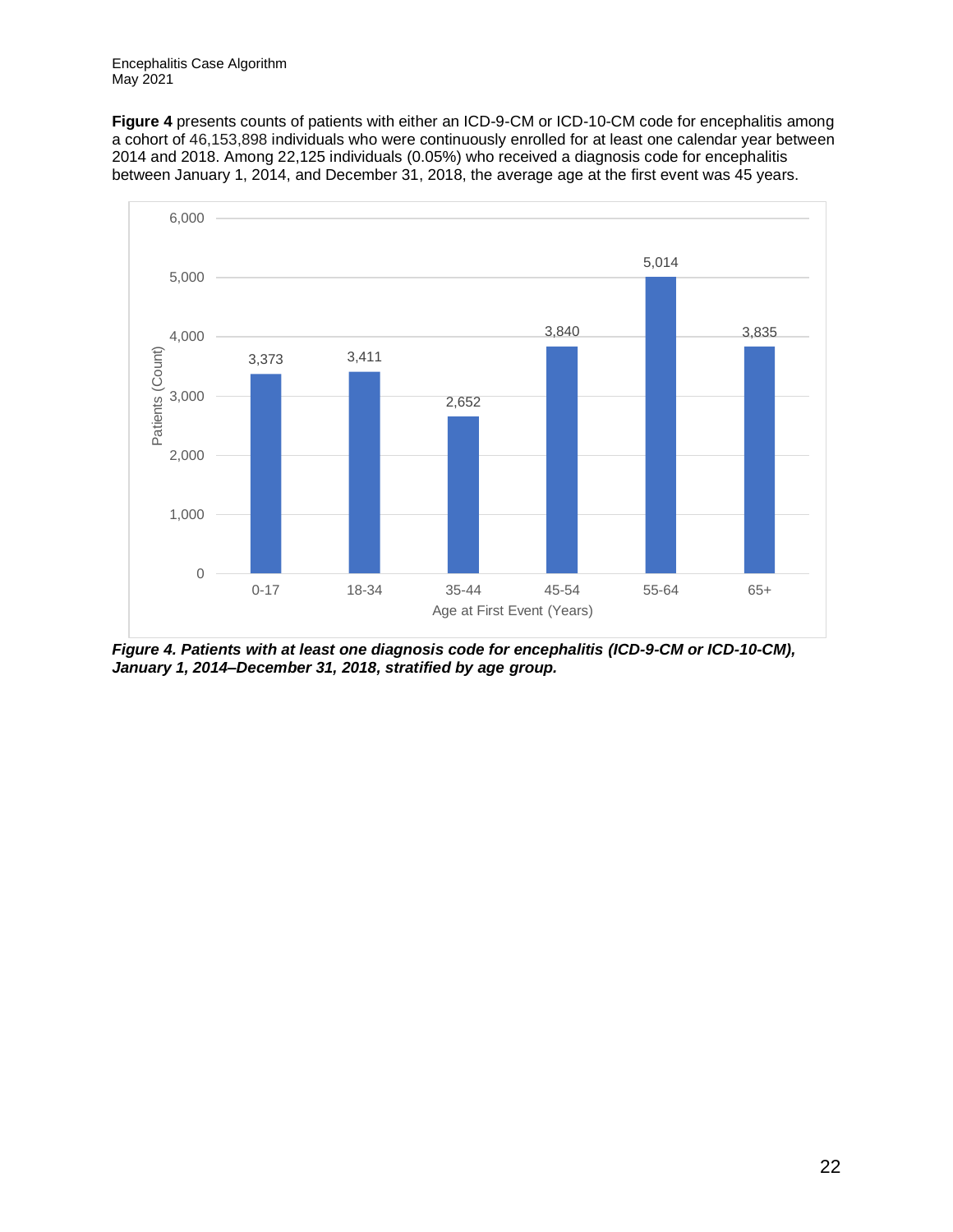**[Figure 5](#page-22-0)** depicts the proportion of the population aged 1–85+ years old with at least one ICD-9-CM or ICD-10-CM code for encephalitis (per 100,000 population with continuous enrollment in the MarketScan Research Databases) between January 1, 2014, and December 31, 2018, by age and gender. Patients 85 years of age and older were grouped together in order to minimize the effect of unstable estimates due to the smaller enrolled population sizes available in this age range in the commercially insured population. The 46 million-patient cohort was used for this analysis and individuals were required to be enrolled for at least one calendar year between 2014 and 2018 but were not required to be enrolled for the full five-year period to be included in the calculations. Results suggest that the proportion of patients with encephalitis increases with age and is distributed fairly evenly between males and females. There is a peak in children between 5–10 years of age where the proportion of cases is higher among males. This is followed by a slow increase to about 65 years of age. After this, there is a larger increase in the proportion of individuals experiencing encephalitis, especially among elderly men.



<span id="page-22-0"></span>*Figure 5. Proportion of patients (1–85+)\* with at least one diagnosis code for encephalitis (ICD-9- CM or ICD-10-CM) per 100,000 enrolled population, by age and gender (January 1, 2014–December 31, 2018).*

\* Out of concern that the minimum continuous enrollment requirement could impact the inclusion of infants (i.e., those under 1 year old), the proportion of those under 1 year old experiencing encephalitis is excluded from the chart.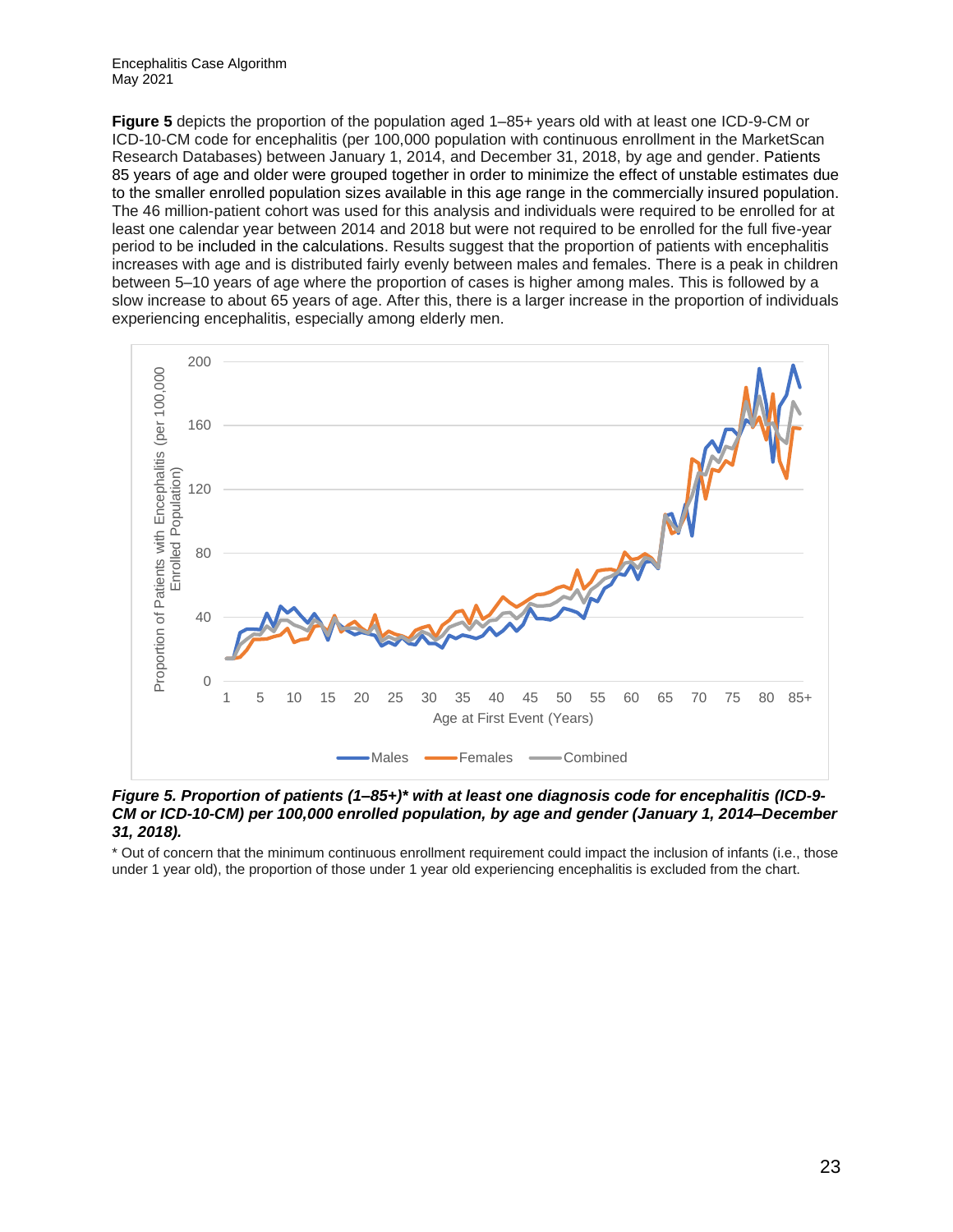The workgroup also assessed whether there was notable variation in the proportion of patients with encephalitis by calendar year of diagnosis. **[Figure 6](#page-23-0)** presents the annual proportions of patients with encephalitis for ages 1–85+ years old and suggests that observed rates did not vary substantially across years, except for 2018 where the proportion of individuals between the ages of 5-15 years with encephalitis was higher than other years. It should be noted that the proportions presented in **[Figure 6](#page-23-0)** are lower than those in **[Figure 5](#page-22-0)**, where encephalitis encounters were queried for the entire 2014–2018 period instead of for a single year.



<span id="page-23-0"></span>*Figure 6. Proportion of patients (1–85+)\* with at least one diagnosis for encephalitis (ICD-9-CM or ICD-10-CM) per 100,000 enrolled population, by age and year (January 1, 2014–December 31, 2018).*

\* Out of concern that the minimum continuous enrollment requirement could impact the inclusion of infants (i.e., those under 1 year old), the proportion of those under one year old experiencing encephalitis is excluded from the chart.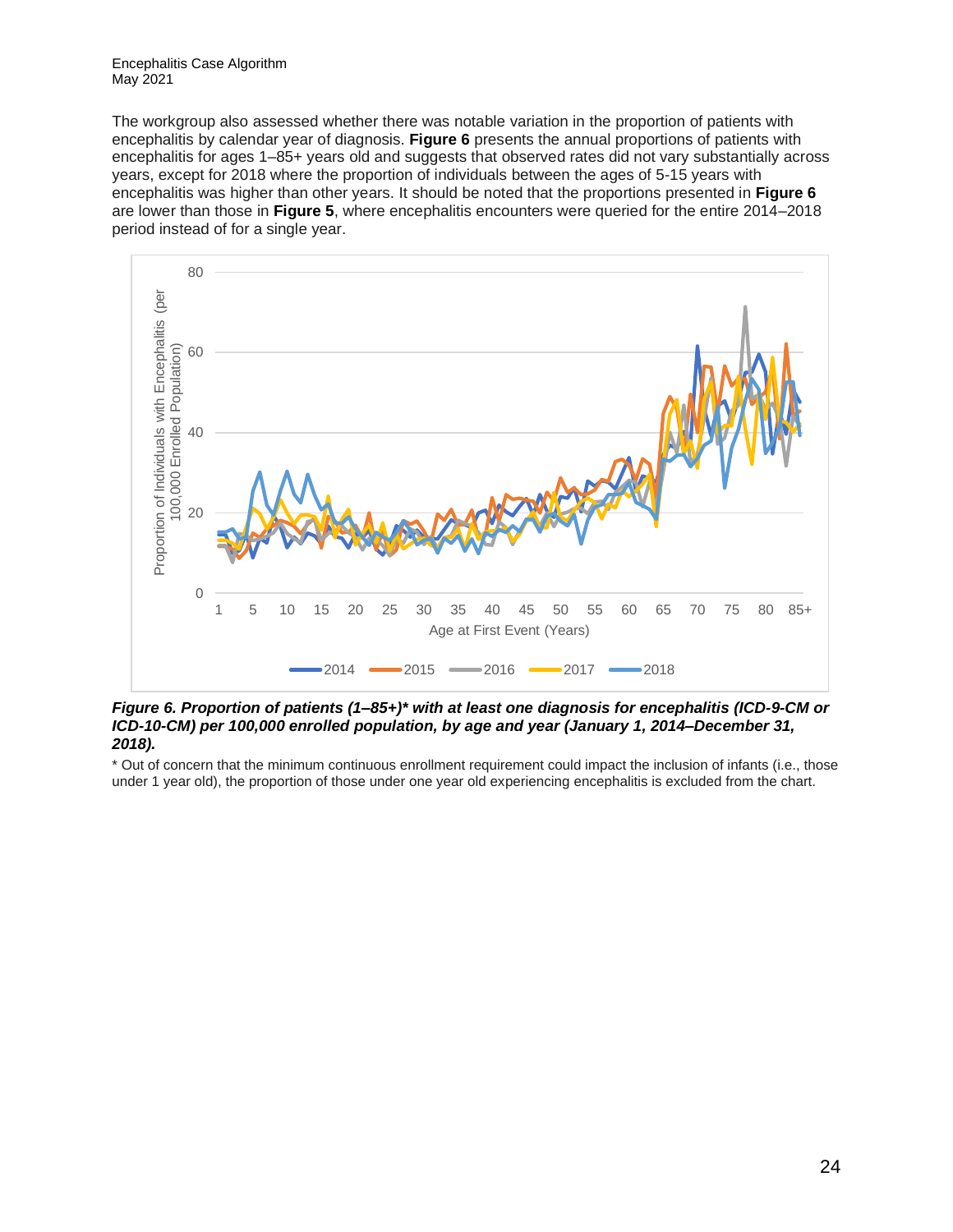Analyses were also conducted to test whether a temporal association in the occurrence or reporting of encephalitis according to the time of the year. This analysis was inspired by a recent study that reported the U.S. incidence of childhood encephalitis increased in the summer and fall months, driven by the circulation of arboviruses and echoviruses.[22](#page-28-0) To test this, enrollment and encephalitis encounter data for January 1–June 30 and July 1–December 31 were queried for each year. As presented in **[Table 5](#page-24-0)** and **[Figure 7](#page-24-1)**, there did not appear to be a substantial difference in the proportion of patients experiencing encephalitis during the first and second halves of the calendar year.

<span id="page-24-0"></span>*Table 5. Counts and proportions of patients experiencing encephalitis, <sup>a</sup> defined by ICD-9-CM and ICD-10-CM codes, stratified by time of year (2014–2018).*

| <b>Description</b>                                 | <b>Calendar Year</b> |            |            |            |            |  |
|----------------------------------------------------|----------------------|------------|------------|------------|------------|--|
|                                                    | 2014                 | 2015       | 2016       | 2017       | 2018       |  |
| January-June patient count                         | 3.625                | 3.167      | 2.518      | 2,403      | 2,416      |  |
| July-December patient count                        | 3,932                | 3,094      | 2.420      | 2,449      | 2,468      |  |
| January-June enrollment                            | 31,110,014           | 24,094,695 | 23,531,649 | 21,406,675 | 21,225,754 |  |
| July-December enrollment                           | 30,867,380           | 23,759,879 | 23,759,879 | 20,866,148 | 20,866,232 |  |
| January-June proportion (per 100,000<br>enrolled)  | 11.7                 | 13.1       | 10.7       | 11.2       | 11.4       |  |
| July-December proportion (per<br>100.000 enrolled) | 12.7                 | 13.0       | 10.2       | 11.7       | 11.8       |  |

<sup>a</sup> A patient can be counted in both time periods when queries are run separately, whereas they would be counted only once when the query spans the full year. Therefore, the sum of the proportions presented here will exceed those presented for full calendar years.



<span id="page-24-1"></span>*Figure 7. Proportion of patients with at least one diagnosis for encephalitis (ICD-9-CM or ICD-10- CM), stratified by time of year (2014–2018).*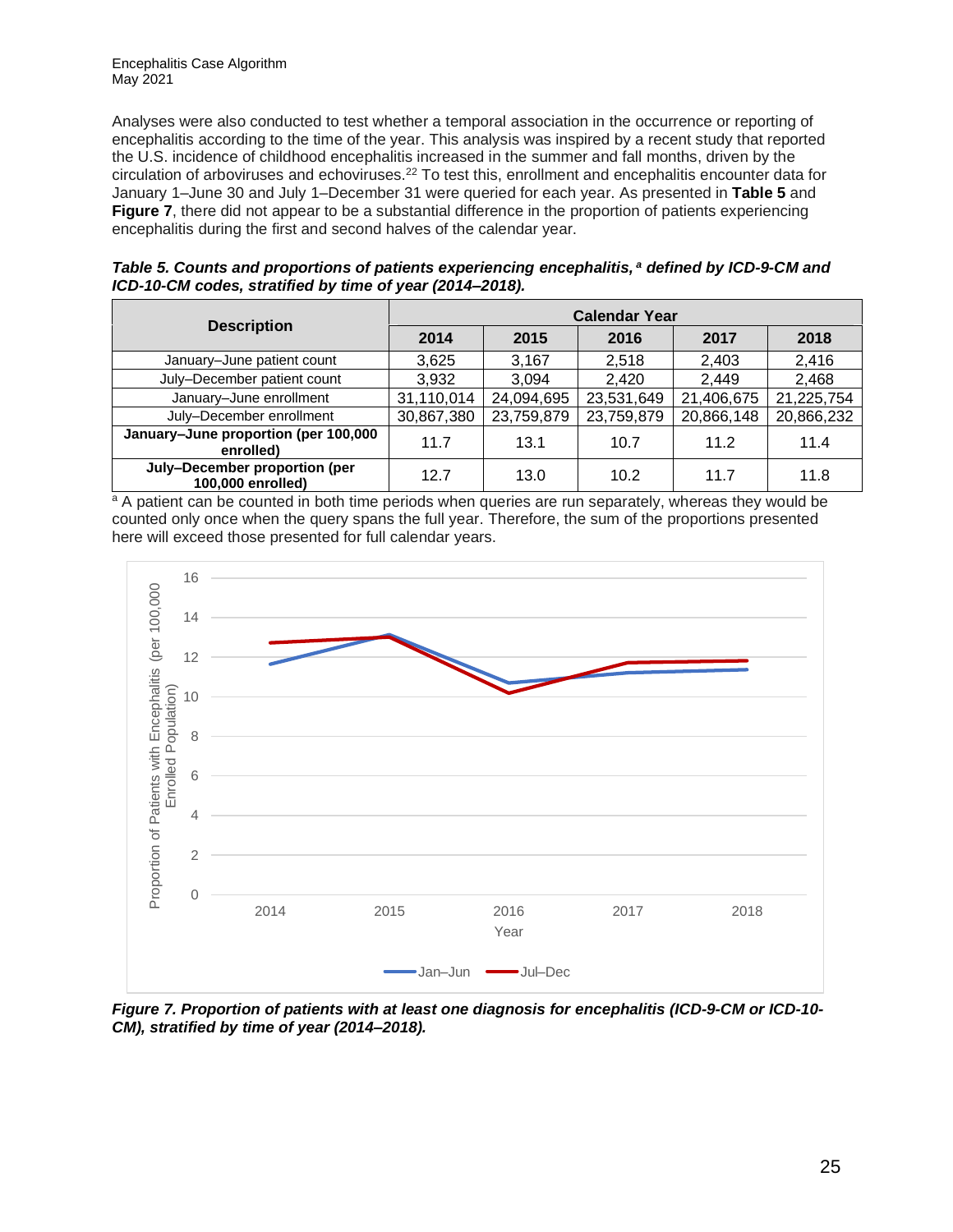## <span id="page-25-0"></span>**H Discussion and Conclusion**

The objective of this structured review was to assess and understand the validity of electronic coding algorithms for identifying cases of encephalitis from administrative claims and EHRs using billing codes. It is unclear how diagnostic code-based algorithms would perform differently in EHR compared to claims databases, beyond the differences that already occur within different databases of either EHR or claims. The encephalitis diagnostic code-based algorithms validated in EHR were assessed as supplemental data to support the completeness of the code lists in this report. A structured literature review identified 11 publications of interest, with five reporting relevant measures of validity and diagnostic accuracy. [1-5](#page-27-1) Across these studies, the diagnostic performance of encephalitis algorithms was poor. Using the data extracted from publications of interest, a proposed algorithm was drafted and was subsequently refined through consultation with clinical SMEs.

The final algorithm was applied in the MarketScan Research Databases (Commercial, Medicare Supplemental), to assess the feasibility of algorithm use and generate descriptive statistics for encephalitis in a U.S. database of commercially insured patients. Code-specific queries found that the majority of aggregate counts are represented by other and unspecified encephalitis codes, consistent with a report of encephalitis-related hospitalizations in the U.S. between 2000 and 2010, which found that about 50% had an unknown etiology.<sup>[9](#page-27-9)</sup> This suggests that the application of the proposed algorithm for the purposes of assessing a specific form of encephalitis may be associated with risk of misclassification. Users seeking to identify specific encephalitis cases may consider restricting the algorithm to etiologically focused codes.

Additional analyses were performed to further characterize patients identified by the proposed algorithm in a commercially insured population. The findings suggest that approximately 19.3–22.9 individuals per 100,000 individuals received a diagnosis code related to encephalitis every year. This is higher than reported in two studies focusing on encephalitis-related hospitalizations in the U.S., which reported 7.3 hospitalizations per 100,000 population in 1988–1997 and 7.3 hospitalizations per 100,000 person-years in 2000–2010.<sup>[9,](#page-27-9)[23](#page-28-1)</sup> Other studies reported 1.5 viral encephalitis hospitalizations per 100,000 in the United Kingdom between 1989 and 1998, 5.2 encephalitis hospitalizations per 100,000 in Canada between 1994 and 2008, and 5.9 encephalitis hospitalizations per 100,000 in Italy between 1999 and 2005.<sup>[13,](#page-27-13)[24,](#page-28-2)[25](#page-28-3)</sup> Proportions may have been higher in the present study as hospitalization was not required and some diagnosis codes may have been assigned as part of the diagnostic process to rule out encephalitis. This suggests that there is potential for misclassification based on the proposed approach, resulting in an overestimation of the observed rate.

The average age at the time of first diagnosis was 45 years, with the age distribution of cases being fairly even between males and females. These findings are consistent with a recent study of a U.S. patient population, which reported that the average age of patients hospitalized with encephalitis was 44.8 years, with the highest rates in infants (<1 year old) and seniors (≥65 years old). $^9$  $^9$ 

The proportion of individuals with encephalitis seems to demonstrate a small crest at the age of 5–10 years of age, then increase into older age. Findings are similar to another study from the U.S., which found that there were peaks in the proportion of hospitalized encephalitis cases among those under the age of 1 year and in those 65 years and over.<sup>[9](#page-27-9)</sup> However, due to the minimum continuous enrollment requirement for this analysis, those under the age of 1 year old were excluded from calculations of proportions. Meanwhile, it has been suggested that encephalitis rates are lowest in those 10–14 years of age, so the small crest observed in those 5–10 years of age may be the result of comparison to the least-affected age cohort.<sup>[9](#page-27-9)</sup>

The proportion of individuals receiving an encephalitis diagnosis was distributed fairly evenly between males and females, with a slight skew towards females, who represented 55.4% of the cohort receiving any encephalitis-related diagnosis code between 2014 and 2018 (compared to 51.8% of the enrolled population). This is consistent with the finding from a previous study that women accounted for 53% of encephalitis-related hospitalizations in the U.S. between 2000 and 2010.<sup>[9](#page-27-9)</sup> Another U.S. study conducted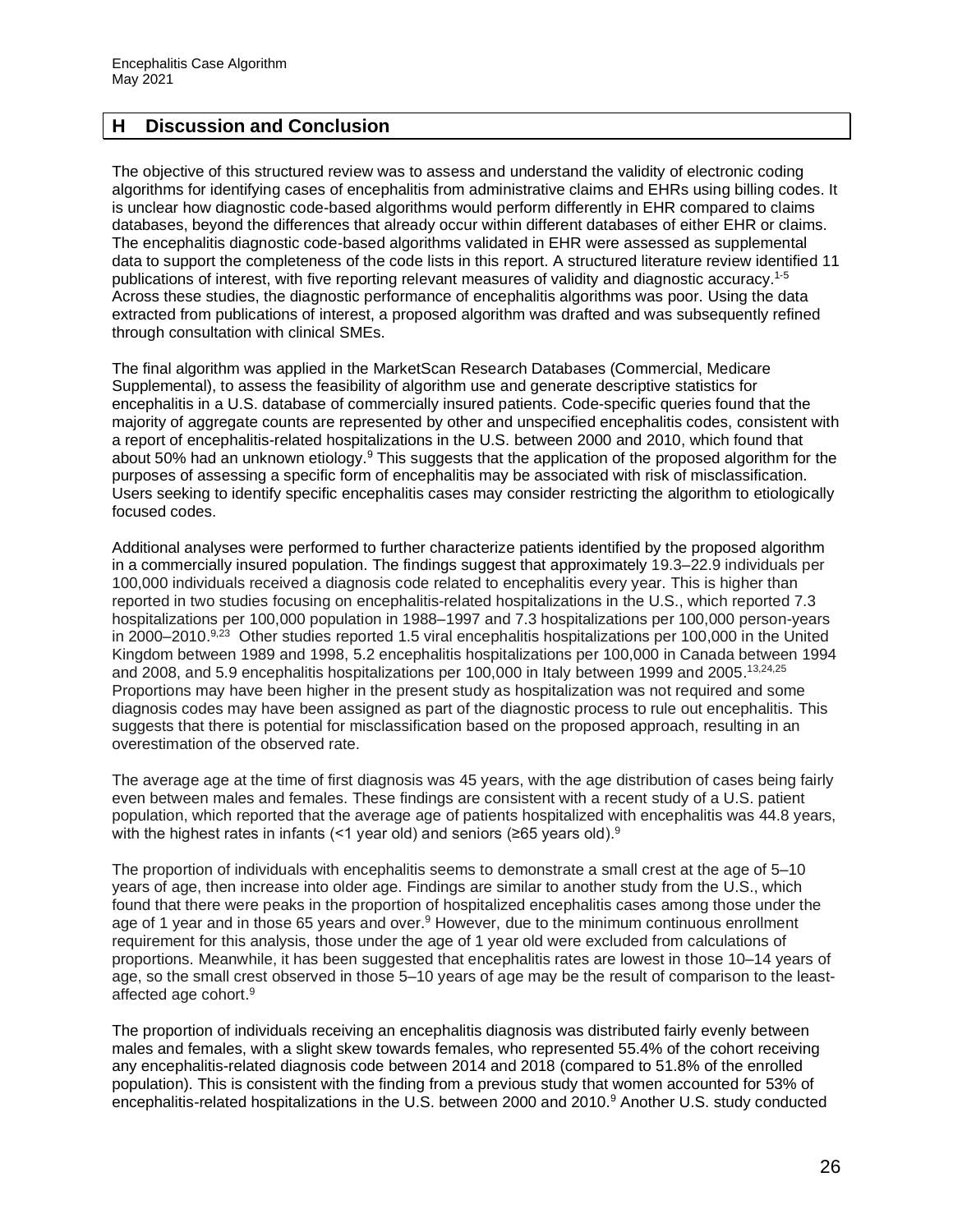between 1988 and 1997 found that rates of hospitalization for encephalitis were significantly higher in males, however this difference was due to the predominance of toxoplasmic encephalitis and HIV infections among the males in the cohort.<sup>[23](#page-28-1)</sup> Once hospitalizations due to HIV and toxoplasmic encephalitis were removed, there were no significant differences between males and females.<sup>[23](#page-28-1)</sup>

There was little variation in the proportion of patients receiving a diagnosis for encephalitis across the years of study. A prior study found that encephalitis hospitalization rates increased from 6.6 to 7.6 per 100,000 between 2000 and 2010, possibly due to increases in diagnostic sensitivity (via improved brain imaging) and use of immunosuppressive therapies.<sup>[22](#page-28-0)</sup> It is possible that this trend had stabilized by 2014. A small increase in the proportion of individuals 5–15 years of age was noted in 2018, though this may be an outlier. Similarly, there was little difference between the proportions of individuals receiving an encephalitis diagnosis in January-June and July-December during the years of study. This is consistent with a previous study that found a lack of seasonality among encephalitis hospitalizations in the U.S. $^{23}$  $^{23}$  $^{23}$ Previous studies had suggested that rates of viral encephalitis hospital admission were higher in the second half of the year (particularly July–September).<sup>[22,](#page-28-0)[25](#page-28-3)</sup> It was proposed that this increase mirrored the circulation of arboviruses and echoviruses, though an expansion to all-cause encephalitis in the present study may have masked this relationship.

An important strength of this study is the development of an encephalitis algorithm for ICD-9-CM and ICD-10-CM codes based on a structured review of coding definitions available in the literature and active engagement with clinical SMEs. The study also includes important limitations to be considered when interpreting findings. First, a limited number of validation studies were available, and all reported low measures of diagnostic accuracy. Second, few publications focused on encephalitis in the context of biologic exposure. Third, efforts were made to take an inclusive approach to optimize the sensitivity of the algorithm, which may introduce risk of misclassification given the frequency of use of other and unspecified encephalitis codes. Users seeking a more specific algorithm may wish to exclude these codes. The analyses conducted in the MarketScan Research Databases should be viewed as exploratory and generalizable to the U.S. population that is commercially insured, and additional studies among populations with different insurance coverage would be required to validate the results and observations stemming from these queries.

Besides utilizing a pre-defined algorithm consisting of a code list sometimes in combination with health care settings, diagnosis positions, and/or a time window to identify potential cases in administrative databases, predictive modelling or machine learning is another potential tool to identify the health outcome of interest when it cannot be reliably identified using the traditional code-based approach. In the case of encephalitis where a poor PPV was reported in the literature using pre-defined coding algorithms, predictive modelling or machine learning approach may be considered.

## <span id="page-26-0"></span>**I Acknowledgements**

Development of the encephalitis algorithm and review report benefited from significant engagement with the FDA CBER team and their partners. We thank them for their contributions and feedback. Additional feedback on the proposed algorithm and draft report was provided by IBM Watson Health, Acumen (Laurie Feinberg, Nirmal Choradia), and Epi Excellence LLC.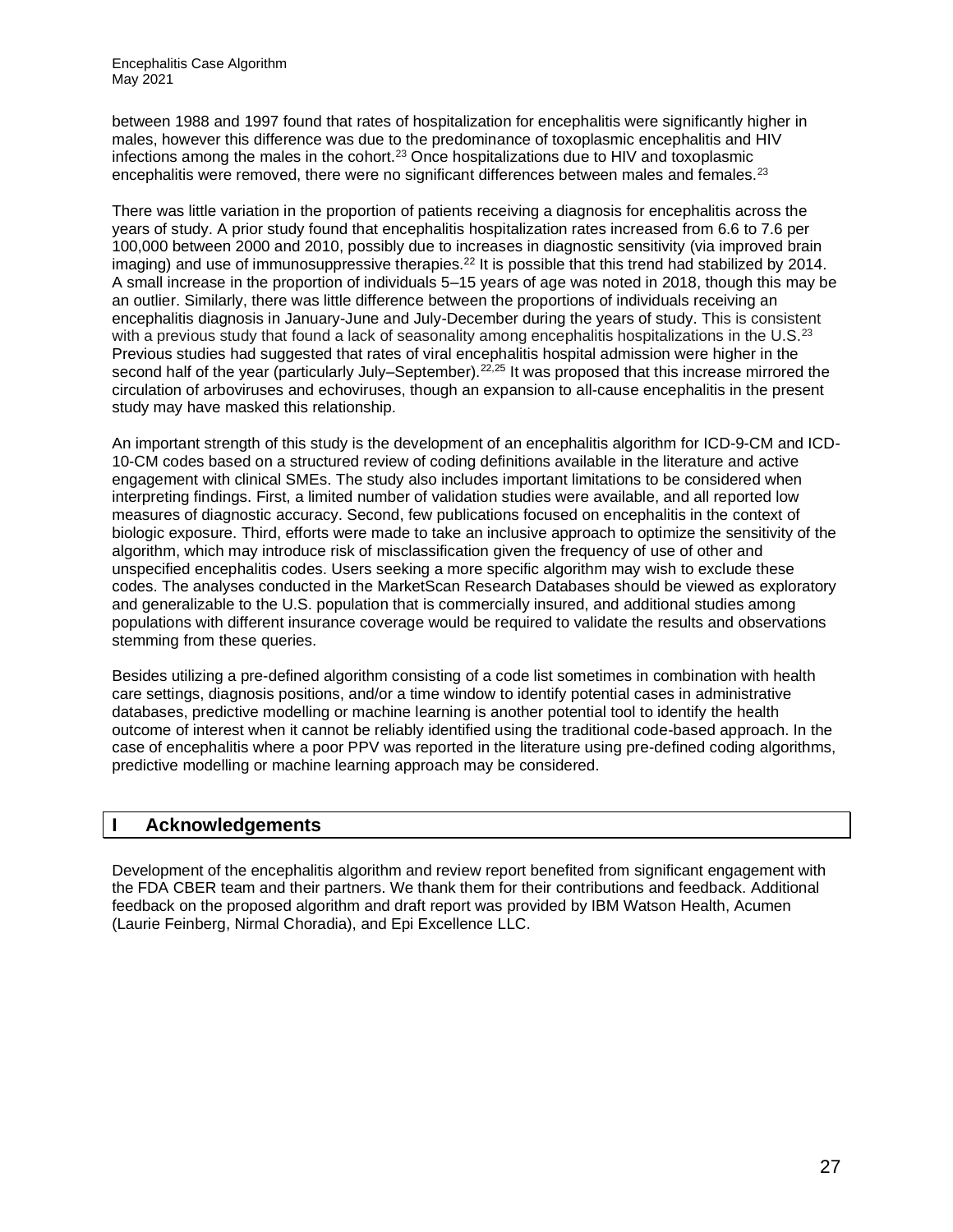## <span id="page-27-0"></span>**J References**

- <span id="page-27-1"></span>1. Boesen MS, Born AP, Lydolph MC, Blaabjerg M, Børresen ML. Pediatric autoimmune encephalitis in Denmark during 2011-17: A nationwide multicenter population-based cohort study. *Eur J Paediatr Neurol.* 2019;23(4):639-652.
- <span id="page-27-4"></span>2. Britton PN, Dale RC, Elliott E, et al. Pilot surveillance for childhood encephalitis in Australia using the Paediatric Active Enhanced Disease Surveillance (PAEDS) network. *Epidemiol Infect.*  2016;144(10):2117-2127.
- <span id="page-27-5"></span>3. Huppatz C, Gawarikar Y, Levi C, et al. Should there be a standardised approach to the diagnostic workup of suspected adult encephalitis? A case series from Australia. *BMC Infect Dis.*  2010;10:353.
- <span id="page-27-3"></span>4. Samannodi M, Hansen M, Hasbun R. Lack of Accuracy of the International Classification of Disease, Ninth (ICD-9) Codes in Identifying Patients With Encephalitis. *Open Forum Infectious Diseases.* 2018;5(Suppl 1):S130-S130.
- <span id="page-27-2"></span>5. Wiese AD, Griffin MR, Stein CM, et al. Validation of discharge diagnosis codes to identify serious infections among middle age and older adults. *BMJ open.* 2018;8(6):e020857-e020857.
- <span id="page-27-6"></span>6. Venkatesan A, Tunkel AR, Bloch KC, et al. Case Definitions, Diagnostic Algorithms, and Priorities in Encephalitis: Consensus Statement of the International Encephalitis Consortium. *Clinical Infectious Diseases.* 2013;57(8):1114-1128.
- <span id="page-27-7"></span>7. Parpia AS, Li Y, Chen C, Dhar B, Crowcroft NS. Encephalitis, Ontario, Canada, 2002-2013. *Emerg Infect Dis.* 2016;22(3):426-432.
- <span id="page-27-8"></span>8. Weingarten L, Enarson P, Klassen T. Encephalitis. *Pediatr Emerg Care.* 2013;29(2):235-241; quiz 242-234.
- <span id="page-27-9"></span>9. George BP, Schneider EB, Venkatesan A. Encephalitis hospitalization rates and inpatient mortality in the United States, 2000-2010. *PLoS One.* 2014;9(9):e104169.
- <span id="page-27-10"></span>10. Heinz FX, Stiasny K, Holzmann H, et al. Vaccination and tick-borne encephalitis, central Europe. *Emerg Infect Dis.* 2013;19(1):69-76.
- <span id="page-27-11"></span>11. Choudhry A, Mathena J, Albano JD, Yacovone M, Collins L. Safety evaluation of adenovirus type 4 and type 7 vaccine live, oral in military recruits. *Vaccine.* 2016;34(38):4558-4564.
- <span id="page-27-12"></span>12. Ghaderi S, Størdal K, Gunnes N, Bakken IJ, Magnus P, Håberg SE. Encephalitis after influenza and vaccination: a nationwide population-based registry study from Norway. *International Journal of Epidemiology.* 2017;46(5):1618-1626.
- <span id="page-27-13"></span>13. Davison KL, Crowcroft NS, Ramsay ME, Brown DW, Andrews NJ. Viral encephalitis in England, 1989-1998: what did we miss? *Emerg Infect Dis.* 2003;9(2):234-240.
- 14. Ghaderi S, Størdal K, Gunnes N, Bakken IJ, Magnus P, Håberg SE. Encephalitis after influenza and vaccination: a nationwide population-based registry study from Norway. *Int J Epidemiol.*  2017;46(5):1618-1626.
- <span id="page-27-14"></span>15. Millman AJ, Reynolds S, Duffy J, Chen J, Gargiullo P, Fry AM. Hospitalizations within 14days of vaccination among pediatric recipients of the live attenuated influenza vaccine, United States 2010-2012. *Vaccine.* 2017;35(4):529-535.
- 16. Parpia AS, Li Y, Chen C, Dhar B, Crowcroft NS. Encephalitis, Ontario, Canada, 2002-2013. *Emerging infectious diseases.* 2016;22(3):426-432.
- <span id="page-27-15"></span>17. Sejvar JJ, Kohl KS, Bilynsky R, et al. Encephalitis, myelitis, and acute disseminated encephalomyelitis (ADEM): case definitions and guidelines for collection, analysis, and presentation of immunization safety data. *Vaccine.* 2007;25(31):5771-5792.
- <span id="page-27-16"></span>18. Centers for Medicare and Medicaid Services. 2018 ICD-10 CM and GEMs. [https://www.cms.gov/Medicare/Coding/ICD10/2018-ICD-10-CM-and-GEMs.html.](https://www.cms.gov/Medicare/Coding/ICD10/2018-ICD-10-CM-and-GEMs.html) Published 2017. Accessed.
- 19. Fung KW, Richesson R, Smerek M, et al. Preparing for the ICD-10-CM Transition: Automated Methods for Translating ICD Codes in Clinical Phenotype Definitions. *EGEMS (Washington, DC).*  2016;4(1):1211.
- 20. Centers for Medicare and Medicaid Services. 2019 ICD-10-CM. [https://www.cms.gov/Medicare/Coding/ICD10/2019-ICD-10-CM.html.](https://www.cms.gov/Medicare/Coding/ICD10/2019-ICD-10-CM.html) Published 2019. Accessed.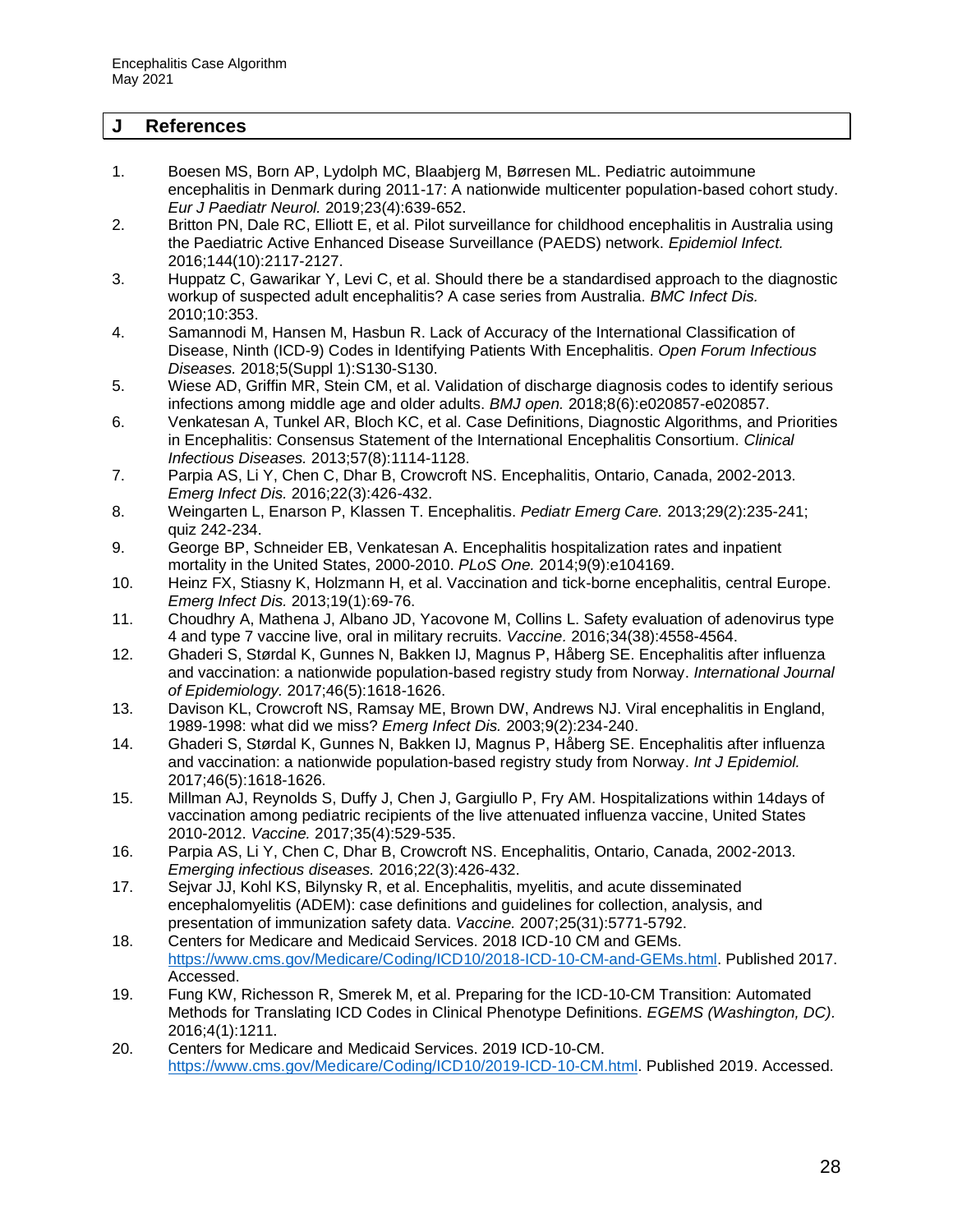- 21. Turer RW, Zuckowsky TD, Causey HJ, Rosenbloom ST. ICD-10-CM Crosswalks in the primary care setting: assessing reliability of the GEMs and reimbursement mappings. *Journal of the American Medical Informatics Association : JAMIA.* 2015;22(2):417-425.
- <span id="page-28-0"></span>22. Messacar K, Fischer M, Dominguez SR, Tyler KL, Abzug MJ. Encephalitis in US Children. *Infect Dis Clin North Am.* 2018;32(1):145-162.
- <span id="page-28-1"></span>23. Khetsuriani N, Holman RC, Anderson LJ. Burden of encephalitis-associated hospitalizations in the United States, 1988-1997. *Clin Infect Dis.* 2002;35(2):175-182.
- <span id="page-28-2"></span>24. Barbadoro P, Marigliano A, Ricciardi A, D'Errico MM, Prospero E. Trend of hospital utilization for encephalitis. *Epidemiol Infect.* 2012;140(4):753-764.
- <span id="page-28-3"></span>25. Kulkarni MA, Lecocq AC, Artsob H, Drebot MA, Ogden NH. Epidemiology and aetiology of encephalitis in Canada, 1994-2008: a case for undiagnosed arboviral agents? *Epidemiol Infect.*  2013;141(11):2243-2255.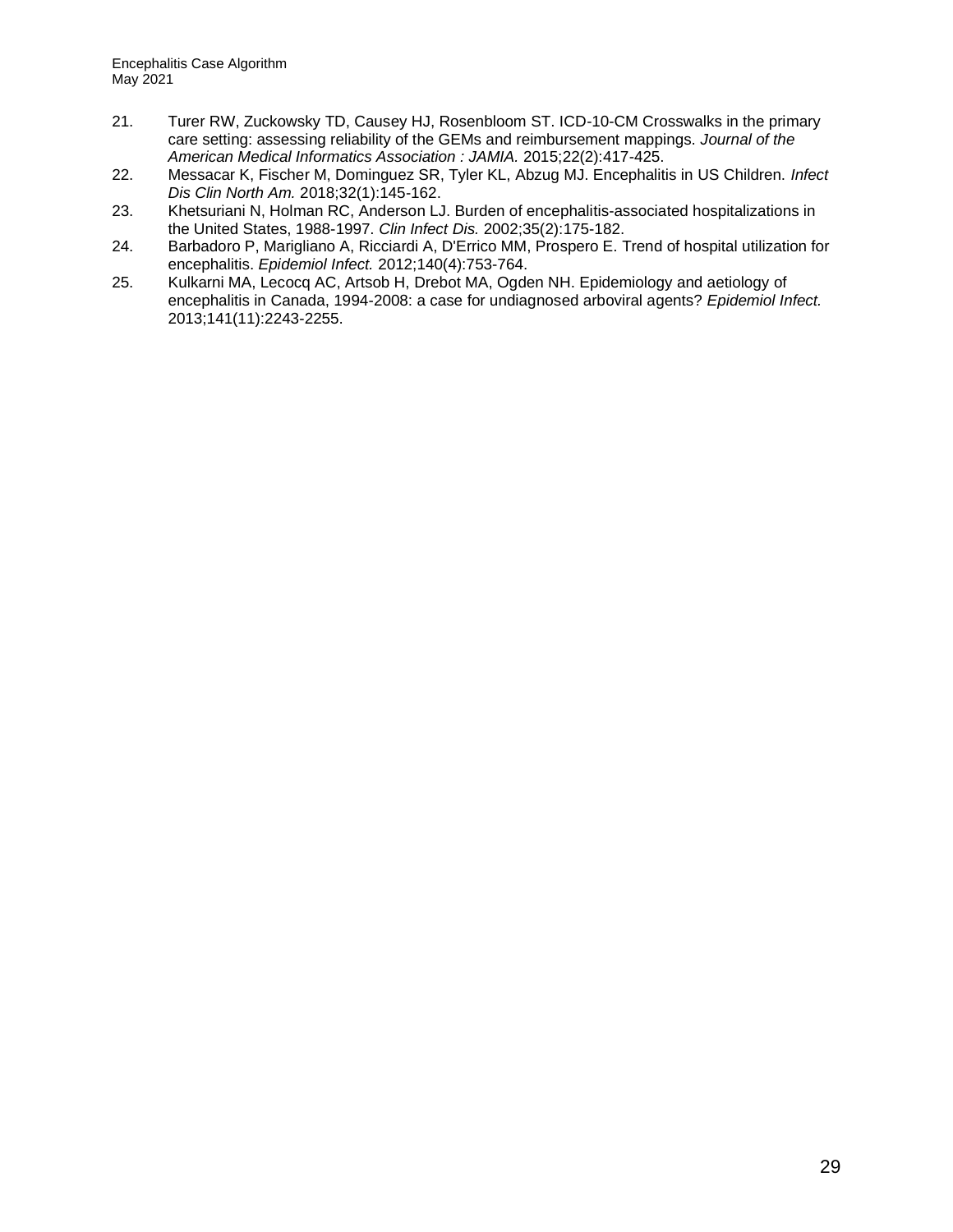# **Appendix A. Literature Review Extracted Results**

Table A1 below includes a summary of the table used to extract data from papers deemed of interest. The 11 papers summarized were used to build the proposed encephalitis algorithm.

<span id="page-29-0"></span>

| Author,<br>Year                | <b>Title</b>                                                                                                                                         | <b>Country</b> | <b>Summary</b>                                                                                                                                                   | <b>Disease Definition</b>                                                                                                                            | <b>Algorithm/ Criteria</b>                                                                                                                                                                                                                                                                                               | Validity                                                                                                                                                                                  | <b>Claims/EHR-</b><br>based Algorithm <sup>vii</sup> |
|--------------------------------|------------------------------------------------------------------------------------------------------------------------------------------------------|----------------|------------------------------------------------------------------------------------------------------------------------------------------------------------------|------------------------------------------------------------------------------------------------------------------------------------------------------|--------------------------------------------------------------------------------------------------------------------------------------------------------------------------------------------------------------------------------------------------------------------------------------------------------------------------|-------------------------------------------------------------------------------------------------------------------------------------------------------------------------------------------|------------------------------------------------------|
| Boesen et<br>al., 2019         | Pediatric autoimmune<br>encephalitis in Denmark<br>during 2011-17: a<br>nationwide multicenter<br>population-based cohort<br>study.                  | Denmark        | Calculated PPV for pediatric<br>autoimmune encephalitis<br>ICD-10 coding in Denmark                                                                              | Medical record-<br>validated anti-<br><b>NMDAR</b><br>encephalitis                                                                                   | ICD-10 codes:<br>G04.9, G05.1,<br>G05.2, G05.8, A86                                                                                                                                                                                                                                                                      | The positive<br>predictive value of<br>anti-NMDAR<br>encephalitis ICD-10<br>codes was 8%<br>(95% CI 0.03-0.15)                                                                            | <b>EHR</b>                                           |
| <b>Britton</b> et<br>al., 2016 | Pilot surveillance for<br>childhood encephalitis in<br>Australia using the<br>Paediatric Active Enhanced<br>Disease Surveillance<br>(PAEDS) network. | Australia      | Calculated PPV, sensitivity,<br>and specificity for<br>encephalitis ICD-10-AM<br>codes in Australia in<br>childhood population                                   | Brighton and<br>International<br>Encephalitis<br>Consortium (IEC)<br>encephalitis case<br>definitions, expert<br>panel diagnosis as<br>gold standard | Admission ICD-10-<br>AM coding: A17.8,<br>A50.4, A52.1,<br>A81.1, A81.9,<br>A82.x, A83.x,<br>A84.x, A85.x, A86,<br>A88.8, A89, A92.3,<br>B00.4, B01.1,<br>B02.0, B10.0,<br>B05.0, B06.0,<br>B20.x, B26.2,<br>B45.1, B57.4,<br>B56.x, B58.2,<br>B60.2, G04.0,<br>G04.2, G04.8,<br>G04.9, G05.x,<br>G93.4, B94.1,<br>B94.8 | PPV: 14%,<br>Sensitivity: 64%,<br>Specificity: 9%                                                                                                                                         | <b>EHR</b>                                           |
| Choudhry<br>et al., 2016       | Safety evaluation of<br>adenovirus type 4 and type<br>7 vaccine live, oral in<br>military recruits.                                                  | U.S.           | Study explored the safety of<br>adenovirus type 4 and type<br>4 vaccines by using ICD-9-<br>CM codes to identify safety<br>events related to the<br>vaccination. | <b>NR</b>                                                                                                                                            | Code in the primary<br>diagnostic code<br>position (ICD-9-<br>CM): 323.5, 323.51                                                                                                                                                                                                                                         | 323.5 resulted in<br>one abstraction<br>which was then<br>validated as a case<br>of encephalitis,<br>deemed to be<br>possibly related to<br>vaccination, none<br>were found for<br>323.51 | Claims                                               |

### *Table A1. Encephalitis Data Extraction Table*

<sup>&</sup>lt;sup>vii</sup> Each publication reported on either a claims-based (i.e., encephalitis codes derived from insurance reimbursement claims) or EHR-based (i.e., encephalitis codes derived from administrative medical records) algorithm.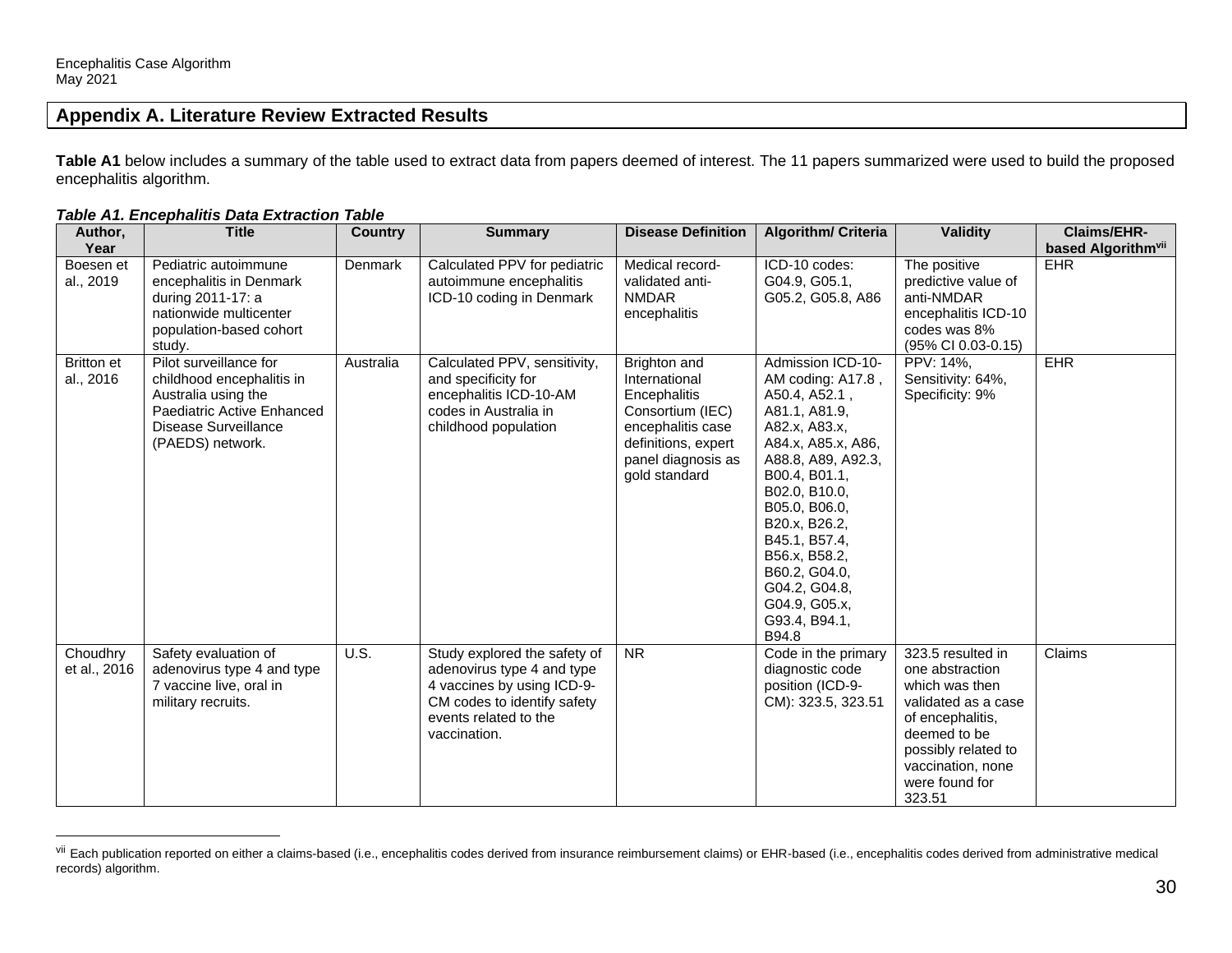| May 2021                |                                                                   |                |                                                                                                                                               |                                                                                                                                                                                                                                                                                                  |                                                                                                                                                                                                                                                                                               |                                                                                                                                                                                                                                                                                                                                                                                                |                                |
|-------------------------|-------------------------------------------------------------------|----------------|-----------------------------------------------------------------------------------------------------------------------------------------------|--------------------------------------------------------------------------------------------------------------------------------------------------------------------------------------------------------------------------------------------------------------------------------------------------|-----------------------------------------------------------------------------------------------------------------------------------------------------------------------------------------------------------------------------------------------------------------------------------------------|------------------------------------------------------------------------------------------------------------------------------------------------------------------------------------------------------------------------------------------------------------------------------------------------------------------------------------------------------------------------------------------------|--------------------------------|
| Author,                 | <b>Title</b>                                                      | <b>Country</b> | <b>Summary</b>                                                                                                                                | <b>Disease Definition</b>                                                                                                                                                                                                                                                                        | <b>Algorithm/ Criteria</b>                                                                                                                                                                                                                                                                    | <b>Validity</b>                                                                                                                                                                                                                                                                                                                                                                                | <b>Claims/EHR-</b>             |
| Year                    |                                                                   |                |                                                                                                                                               |                                                                                                                                                                                                                                                                                                  |                                                                                                                                                                                                                                                                                               |                                                                                                                                                                                                                                                                                                                                                                                                | based Algorithm <sup>vii</sup> |
| Davison et<br>al., 2003 | Viral encephalitis in<br>England, 1989-1998: what<br>did we miss? | England        | Study used ICD-9 and ICD-<br>10 codes to identify viral<br>encephalitis cases to<br>evaluate current surveillance<br>systems for the disease. | No case definition<br>is available for viral<br>encephalitis, but<br>diagnosis is<br>generally based<br>upon clinical<br>evidence of viral<br>encephalitis and<br>available<br>confirmatory<br>laboratory data as<br>recorded in the<br>patient's medical<br>record at the time<br>of discharge. | Admission ICD-9<br>codes: 0620-0629,<br>0630-0638, 064,<br>0661, 0622, 3233,<br>0543, 0550, 0722,<br>0560, 0567, 0490,<br>3126, 0498, 3234,<br>0499, 3239 and<br>ICD-10 codes:<br>A830-A839, A840-<br>A849, A852, B004,<br>B011, B020, B050,<br>B262, B060, A872,<br>A851, A858, A86,<br>G051 | Number of viral<br>encephalitis cases-<br>Estimate of<br>underreporting in<br>laboratory reports<br>%: herpes 73, VZV<br>62, measles 39,<br>mumps 28, rubella<br>96, LCMV 100,<br>adenoviruses 79.<br>total 70.<br>Number of viral<br>encephalitis<br>deaths- Estimate of<br>underreporting in<br>laboratory reports<br>%: herpes 22, VZV<br>42, measles 100,<br>mumps 0, rubella -,<br>LCMV-, | <b>EHR</b>                     |
|                         |                                                                   |                |                                                                                                                                               |                                                                                                                                                                                                                                                                                                  |                                                                                                                                                                                                                                                                                               | adenoviruses 0,<br>total 24.                                                                                                                                                                                                                                                                                                                                                                   |                                |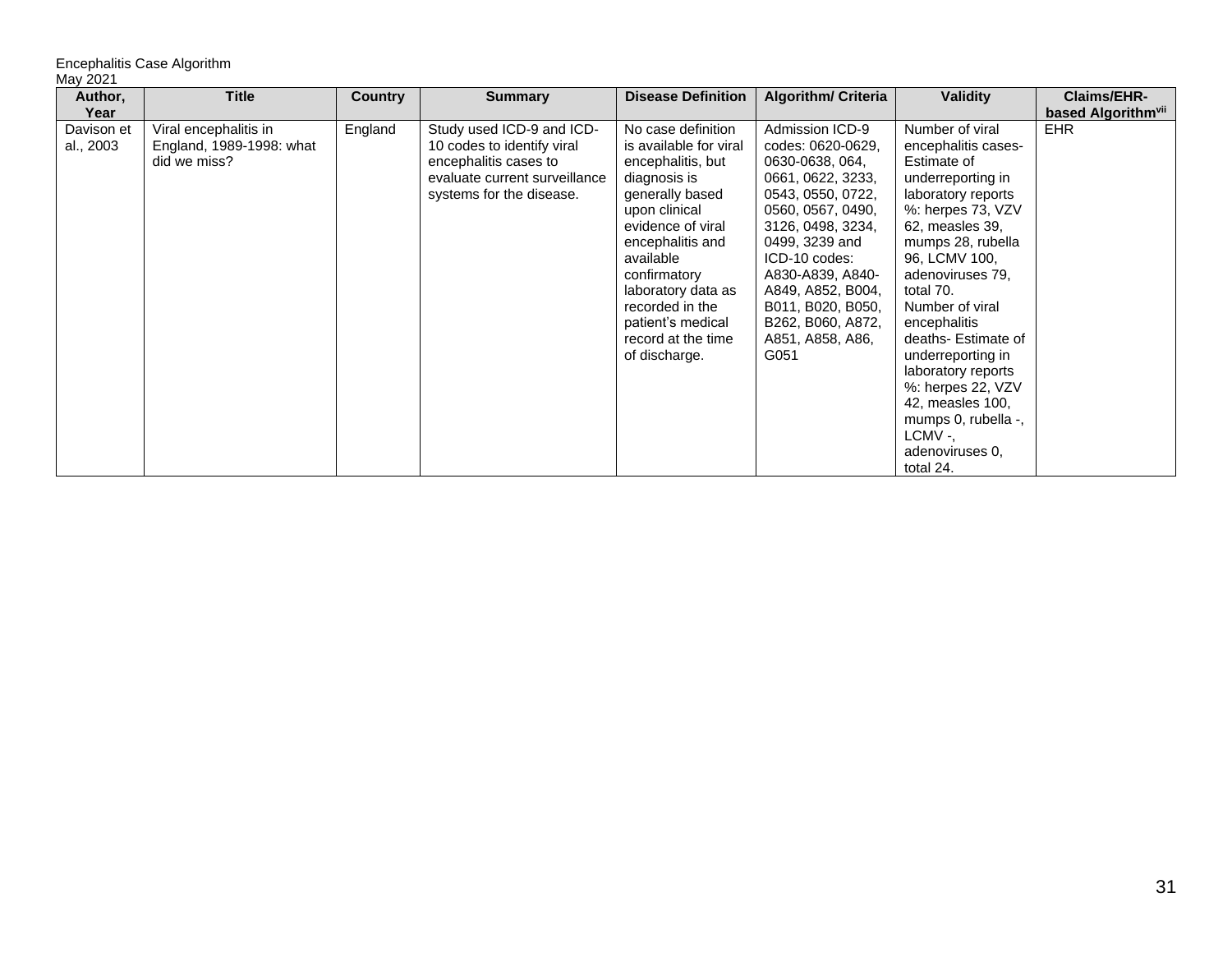#### May 2021

| Author,<br>Year         | <b>Title</b>                                                                                                         | <b>Country</b>    | <b>Summary</b>                                                                                                        | <b>Disease Definition</b>                                                                                                                                                                                                                                                                                | <b>Algorithm/ Criteria</b>                                                                                                                                                                                                                                                                                                                                                                                                                                                                                                                  | <b>Validity</b>        | <b>Claims/EHR-</b><br>based Algorithm <sup>vii</sup> |
|-------------------------|----------------------------------------------------------------------------------------------------------------------|-------------------|-----------------------------------------------------------------------------------------------------------------------|----------------------------------------------------------------------------------------------------------------------------------------------------------------------------------------------------------------------------------------------------------------------------------------------------------|---------------------------------------------------------------------------------------------------------------------------------------------------------------------------------------------------------------------------------------------------------------------------------------------------------------------------------------------------------------------------------------------------------------------------------------------------------------------------------------------------------------------------------------------|------------------------|------------------------------------------------------|
| George et<br>al., 2014  | Encephalitis hospitalization<br>rates and inpatient mortality<br>in the United States, 2000-<br>2010.                | $\overline{U.S.}$ | Study used ICD-9 codes in<br>order to identify encephalitis<br>hospitalization and inpatient<br>mortality in the U.S. | ICD-9 coding                                                                                                                                                                                                                                                                                             | Patients admitted<br>to inpatient care<br>with encephalitis<br>were identified<br>using International<br>Classification of<br>Disease, Ninth<br>Revision (ICD-9-<br>CM) diagnosis<br>codes: 054.3, 048,<br>052, 058.2, 045,<br>046.2, 049.8,<br>056.01, 062.4, 063,<br>063.1, 063.2,<br>063.8, 071, 072.2,<br>323, 066.41, 062,<br>062.1, 062.2,<br>062.3, 062.5,<br>062.8, 066.2, 055,<br>323.6, 130, 036.1,<br>013.6, 090.41,<br>094.81, 136.29,<br>323.1, 323.2,<br>323.4, 323.5,<br>323.7, 323.8,<br>323.9, 062.9,<br>063.9, 049.9, 064 | $\overline{\text{NR}}$ | <b>EHR</b>                                           |
| Ghaderi et<br>al., 2017 | Encephalitis after influenza<br>and vaccination: a<br>nationwide population-<br>based registry study from<br>Norway. | Norway            | Study used ICD-10 codes in<br>order to identify encephalitis<br>cases after influenza of<br>influenza vaccinations.   | Any hospitalization<br>with any listed<br>diagnosis code for<br>diagnosis who had<br>influenza or<br>influenza<br>vaccination. Only<br>the dates of<br>hospitalizations<br>with acute<br>encephalitis<br>(obtained from the<br>NPR) were<br>considered, and all<br>follow-up visits<br>were disregarded. | Any of the following<br>ICD-10 codes<br>related to a<br>32hospitalization:<br>A86, A87.9, A89,<br>G03.9, G04.0,<br>G04.8 and G04.9:<br>A86, A87.9, A89,<br>G03.9, G04.0,<br>G04.8 and G04.9                                                                                                                                                                                                                                                                                                                                                 | $\overline{\text{NR}}$ | <b>EHR</b>                                           |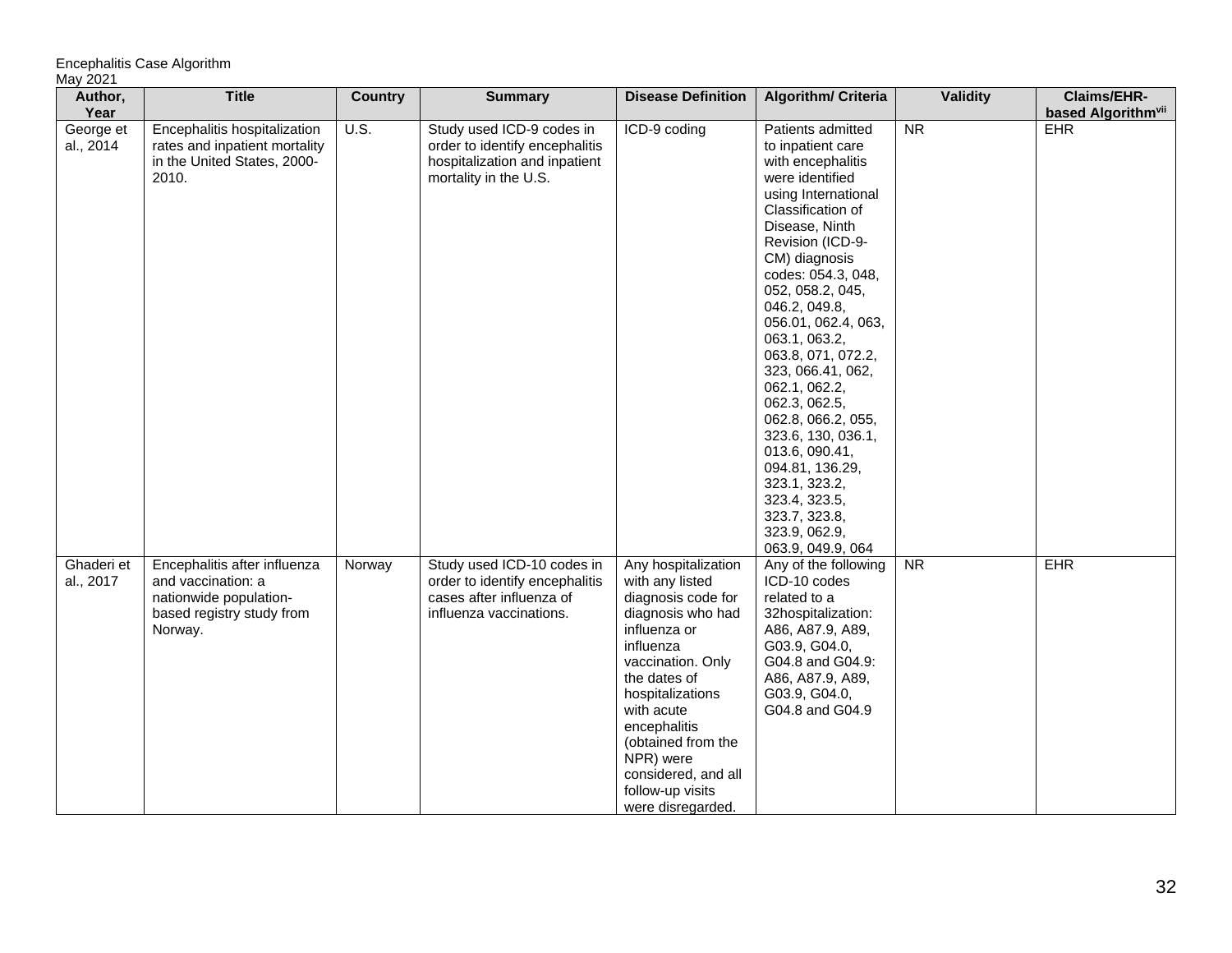#### May 2021

| Author,    | <b>Title</b>                | <b>Country</b> | <b>Summary</b>              | <b>Disease Definition</b> | <b>Algorithm/ Criteria</b> | <b>Validity</b>          | <b>Claims/EHR-</b>             |
|------------|-----------------------------|----------------|-----------------------------|---------------------------|----------------------------|--------------------------|--------------------------------|
| Year       |                             |                |                             |                           |                            |                          | based Algorithm <sup>vii</sup> |
| Huppatz et | Should there be a           | Australia      | Study used ICD-10 codes in  | Clinician decision        | ICD-10-AM code as          | <b>Clinical features</b> | <b>EHR</b>                     |
| al., 2010  | standardised approach to    |                | the primary diagnosis       | using a specially         | primary discharge          | and                      |                                |
|            | the diagnostic workup of    |                | position in order to review | designed audit tool       | code: A321, A858,          | laboratory/neuroim       |                                |
|            | suspected adult             |                | the diagnostic assessment   |                           | B004, B011, B020,          | aging were used to       |                                |
|            | encephalitis? A case series |                | of encephalitis cases.      |                           | G052, G040, G048,          | identify aspects of      |                                |
|            | from Australia.             |                |                             |                           | G049, A86                  | the patient record       |                                |
|            |                             |                |                             |                           |                            | that were                |                                |
|            |                             |                |                             |                           |                            | consistent with          |                                |
|            |                             |                |                             |                           |                            | encephalitis             |                                |
|            |                             |                |                             |                           |                            | 1) Signs and             |                                |
|            |                             |                |                             |                           |                            | symptoms                 |                                |
|            |                             |                |                             |                           |                            | (headache, fever,        |                                |
|            |                             |                |                             |                           |                            | and altered              |                                |
|            |                             |                |                             |                           |                            | conscious state) in      |                                |
|            |                             |                |                             |                           |                            | 26/74 (35.1% of          |                                |
|            |                             |                |                             |                           |                            | cases)                   |                                |
|            |                             |                |                             |                           |                            | 2) Neuroimaging:         |                                |
|            |                             |                |                             |                           |                            | 2/68 (2.9%) CT           |                                |
|            |                             |                |                             |                           |                            | scans, 8/35              |                                |
|            |                             |                |                             |                           |                            | (22.8%) MRI scans        |                                |
|            |                             |                |                             |                           |                            | consistent with          |                                |
|            |                             |                |                             |                           |                            | encephalitis             |                                |
|            |                             |                |                             |                           |                            | 3) EEG: 4/36             |                                |
|            |                             |                |                             |                           |                            | $(11.1\%)$ conducted     |                                |
|            |                             |                |                             |                           |                            | showed activity          |                                |
|            |                             |                |                             |                           |                            | consistent with          |                                |
|            |                             |                |                             |                           |                            | <b>Herpes Simplex</b>    |                                |
|            |                             |                |                             |                           |                            | encephalitis             |                                |
|            |                             |                |                             |                           |                            | 4) Lab results:          |                                |
|            |                             |                |                             |                           |                            | 29/67 (43.3%) had        |                                |
|            |                             |                |                             |                           |                            | lab results              |                                |
|            |                             |                |                             |                           |                            | consistent with viral    |                                |
|            |                             |                |                             |                           |                            | encephalitis             |                                |
|            |                             |                |                             |                           |                            | 5) Outcome using         |                                |
|            |                             |                |                             |                           |                            | Glasgow Outcome          |                                |
|            |                             |                |                             |                           |                            | Scale): 25/74            |                                |
|            |                             |                |                             |                           |                            | (33.8%) were             |                                |
|            |                             |                |                             |                           |                            | disabled, 40/74          |                                |
|            |                             |                |                             |                           |                            | (54.1%) were             |                                |
|            |                             |                |                             |                           |                            | normal at time of        |                                |
|            |                             |                |                             |                           |                            | discharge, 4/74          |                                |
|            |                             |                |                             |                           |                            | (5.4%) died during       |                                |
|            |                             |                |                             |                           |                            | stay                     |                                |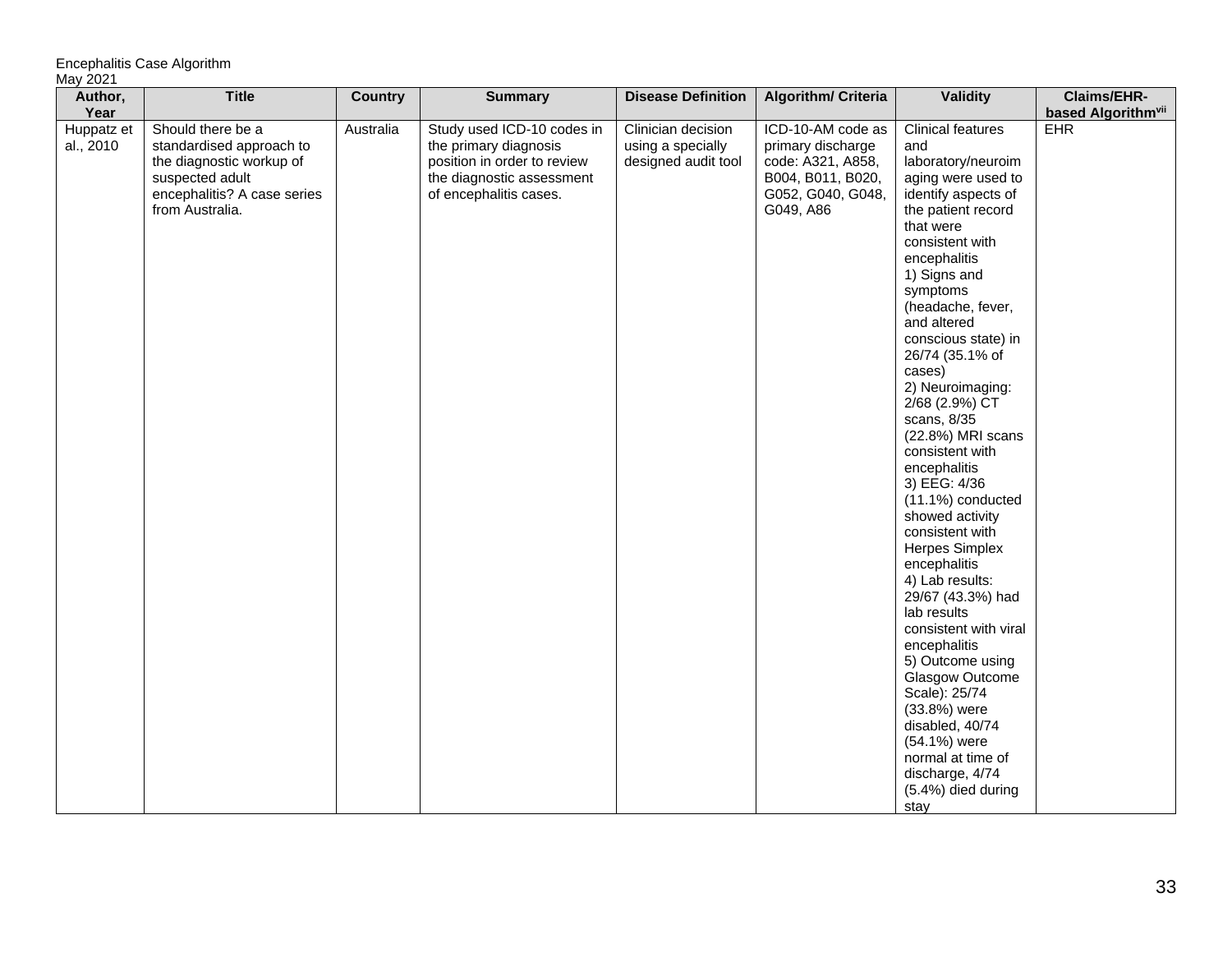#### May 2021

| Author,<br>Year           | <b>Title</b>                                                                                                                                                | <b>Country</b>    | <b>Summary</b>                                                                                                                                                          | <b>Disease Definition</b>                                                                                                                                                                                                                           | <b>Algorithm/ Criteria</b>                                                                                                                                                                                                                                            | <b>Validity</b>                                                   | <b>Claims/EHR-</b><br>based Algorithm <sup>vii</sup> |
|---------------------------|-------------------------------------------------------------------------------------------------------------------------------------------------------------|-------------------|-------------------------------------------------------------------------------------------------------------------------------------------------------------------------|-----------------------------------------------------------------------------------------------------------------------------------------------------------------------------------------------------------------------------------------------------|-----------------------------------------------------------------------------------------------------------------------------------------------------------------------------------------------------------------------------------------------------------------------|-------------------------------------------------------------------|------------------------------------------------------|
| Millman et<br>al., 2017   | Hospitalizations within 14<br>days of vaccination among<br>pediatric recipients of the<br>live attenuated influenza<br>vaccine, United States<br>2010-2012. | $\overline{U.S.}$ | Study used ICD-9-CM codes                                                                                                                                               | Medically attended<br>events were<br>defined as an event<br>associated with a<br>known service date<br>and an ICD-9 code.                                                                                                                           | Code in primary<br>discharge<br>diagnosis position:<br>323.5x                                                                                                                                                                                                         | $\overline{\text{NR}}$                                            | Claims                                               |
| Parpia et<br>al., 2016    | Encephalitis, Ontario,<br>Canada, 2002-2013.                                                                                                                | Canada            | This study breaks down a<br>comprehensive list of<br>encephalitis codes into<br>etiology categories including<br>immune-mediated, mixed<br>other, and unknown etiology. | <b>NR</b>                                                                                                                                                                                                                                           | ICD-10 A811*,<br>A812*, A83*,<br>A840*, A841*,<br>A848*, A849*,<br>A850*, A851*,<br>A852* A86*, A922*,<br>B004*, B050*,<br>B262*, B011*,<br>B020*, B262*,<br>B582*, G040*,<br>G048*, G049*,<br>G050*, G051*,<br>G052*, G058*,<br>G131*, G361*,<br>M321*               | <b>NR</b>                                                         | EHR                                                  |
| Samannodi<br>et al., 2019 | Lack of accuracy of the<br>International Classification<br>of Disease, ninth (ICD-9)<br>codes in identifying patients<br>with encephalitis.                 | $\overline{U.S.}$ | Study used ICD-9 codes to<br>conduct a retrospective<br>study to explore the<br>accuracy of encephalitis<br>diagnoses in the U.S.                                       | International<br>Encephalitis<br>Consortium                                                                                                                                                                                                         | Discharge ICD-9-<br>CM coding: 323,<br>062, 046.2, 066                                                                                                                                                                                                                | 244/1241 patients<br>(19.6%) met<br>definition of<br>encephalitis | <b>EHR</b>                                           |
| Wiese et<br>al., 2018     | Validation of discharge<br>diagnosis codes to identify<br>serious infections among<br>middle age and older<br>adults.                                       | U.S.              | Calculated PPV for<br>encephalitis ICD-9-CM<br>codes in elderly population<br>50 and over in the U.S                                                                    | Disease definition<br>created for study<br>from previous<br>validation studies<br>and expert clinical<br>knowledge.<br>Definition included<br>laboratory findings,<br>treatment details,<br>clinical symptoms,<br>and other<br>suggestive findings. | ICD-9-CM based<br>primary diagnoses<br>only: 003.21, 036.0,<br>047.x, 049.x, 053.0,<br>054.72, 072.1,<br>091.81, 094.2,<br>098.82, 100.81,<br>320.x, 036.1,<br>054.3, 056.01,<br>058.21, 058.29,<br>062.x, 063.x, 064.x,<br>066.41, 072.2,<br>094.81, 130.0,<br>323.x | Meningitis/encepha<br>litis $n=10$ PPV 50.0<br>(95% CI 23.7-76.3) | Claims                                               |

Abbreviations: EHR, electronic health record; ICD-9, International Classification of Diseases, Ninth Revision; ICD-9-CM, International Classification of Diseases, Ninth Revision, Clinical Modification; ICD-10, International Classification of Diseases, Tenth Revision; ICD-10-AM, International Classification of Diseases, Tenth Revision, Australian Modification; NR, not reported; PPV, positive predictive value; U.S., United States; VZV, varicella zoster virus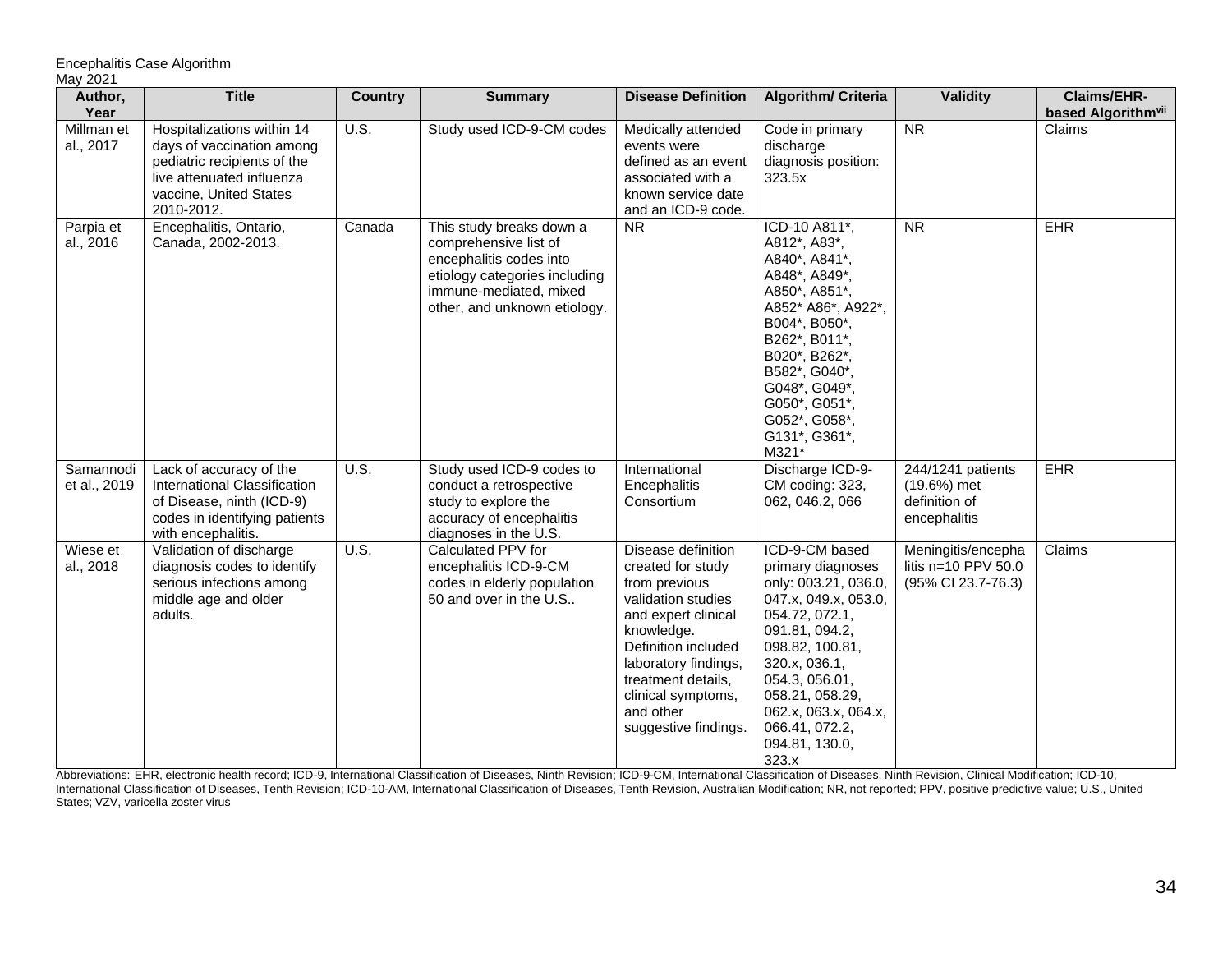## <span id="page-34-0"></span>**Appendix B. Codes excluded from Proposed Algorithm**

The diagnosis codes listed in **Table B1** are proposed for exclusion from the algorithm. These codes were initially considered for inclusion due to their potential relation to encephalitis, either as an etiologically relevant pathogen (e.g., herpes simplex, adenovirus, rabies) or as a condition that that come sometimes accompany encephalitis (e.g., rubella, fever). In consultation with clinical SMEs (TB, JB, JC, DT) these codes were ultimately determined to be too general or distinct from encephalitis and could potentially increase the risk of misclassification. Further, they were not used as exclusion criteria to identify patients with a relevant encephalitis diagnosis.

| Code   | <b>Description</b>                                                           | Code            | Code             |
|--------|------------------------------------------------------------------------------|-----------------|------------------|
|        |                                                                              | <b>Category</b> | <b>Type</b>      |
| 003.21 | Salmonella meningitis                                                        | DX              | 9                |
| 036.0  | Meningococcal meningitis                                                     | <b>DX</b>       | $\boldsymbol{9}$ |
| 046.9  | Unspecified slow virus infection of central nervous system                   | <b>DX</b>       | $\boldsymbol{9}$ |
| 047.0  | Meningitis due to coxsackie virus                                            | DX              | $\boldsymbol{9}$ |
| 047.1  | Meningitis due to echo virus                                                 | <b>DX</b>       | $\boldsymbol{9}$ |
| 047.8  | Other specified viral meningitis                                             | DX              | $\boldsymbol{9}$ |
| 047.9  | Unspecified viral meningitis                                                 | DX              | $\boldsymbol{9}$ |
| 048    | Other enterovirus diseases of central nervous system                         | <b>DX</b>       | $\boldsymbol{9}$ |
| 049.0  | Lymphocytic choriomeningitis                                                 | DX              | $\boldsymbol{9}$ |
| 049.1  | Meningitis due to adenovirus                                                 | <b>DX</b>       | $\boldsymbol{9}$ |
| 049.8  | Other specified non-arthropod-borne viral diseases of central nervous system | <b>DX</b>       | $\boldsymbol{9}$ |
| 049.9  | Unspecified non-arthropod-borne viral diseases of central nervous system     | DX              | $\boldsymbol{9}$ |
| 053.0  | Herpes zoster with meningitis                                                | DX              | $\boldsymbol{9}$ |
| 053.19 | Herpes zoster with other nervous system complications                        | <b>DX</b>       | $\boldsymbol{9}$ |
| 054.72 | Herpes simplex meningitis                                                    | DX              | $\boldsymbol{9}$ |
| 056.01 | Encephalomyelitis due to rubella                                             | DX              | $\boldsymbol{9}$ |
| 056.9  | Rubella with other neurological complications                                | DX              | $\boldsymbol{9}$ |
| 071    | Rabies                                                                       | DX              | $\boldsymbol{9}$ |
| 072.1  | Mumps meningitis                                                             | DX              | $\boldsymbol{9}$ |
| 091.81 | Acute syphilitic meningitis (secondary)                                      | DX              | $\boldsymbol{9}$ |
| 094.2  | Syphilitic meningitis                                                        | DX              | $\boldsymbol{9}$ |
| 098.82 | Gonococcal meningitis                                                        | DX              | $\boldsymbol{9}$ |
| 100.81 | Leptospiral meningitis (aseptic)                                             | DX              | $\boldsymbol{9}$ |
| 136.29 | Other specific infections by free-living amebae                              | DX              | $\boldsymbol{9}$ |
| 320.0  | Hemophilus meningitis                                                        | DX              | $\boldsymbol{9}$ |
| 320.1  | Pneumococcal meningitis                                                      | DX              | $\boldsymbol{9}$ |
| 320.2  | Streptococcal meningitis                                                     | DX              | $\boldsymbol{9}$ |
| 320.3  | Staphylococcal meningitis                                                    | DX              | $\boldsymbol{9}$ |
| 320.7  | Meningitis in other bacterial diseases classified elsewhere                  | DX              | $\boldsymbol{9}$ |
| 320.81 | Anaerobic meningitis                                                         | DX              | $\boldsymbol{9}$ |
| 320.82 | Meningitis due to gram-negative bacteria, not elsewhere classified           | DX              | $\boldsymbol{9}$ |
| 320.89 | Meningitis due to other specified bacteria                                   | DX              | $\boldsymbol{9}$ |
| 320.9  | Meningitis due to unspecified bacterium                                      | <b>DX</b>       | $\boldsymbol{9}$ |
| 321.0  | Cryptococcal meningitis                                                      | DX              | $\boldsymbol{9}$ |
| 323.02 | Myelitis in viral diseases classified elsewhere                              | DX              | $\boldsymbol{9}$ |
| 323.42 | Other myelitis due to other infections classified elsewhere                  | DX              | $\boldsymbol{9}$ |
| 323.52 | Myelitis following immunization procedures                                   | DX              | 9                |
| 323.61 | Infectious acute disseminated encephalomyelitis (ADEM)                       | DX              | 9                |
| 323.63 | Postinfectious myelitis                                                      | DX              | 9                |
| 323.72 | Toxic myelitis                                                               | DX              | $\boldsymbol{9}$ |
| 323.82 | Other causes of myelitis                                                     | DX              | 9                |
| 341.8  | Other demyelinating diseases of central nervous system                       | DX              | 9                |
| 348.30 | Encephalopathy, unspecified                                                  | DX              | 9                |

#### *Table B1: Excluded codes potentially relevant to encephalitis identified from the literature or GEMs mapping*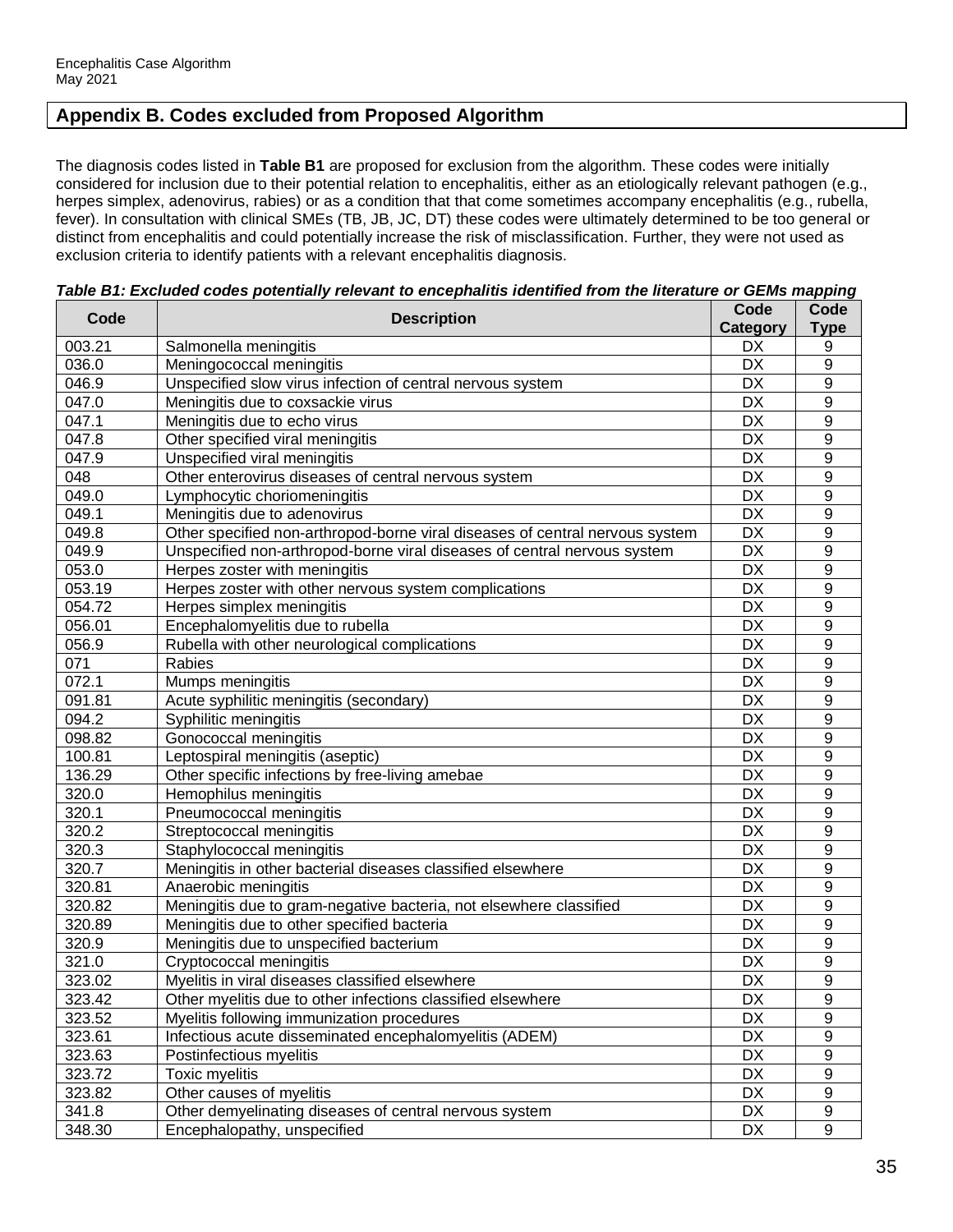| Code   | <b>Description</b>                                              | Code<br>Category | Code<br><b>Type</b> |
|--------|-----------------------------------------------------------------|------------------|---------------------|
| 348.31 | Metabolic encephalopathy                                        | DX               | 9                   |
| 348.39 | Other encephalopathy                                            | <b>DX</b>        | 9                   |
| 710.0  | Systemic lupus erythematosus (SLE)                              | <b>DX</b>        | 9                   |
| 066.xx | Other arthropod-borne viral diseases                            | <b>DX</b>        | $\overline{9}$      |
| 322.x  | Meningitis of unspecified cause                                 | <b>DX</b>        | $\overline{9}$      |
| A02.21 | Salmonella meningitis                                           | <b>DX</b>        | 10                  |
| A27.81 | Aseptic meningitis in leptospirosis                             | <b>DX</b>        | 10                  |
| A39.0  | Meningococcal meningitis                                        | <b>DX</b>        | 10                  |
| A51.41 | Secondary syphilitic meningitis                                 | <b>DX</b>        | 10                  |
| A52.13 | Late syphilitic meningitis                                      | <b>DX</b>        | 10                  |
| A54.81 | Gonococcal meningitis                                           | <b>DX</b>        | 10                  |
| A81.9  | Atypical virus infection of central nervous system, unspecified | <b>DX</b>        | 10                  |
| A82.x  | Rabies                                                          | <b>DX</b>        | 10                  |
| A87.0  | Enteroviral meningitis                                          | <b>DX</b>        | 10                  |
| A87.1  | Adenoviral meningitis                                           | <b>DX</b>        | 10                  |
| A87.2  | Lymphocytic choriomeningitis                                    | <b>DX</b>        | 10                  |
| A87.8  | Other viral meningitis                                          | <b>DX</b>        | 10                  |
| A87.9  | Viral meningitis, unspecified                                   | <b>DX</b>        | 10                  |
| A88.8  | Other specified viral infections of central nervous system      | <b>DX</b>        | 10                  |
| A89    | Unspecified viral infection of central nervous system           | <b>DX</b>        | 10                  |
| A92.xx | Other mosquito-borne viral fevers                               | <b>DX</b>        | 10                  |
| A93.x  | Other arthropod-borne viral fevers, not elsewhere classified    | <b>DX</b>        | 10                  |
| B00.3  | Herpesviral meningitis                                          | <b>DX</b>        | 10                  |
| B02.1  | Zoster meningitis                                               | <b>DX</b>        | 10                  |
| B06.9  | Other neurological complications of rubella                     | <b>DX</b>        | 10                  |
| B26.1  | Mumps meningitis                                                | <b>DX</b>        | 10                  |
| B45.1  | Cerebral cryptococcosis                                         | <b>DX</b>        | 10                  |
| B60.19 | Other acanthamebic disease                                      | <b>DX</b>        | 10                  |
| B60.2  | Naegleriasis                                                    | <b>DX</b>        | 10                  |
| G00.0  | Hemophilus meningitis                                           | <b>DX</b>        | 10                  |
| G00.1  | Pneumococcal meningitis                                         | <b>DX</b>        | 10                  |
| G00.2  | Streptococcal meningitis                                        | <b>DX</b>        | 10                  |
| G00.3  | Staphylococcal meningitis                                       | <b>DX</b>        | 10                  |
| G00.8  | Other bacterial meningitis                                      | DX               | 10                  |
| G00.9  | Bacterial meningitis, unspecified                               | <b>DX</b>        | 10                  |
| G01    | Meningitis in bacterial diseases classified elsewhere           | DX               | 10                  |
| G03.x  | Meningitis due to other and unspecified causes                  | DX               | 10                  |
| G04.1  | Tropical spastic paraplegia                                     | <b>DX</b>        | 10                  |
| G04.30 | Acute necrotizing hemorrhagic encephalopathy, unspecified       | DX               | 10                  |
| G04.31 | Postinfectious acute necrotizing hemorrhagic encephalopathy     | DX               | 10                  |
| G04.32 | Postimmunization acute necrotizing hemorrhagic encephalopathy   | <b>DX</b>        | 10                  |
| G04.39 | Other acute necrotizing hemorrhagic encephalopathy              | DX               | 10                  |
| G04.89 | Other myelitis                                                  | <b>DX</b>        | 10                  |
| G04.91 | Myelitis, unspecified                                           | <b>DX</b>        | 10                  |
| G05.4  | Myelitis in diseases classified elsewhere                       | DX               | 10                  |
| G36.1  | Acute and subacute hemorrhagic leukoencephalitis [Hurst]        | <b>DX</b>        | 10                  |
| G92    | Toxic encephalopathy                                            | <b>DX</b>        | 10                  |
| G93.40 | Encephalopathy, unspecified                                     | DX               | 10                  |
| G93.41 | Metabolic encephalopathy                                        | <b>DX</b>        | 10                  |
| G93.49 | Other encephalopathy                                            | DX               | 10                  |
| M32.xx | Systemic lupus erythematosus (SLE)                              | <b>DX</b>        | 10                  |
|        |                                                                 |                  |                     |

Abbreviations: DX, ICD-CM diagnosis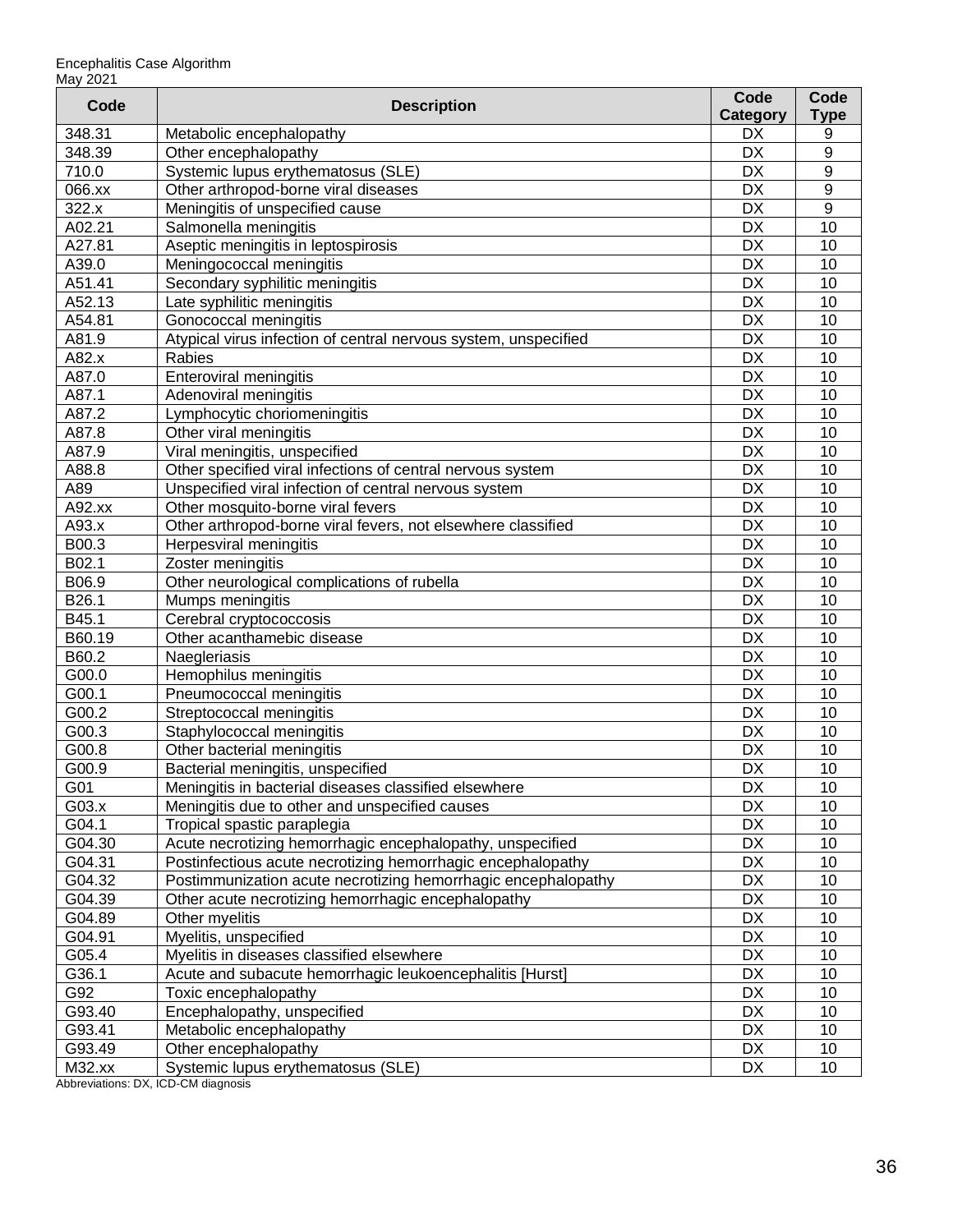## <span id="page-36-0"></span>**Appendix C. Counts of Patients with Specific Codes Proposed for the Algorithm**

Individual codes included in the encephalitis algorithm were queried in the MarketScan Research Databases (Commercial, Medicare Supplemental), accessed via the Treatment Pathways online platform to assess the number of patients with each diagnosis code proposed for inclusion and identify what specific codes were likely to account for the majority of the results being returned. Researchers queried the past five years of available data (January 1, 2014– December 31, 2018). In 2014, there were 28,407,959 patients enrolled for the entire year; 22,117,235 in 2015; 21,616,291 in 2016; 19,563,847 in 2017; 19,371,891 in 2018. A total of 46,153,898 patients were enrolled for at least one calendar year between 2014 and 2018. Results are presented in **Table C1**.

The transition from ICD-9-CM to ICD-10-CM occurred October 1, 2015; no ICD-9-CM codes were queried after this date and no ICD-10-CM codes were queried before this date. The coding standard-specific subtotal rows were calculated by querying all codes for a particular coding standard together. The "Total (Count)" column was calculated by querying the individual code in a cohort of patients who were enrolled for at least one calendar year between 2014 and 2018.

Subtotal rows and Total columns may be smaller than the sum of individual cells, because patients with multiple codes in a single year and with more than one of the same diagnosis codes in different years will only be counted once in these rows and columns. As a result, the sum of all "% of Total" cells in a single column may exceed 100%. However, the "Total" column could also be larger than the sum of individual years, as a result of situations where an individual is only enrolled for part of the year that they are diagnosed with encephalitis but is then continuously enrolled for a separate year. For example, an individual could be continuously enrolled for a few days, weeks, or months in 2016 and be diagnosed with encephalitis, then be continuously enrolled for all of 2017. This event would not be captured in the column for 2016 (as the individual would be excluded from that cohort) but would be captured in the "Total" column.

ICD-9-CM codes 323.9 (unspecified causes of encephalitis, myelitis, and encephalomyelitis) and ICD-10-CM codes G04.81 (other encephalitis and encephalomyelitis) and G04.90 (encephalitis and encephalomyelitis, unspecified) are the most frequently reported codes, which were reported in 31.8%, 10.4%, and 28.3% of the population receiving any encephalitis diagnosis code between 2014 and 2018, respectively.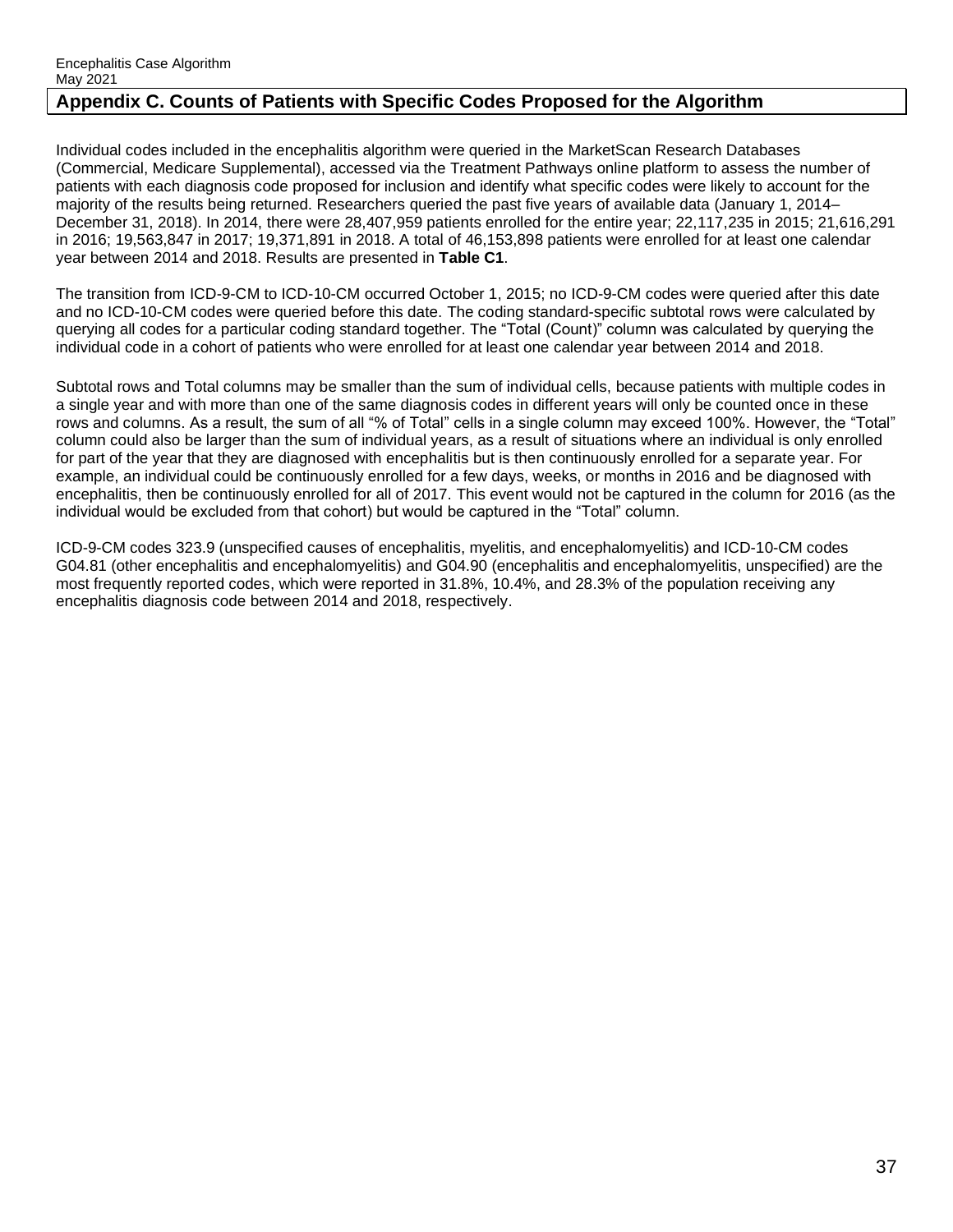### May 2021

*Table C1. Annual patient counts and proportions for ICD-9-CM and ICD-10-CM diagnosis codes proposed for inclusion in the encephalitis algorithm (2014–2018).*

|                |                                                                                                                                                                                                   | Year              |                                 |                 |                         |                 |                         |                 |                         |                 |                         |                         |                                 |
|----------------|---------------------------------------------------------------------------------------------------------------------------------------------------------------------------------------------------|-------------------|---------------------------------|-----------------|-------------------------|-----------------|-------------------------|-----------------|-------------------------|-----------------|-------------------------|-------------------------|---------------------------------|
| Code           | <b>Code Description</b>                                                                                                                                                                           | 2014<br>(Count)   | 2014<br>(% of<br><b>Total</b> ) | 2015<br>(Count) | 2015<br>(% of<br>Total) | 2016<br>(Count) | 2016<br>(% of<br>Total) | 2017<br>(Count) | 2017<br>(% of<br>Total) | 2018<br>(Count) | 2018<br>(% of<br>Total) | <b>Total</b><br>(Count) | <b>Total</b><br>(% of<br>Total) |
| ICD-9-CM       |                                                                                                                                                                                                   |                   |                                 |                 |                         |                 |                         |                 |                         |                 |                         |                         |                                 |
| 013.60         | Tuberculous encephalitis or myelitis,<br>unspecified                                                                                                                                              | 10                | 0.2                             | 3               | 0.1                     |                 |                         |                 |                         |                 |                         | 12                      | 0.1                             |
| 013.61         | Tuberculous encephalitis or myelitis,<br>bacteriological or histological examination not<br>done                                                                                                  | $\overline{2}$    | 0.0                             | $\Omega$        | 0.0                     |                 |                         |                 |                         |                 |                         | 2                       | 0.0                             |
| 013.62         | Tuberculous encephalitis or myelitis,<br>bacteriological or histological examination<br>unknown (at present)                                                                                      | 1                 | 0.0                             | $\mathbf 0$     | 0.0                     |                 |                         |                 |                         |                 |                         | $\overline{1}$          | 0.0                             |
| 013.63         | Tuberculous encephalitis or myelitis, tubercle<br>bacilli found (in sputum) by microscopy                                                                                                         | 0                 | 0.0                             | $\mathbf{1}$    | 0.0                     |                 |                         |                 |                         |                 |                         | $\overline{1}$          | $0.0\,$                         |
| 013.64         | Tuberculous encephalitis or myelitis, tubercle<br>bacilli not found (in sputum) by microscopy,<br>but found by bacterial culture                                                                  | $\Omega$          | 0.0                             | $\Omega$        | 0.0                     |                 |                         |                 |                         |                 |                         | $\Omega$                | 0.0                             |
| 013.65         | Tuberculous encephalitis or myelitis, tubercle<br>bacilli not found by bacteriological<br>examination, but tuberculosis confirmed                                                                 | 0                 | 0.0                             | $\Omega$        | 0.0                     |                 |                         |                 |                         |                 |                         | $\Omega$                | 0.0                             |
| 013.66         | Tuberculous encephalitis or myelitis, tubercle<br>bacilli not found by bacteriological or<br>histological examination, but tuberculosis<br>confirmed by other methods [inoculation of<br>animalsl | 0                 | 0.0                             | $\mathbf 0$     | 0.0                     |                 |                         |                 |                         |                 |                         | $\mathbf 0$             | 0.0                             |
| 036.1          | Meningococcal encephalitis                                                                                                                                                                        | 59                | 1.0                             | 36              | 0.7                     |                 |                         |                 |                         |                 |                         | 99                      | 0.4                             |
| 046.2          | Subacute sclerosing panencephalitis                                                                                                                                                               | 29                | 0.5                             | 24              | 0.5                     |                 |                         |                 |                         |                 |                         | 59                      | 0.3                             |
| 052.0          | Postvaricella encephalitis                                                                                                                                                                        | 62                | 1.0                             | 48              | 0.9                     |                 |                         |                 |                         |                 |                         | 123                     | 0.6                             |
| 054.3          | Herpetic meningoencephalitis                                                                                                                                                                      | 401               | 6.6                             | 247             | 4.9                     |                 |                         |                 |                         |                 |                         | 659                     | 3.0                             |
| 055.0          | Postmeasles encephalitis                                                                                                                                                                          | 8                 | 0.1                             | 8               | 0.2                     |                 |                         |                 |                         |                 |                         | 15                      | 0.1                             |
| 058.21         | Human herpesvirus 6 encephalitis                                                                                                                                                                  | 45                | 0.7                             | $\overline{20}$ | 0.4                     |                 |                         |                 |                         |                 |                         | 61                      | 0.3                             |
| 058.29         | Other human herpesvirus encephalitis                                                                                                                                                              | 60                | 1.0                             | 33              | 0.7                     |                 |                         |                 |                         |                 |                         | 103                     | 0.5                             |
| 062.0          | Japanese encephalitis                                                                                                                                                                             | $\overline{22}$   | 0.4                             | 16              | 0.3                     |                 |                         |                 |                         |                 |                         | 41                      | 0.2                             |
| 062.1          | Western equine encephalitis                                                                                                                                                                       | $\overline{7}$    | 0.1                             | 12              | 0.2                     |                 |                         |                 |                         |                 |                         | 19                      | 0.1                             |
| 062.2<br>062.3 | Eastern equine encephalitis<br>St. Louis encephalitis                                                                                                                                             | 10<br>89          | 0.2<br>1.5                      | 9<br>54         | 0.2                     |                 |                         |                 |                         |                 |                         | 19<br>146               | 0.1<br>0.7                      |
| 062.4          | Australian encephalitis                                                                                                                                                                           | $\mathbf{1}$      | 0.0                             | $\mathbf 0$     | 1.1<br>0.0              |                 |                         |                 |                         |                 |                         | 2                       | 0.0                             |
| 062.5          | California virus encephalitis                                                                                                                                                                     | 12                | 0.2                             | 7               | 0.1                     |                 |                         |                 |                         |                 |                         | 18                      | 0.1                             |
| 062.8          | Other specified mosquito-borne viral<br>encephalitis                                                                                                                                              | 36                | 0.6                             | 16              | 0.3                     |                 |                         |                 |                         |                 |                         | 52                      | $0.2\,$                         |
| 062.9          | Mosquito-borne viral encephalitis, unspecified                                                                                                                                                    | 40                | 0.7                             | 13              | 0.3                     |                 |                         |                 |                         |                 |                         | 59                      | 0.3                             |
| 063.0          | Russian spring-summer [taiga] encephalitis                                                                                                                                                        | 4                 | 0.1                             | $\mathbf{1}$    | 0.0                     |                 |                         |                 |                         |                 |                         | 9                       | 0.0                             |
| 063.1          | Louping ill                                                                                                                                                                                       | $\overline{8}$    | 0.1                             | 5               | 0.1                     |                 |                         |                 |                         |                 |                         | 16                      | 0.1                             |
| 063.2          | Central European encephalitis                                                                                                                                                                     | 13                | 0.2                             | 9               | 0.2                     |                 |                         |                 |                         |                 |                         | $\overline{20}$         | 0.1                             |
| 063.8          | Other specified tick-borne viral encephalitis                                                                                                                                                     | 26                | 0.4                             | 15              | 0.3                     |                 |                         |                 |                         |                 |                         | 41                      | 0.2                             |
| 063.9          | Tick-borne viral encephalitis, unspecified                                                                                                                                                        | 78                | 1.3                             | 46              | 0.9                     |                 |                         |                 |                         |                 |                         | 128                     | 0.6                             |
| 064            | Viral encephalitis transmitted by other and<br>unspecified arthropods                                                                                                                             | 103               | 1.7                             | 54              | 1.1                     |                 |                         |                 |                         |                 |                         | 155                     | 0.7                             |
| 066.41         | West Nile Fever with encephalitis                                                                                                                                                                 | $\frac{115}{115}$ | 1.9                             | 81              | 1.6                     |                 |                         |                 |                         |                 |                         | 191                     | 0.9                             |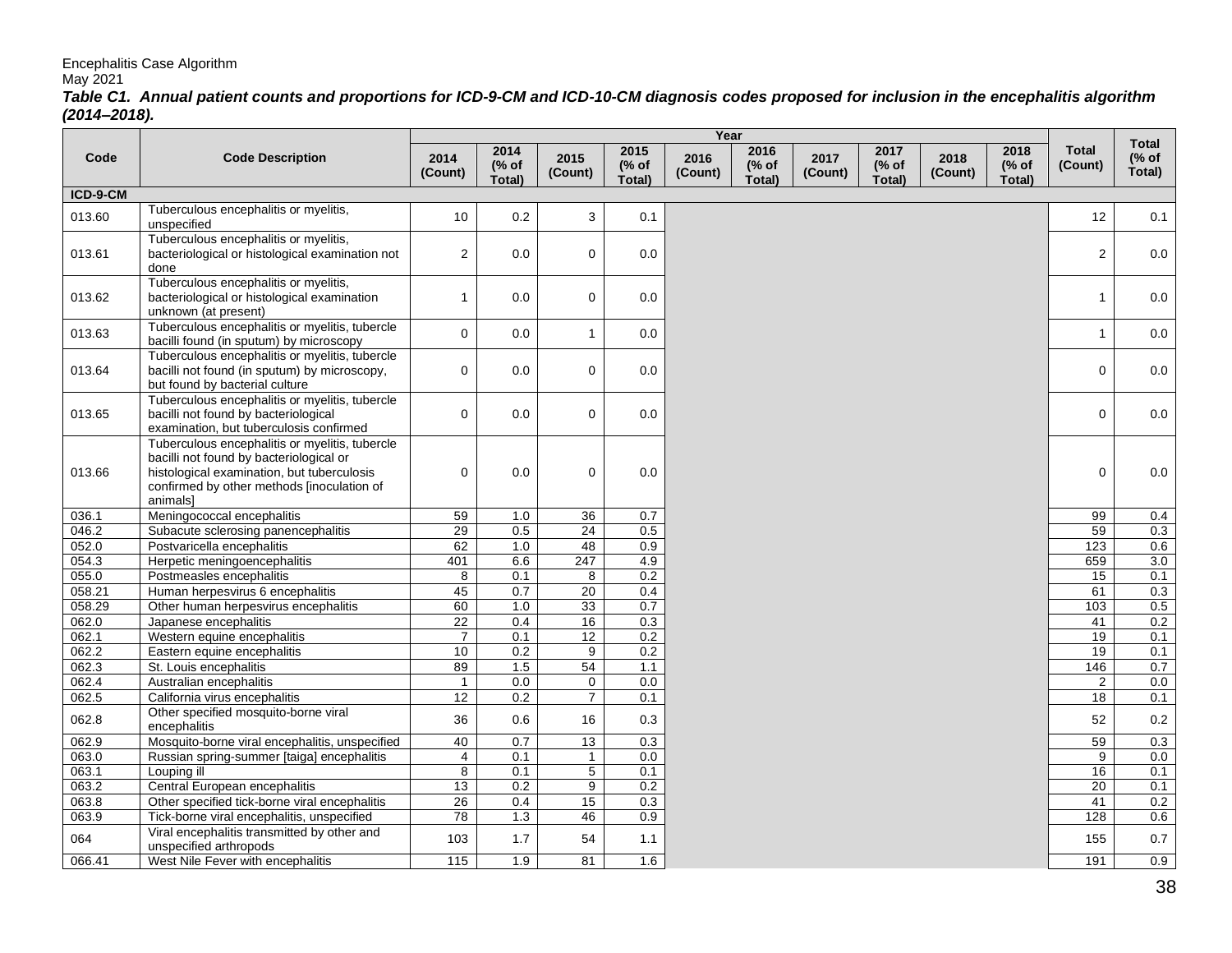#### May 2021

|                             |                                                                                               |                 |                         |                         |                         | Year            |                         |                 |                         |                  |                         |                         | <b>Total</b>    |
|-----------------------------|-----------------------------------------------------------------------------------------------|-----------------|-------------------------|-------------------------|-------------------------|-----------------|-------------------------|-----------------|-------------------------|------------------|-------------------------|-------------------------|-----------------|
| Code                        | <b>Code Description</b>                                                                       | 2014<br>(Count) | 2014<br>(% of<br>Total) | 2015<br>(Count)         | 2015<br>(% of<br>Total) | 2016<br>(Count) | 2016<br>(% of<br>Total) | 2017<br>(Count) | 2017<br>(% of<br>Total) | 2018<br>(Count)  | 2018<br>(% of<br>Total) | <b>Total</b><br>(Count) | (% of<br>Total) |
| 072.2                       | Mumps encephalitis                                                                            | 42              | 0.7                     | 19                      | 0.4                     |                 |                         |                 |                         |                  |                         | 64                      | 0.3             |
| 090.41                      | Congenital syphilitic encephalitis                                                            | 4               | 0.1                     | 0                       | 0.0                     |                 |                         |                 |                         |                  |                         | $\overline{4}$          | 0.0             |
| 094.81                      | Syphilitic encephalitis                                                                       | $\overline{5}$  | 0.1                     | $\overline{\mathbf{c}}$ | 0.0                     |                 |                         |                 |                         |                  |                         | $\overline{7}$          | 0.0             |
| 130.0                       | Meningoencephalitis due to toxoplasmosis                                                      | 105             | 1.7                     | 43                      | 0.8                     |                 |                         |                 |                         |                  |                         | 147                     | 0.7             |
| 139.0                       | Late effects of viral encephalitis                                                            | 132             | 2.2                     | 83                      | 1.6                     |                 |                         |                 |                         |                  |                         | $\overline{217}$        | 1.0             |
| 323.01                      | Encephalitis and encephalomyelitis in viral<br>diseases classified elsewhere                  | 211             | 3.5                     | 134                     | 2.6                     |                 |                         |                 |                         |                  |                         | 356                     | 1.6             |
| 323.1                       | Encephalitis, myelitis, and encephalomyelitis<br>in rickettsial diseases classified elsewhere | 41              | 0.7                     | 16                      | 0.3                     |                 |                         |                 |                         |                  |                         | 63                      | 0.3             |
| 323.2                       | Encephalitis, myelitis, and encephalomyelitis<br>in protozoal diseases classified elsewhere   | 16              | 0.3                     | 13                      | 0.3                     |                 |                         |                 |                         |                  |                         | 31                      | 0.1             |
| 323.41                      | Other encephalitis and encephalomyelitis due<br>to other infections classified elsewhere      | 76              | 1.3                     | 39                      | 0.8                     |                 |                         |                 |                         |                  |                         | 120                     | $0.5\,$         |
| 323.51                      | Encephalitis and encephalomyelitis following<br>immunization procedures                       | 40              | 0.7                     | 25                      | 0.5                     |                 |                         |                 |                         |                  |                         | 66                      | 0.3             |
| 323.62                      | Other postinfectious encephalitis and<br>encephalomyelitis                                    | 93              | 1.5                     | 72                      | 1.4                     |                 |                         |                 |                         |                  |                         | 170                     | 0.8             |
| 323.71                      | Toxic encephalitis and encephalomyelitis                                                      | 24              | 0.4                     | 26                      | 0.5                     |                 |                         |                 |                         |                  |                         | 58                      | 0.3             |
| 323.81                      | Other causes of encephalitis and<br>encephalomyelitis                                         | 699             | 11.5                    | 530                     | 10.4                    |                 |                         |                 |                         |                  |                         | 1,193                   | 5.4             |
| 323.9                       | Unspecified causes of encephalitis, myelitis,<br>and encephalomyelitis                        | 4,156           | 68.6                    | 2,766                   | 54.5                    |                 |                         |                 |                         |                  |                         | 7,042                   | 31.8            |
| ICD-9-CM<br><b>Subtotal</b> |                                                                                               | 6,062           | 100.0                   | 4.005                   | 78.9                    |                 |                         |                 |                         |                  |                         | 10,136                  | 45.8            |
| <b>ICD-10-CM</b>            |                                                                                               |                 |                         |                         |                         |                 |                         |                 |                         |                  |                         |                         |                 |
| A17.82                      | Tuberculous meningoencephalitis                                                               |                 |                         | 4                       | 0.1                     | $\overline{4}$  | 0.1                     | 5               | 0.1                     | 10 <sup>10</sup> | 0.3                     | 21                      | 0.1             |
| A32.12                      | Listerial meningoencephalitis                                                                 |                 |                         | $\mathbf{1}$            | 0.0                     | $\overline{8}$  | 0.2                     | 3               | 0.1                     | $\overline{4}$   | 0.1                     | 15                      | 0.1             |
| A39.81                      | Meningococcal encephalitis                                                                    |                 |                         | 17                      | 0.3                     | $\overline{26}$ | 0.6                     | 17              | 0.4                     | 21               | 0.6                     | 91                      | 0.4             |
| A50.42                      | Late congenital syphilitic encephalitis                                                       |                 |                         | 0                       | 0.0                     | 0               | 0.0                     | $\overline{c}$  | 0.1                     | $\overline{2}$   | 0.1                     | $\overline{4}$          | 0.0             |
| A52.14                      | Late syphilitic encephalitis                                                                  |                 |                         | $\overline{2}$          | 0.0                     | $\overline{2}$  | 0.0                     | 3               | 0.1                     | $\overline{2}$   | 0.1                     | 10                      | 0.0             |
| A81.1                       | Subacute sclerosing panencephalitis                                                           |                 |                         | 5                       | 0.1                     | 20              | 0.5                     | 14              | 0.4                     | $5\overline{)}$  | 0.1                     | 42                      | 0.2             |
| A83.0                       | Japanese encephalitis                                                                         |                 |                         | $\overline{c}$          | 0.0                     | 15              | 0.4                     | 10 <sup>°</sup> | 0.3                     | 12               | 0.3                     | 43                      | 0.2             |
| A83.1                       | Western equine encephalitis                                                                   |                 |                         | 3                       | 0.1                     | 6               | 0.1                     | 10 <sup>°</sup> | 0.3                     | 6                | 0.2                     | 23                      | 0.1             |
| A83.2                       | Eastern equine encephalitis                                                                   |                 |                         | $\overline{4}$          | 0.1                     | 6               | 0.1                     | 5               | 0.1                     | 6                | 0.2                     | 19                      | 0.1             |
| A83.3                       | St Louis encephalitis                                                                         |                 |                         | 25                      | 0.5                     | 79              | 1.9                     | 83              | 2.2                     | 74               | 2.0                     | 273                     | 1.2             |
| A83.4                       | Australian encephalitis                                                                       |                 |                         | $\mathbf 0$             | 0.0                     | $\overline{3}$  | $\overline{0.1}$        | $\overline{0}$  | 0.0                     | $\overline{0}$   | 0.0                     | 3                       | 0.0             |
| A83.5                       | California encephalitis                                                                       |                 |                         | 3                       | 0.1                     | $\overline{7}$  | 0.2                     | $\overline{7}$  | 0.2                     | 6                | 0.2                     | $\overline{24}$         | 0.1             |
| A83.6                       | Rocio virus disease                                                                           |                 |                         | $\mathbf{1}$            | 0.0                     | $\overline{2}$  | 0.0                     | $\overline{2}$  | 0.1                     | $\mathsf{O}$     | 0.0                     | 5                       | 0.0             |
| A83.8                       | Other mosquito-borne viral encephalitis                                                       |                 |                         | $\overline{\mathbf{c}}$ | 0.0                     | 10              | 0.2                     | 3               | 0.1                     | $\overline{2}$   | 0.1                     | 18                      | 0.1             |
| A83.9                       | Mosquito-borne viral encephalitis, unspecified                                                |                 |                         | 5                       | 0.1                     | 23              | 0.6                     | 20              | 0.5                     | 16               | 0.4                     | 67                      | 0.3             |
| A84.0                       | Far Eastern tick-borne encephalitis [Russian<br>spring-summer encephalitis]                   |                 |                         | 4                       | 0.1                     | 12              | 0.3                     | 9               | 0.2                     | 13               | 0.3                     | 39                      | 0.2             |
| A84.1                       | Central European tick-borne encephalitis                                                      |                 |                         | $\mathbf{1}$            | 0.0                     | $\mathbf{1}$    | 0.0                     | $\mathbf{1}$    | 0.0                     | 3                | 0.1                     | 6                       | 0.0             |
| A84.8                       | Other tick-borne viral encephalitis                                                           |                 |                         | 16                      | 0.3                     | 45              | 1.1                     | 43              | 1.1                     | 44               | 1.2                     | 145                     | 0.7             |
| A84.9                       |                                                                                               |                 |                         | 25                      | 0.5                     | 99              | 2.4                     | 90              | 2.3                     | 94               | 2.5                     | 327                     | 1.5             |
|                             | Tick-borne viral encephalitis, unspecified                                                    |                 |                         |                         |                         |                 |                         |                 |                         |                  |                         |                         |                 |
| A85.0<br>A85.1              | Enteroviral encephalitis<br>Adenoviral encephalitis                                           |                 |                         | 3<br>$\overline{2}$     | 0.1<br>0.0              | 14<br>5         | 0.3<br>0.1              | 11<br>4         | 0.3<br>0.1              | 12<br>3          | 0.3<br>0.1              | 51<br>17                | 0.2<br>0.1      |